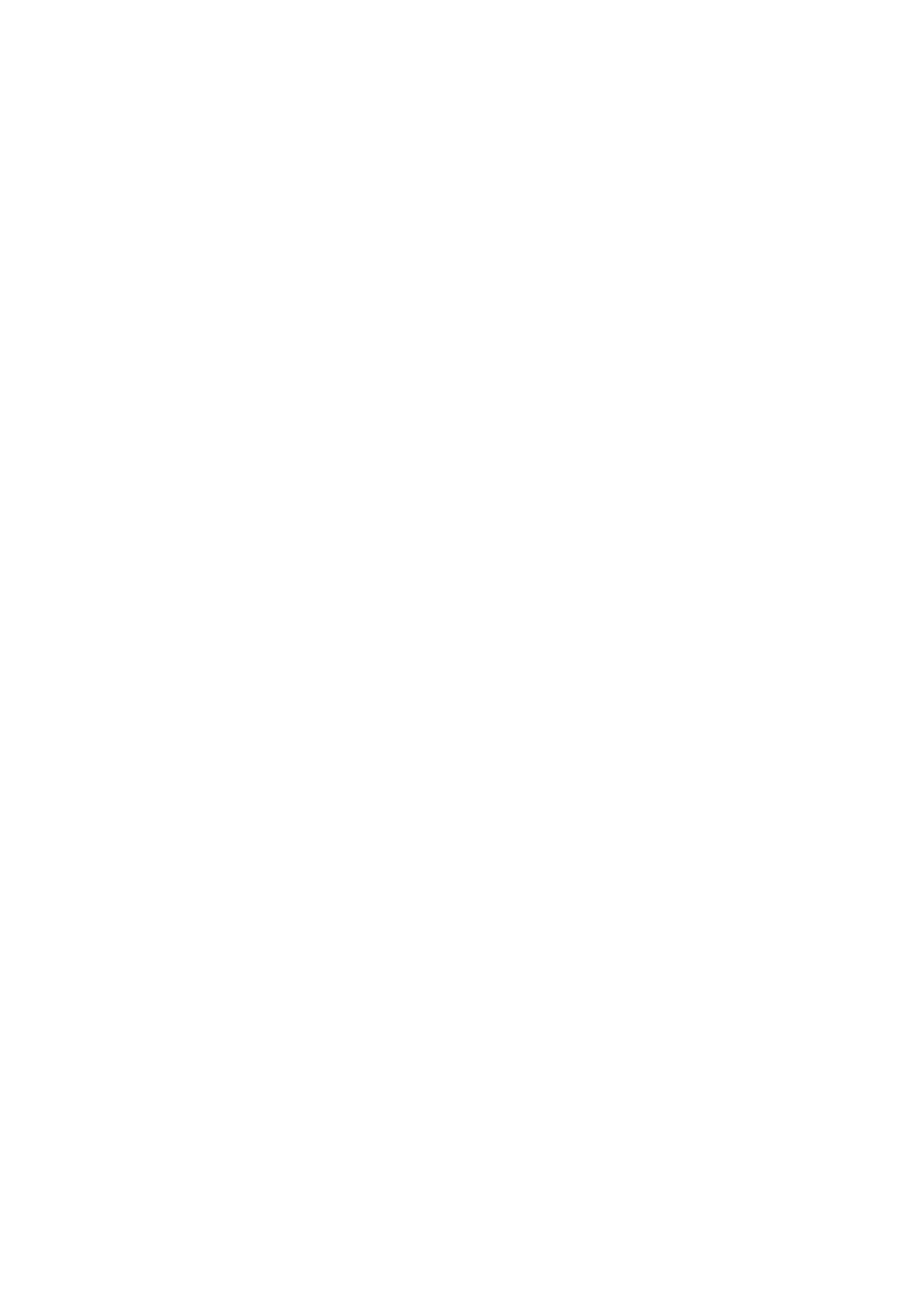*I certify that this public bill, which originated in the Legislative Assembly, has finally passed the Legislative Council and the Legislative Assembly of New South Wales.*

> *Clerk of the Legislative Assembly. Legislative Assembly, Sydney, , 2011*



New South Wales

# **Environmental Planning and Assessment Amendment (Part 3A Repeal) Bill 2011**

Act No , 2011

An Act to amend the *Environmental Planning and Assessment Act 1979* to repeal Part 3A of that Act and to make provision consequent on that repeal.

*I have examined this bill and find it to correspond in all respects with the bill as finally passed by both Houses.*

*Assistant Speaker of the Legislative Assembly.*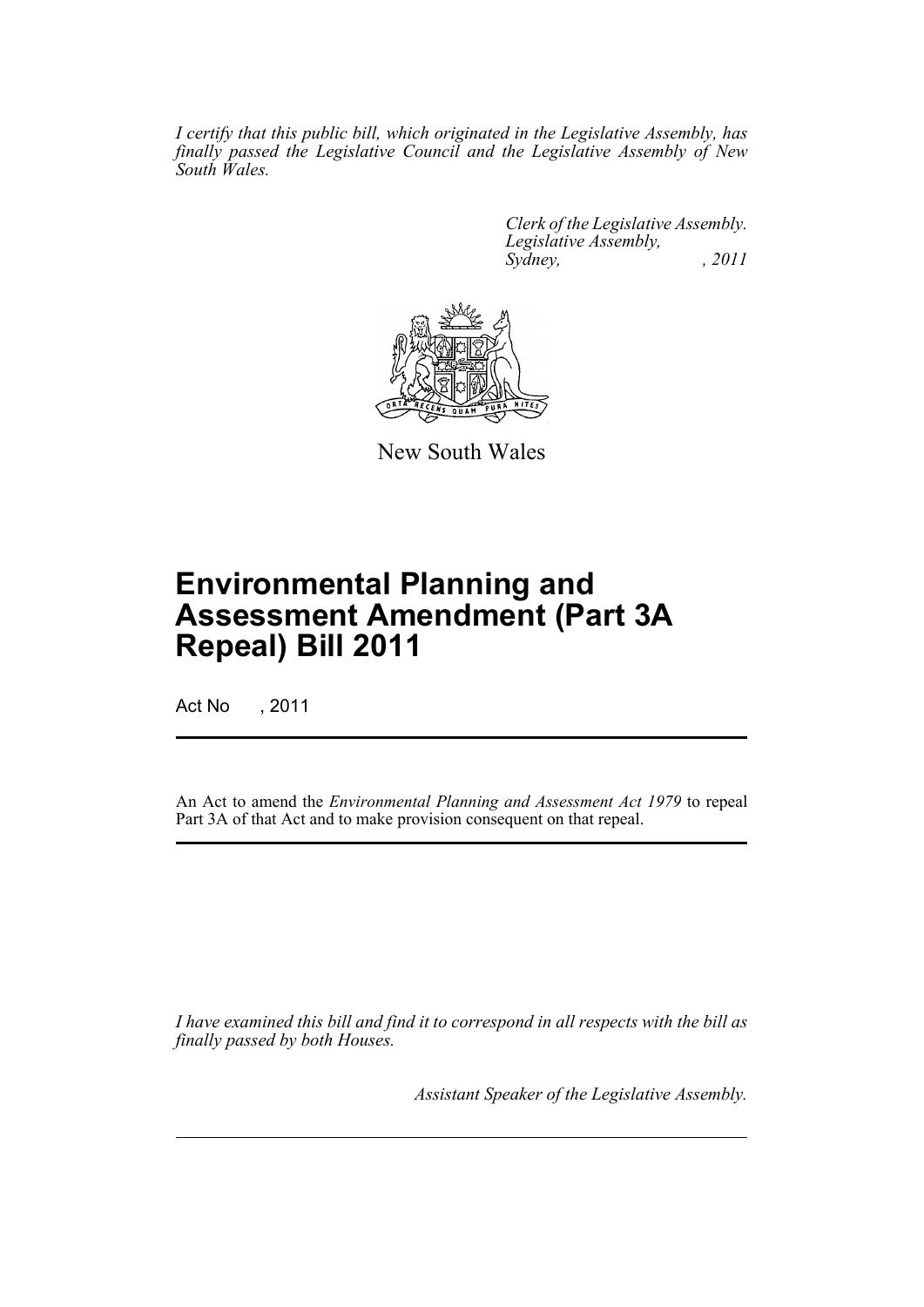## <span id="page-3-0"></span>**The Legislature of New South Wales enacts:**

## **1 Name of Act**

This Act is the *Environmental Planning and Assessment Amendment (Part 3A Repeal) Act 2011*.

## <span id="page-3-1"></span>**2 Commencement**

This Act commences on a day or days to be appointed by proclamation.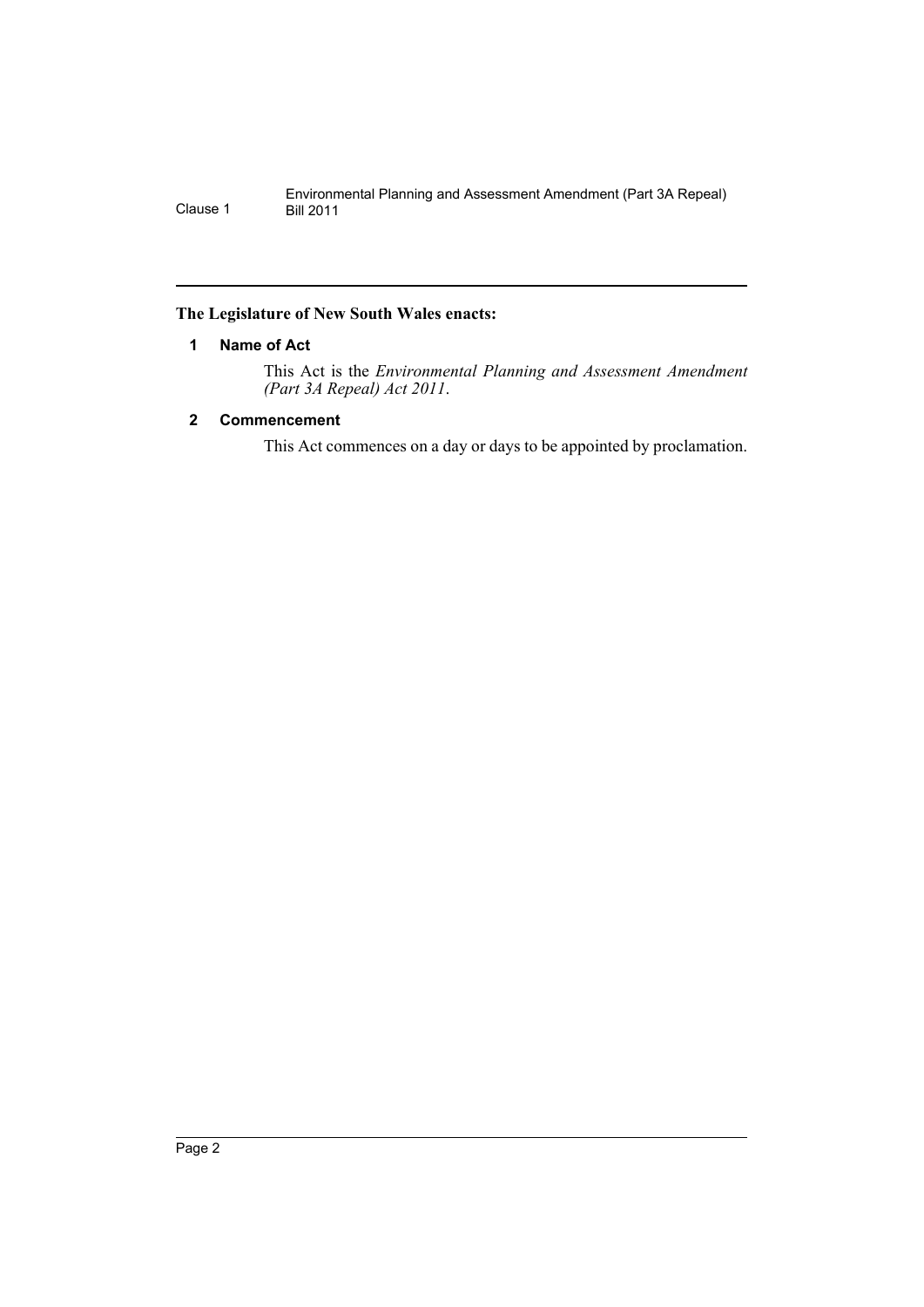Amendment of Environmental Planning and Assessment Act 1979 No 203 Schedule 1

## <span id="page-4-0"></span>**Schedule 1 Amendment of Environmental Planning and Assessment Act 1979 No 203**

## **1.1 Repeal of Part 3A**

**Part 3A Major infrastructure and other projects** Omit the Part.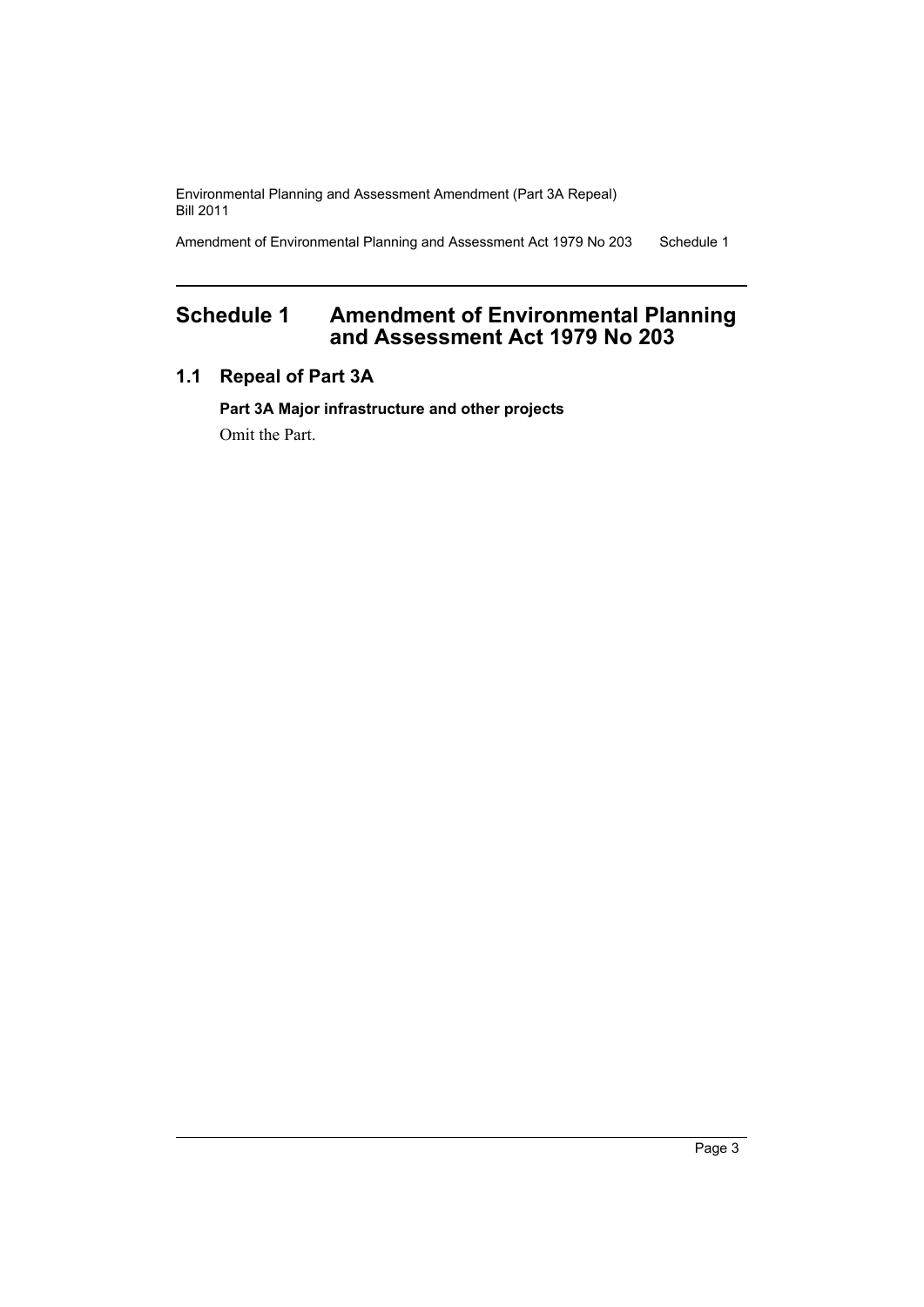Schedule 1 Amendment of Environmental Planning and Assessment Act 1979 No 203

## **1.2 State significant development**

## **[1] Section 4 Definitions**

Insert "State significant development or" after "other than" and after "that is not" in the definition of *advertised development* in section 4 (1).

#### **[2] Section 4 (1)**

Insert in alphabetical order:

*State significant development* has the meaning given by Division 4.1 of Part 4.

**[3] Section 29A Advertised development**

Insert "State significant development or" after "other than" in section 29A (1).

#### **[4] Section 72K Joint exhibition of instrument and advertising of application**

Insert "State significant development or" before "designated development" wherever occurring in section 72K (3).

#### **[5] Section 74C Preparation of development control plans**

Insert "State significant development or" before "designated development" wherever occurring in section  $74C(1)(c)$ .

#### **[6] Part 4 Development assessment**

Omit the note to the Part.

#### **[7] Section 76A Development that needs consent**

Insert at the end of the section:

**Note.** Division 4.1 makes provision with respect to State significant development.

## **[8] Section 77 Application of Division**

Insert as paragraph (a) of the note to the section:

(a) is or is not State significant development, and

## **[9] Section 77A Designated development**

Insert at the end of the section:

(2) Designated development does not include State significant development despite any such declaration.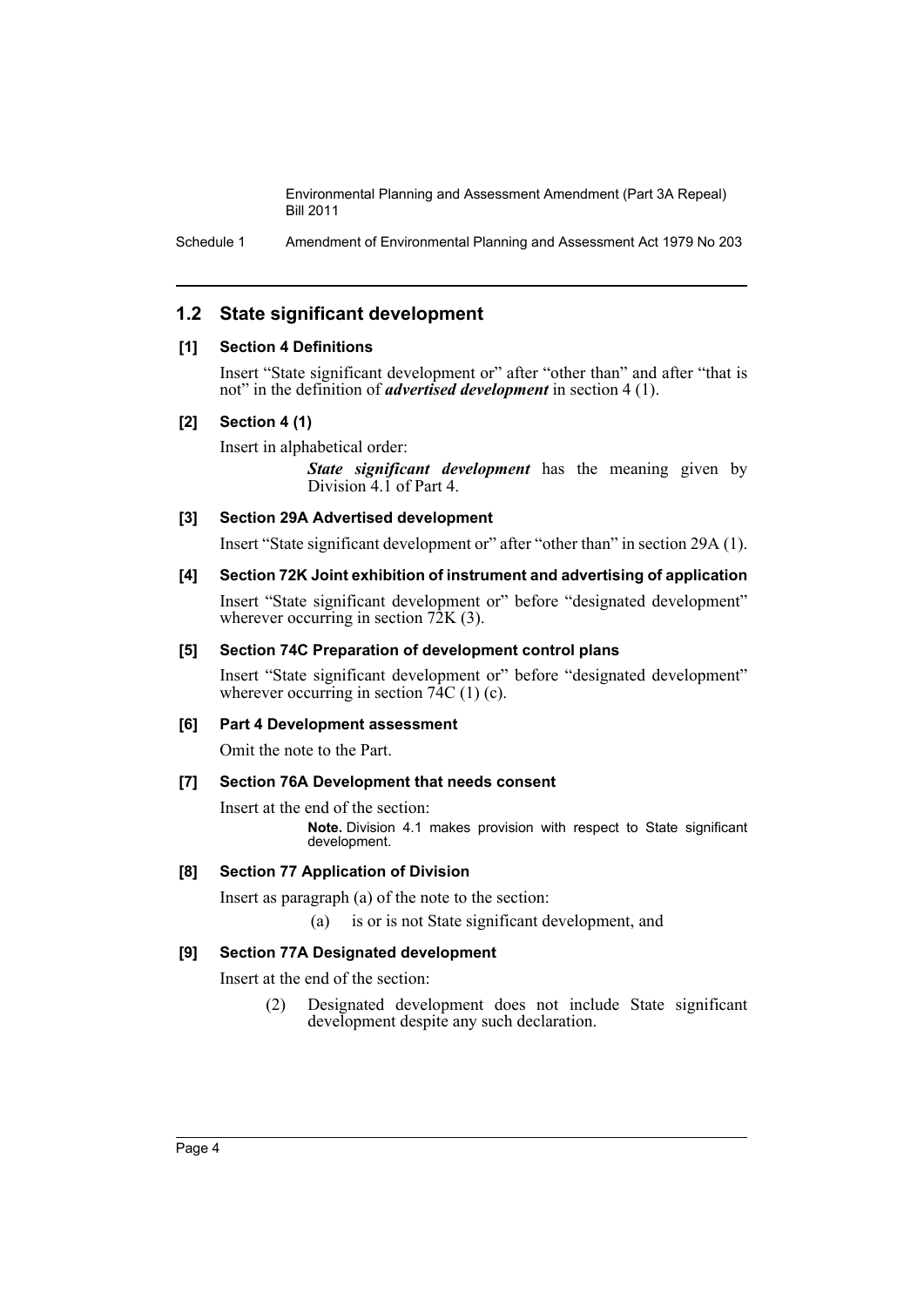Amendment of Environmental Planning and Assessment Act 1979 No 203 Schedule 1

#### **[10] Section 78A Application**

Insert "(other than an application in respect of State significant development)" after "development application" in section 78A (8).

#### **[11] Section 78A (8A)**

Insert after section 78A (8):

(8A) A development application for State significant development is to be accompanied by an environmental impact statement prepared by or on behalf of the applicant in the form prescribed by the regulations.

#### **[12] Section 79 Public participation—designated development**

Insert after section 79 (1):

**Note.** Section 89F deals with public participation for State significant development.

#### **[13] Section 79A Public participation—advertised development and other notifiable development**

Insert at the end of the section:

(3) This section does not apply to State significant development.

#### **[14] Section 79B Consultation and concurrence**

Insert after section 79B (2):

(2A) **State significant development—exclusion**

This section does not apply to State significant development unless the requirement of an environmental planning instrument for consultation or concurrence specifies that it applies to State significant development.

#### **[15] Section 79BA Consultation and development consent—certain bush fire prone land**

Insert after section 79BA (1A):

(1B) This section does not apply to State significant development.

## **[16] Section 80 Determination**

Omit section 80 (6)–(8). Insert instead:

#### (6) **Restrictions on determination of development applications involving PAC**

If a consent authority (other than the Minister) has received notice that the Minister has requested that a review (with or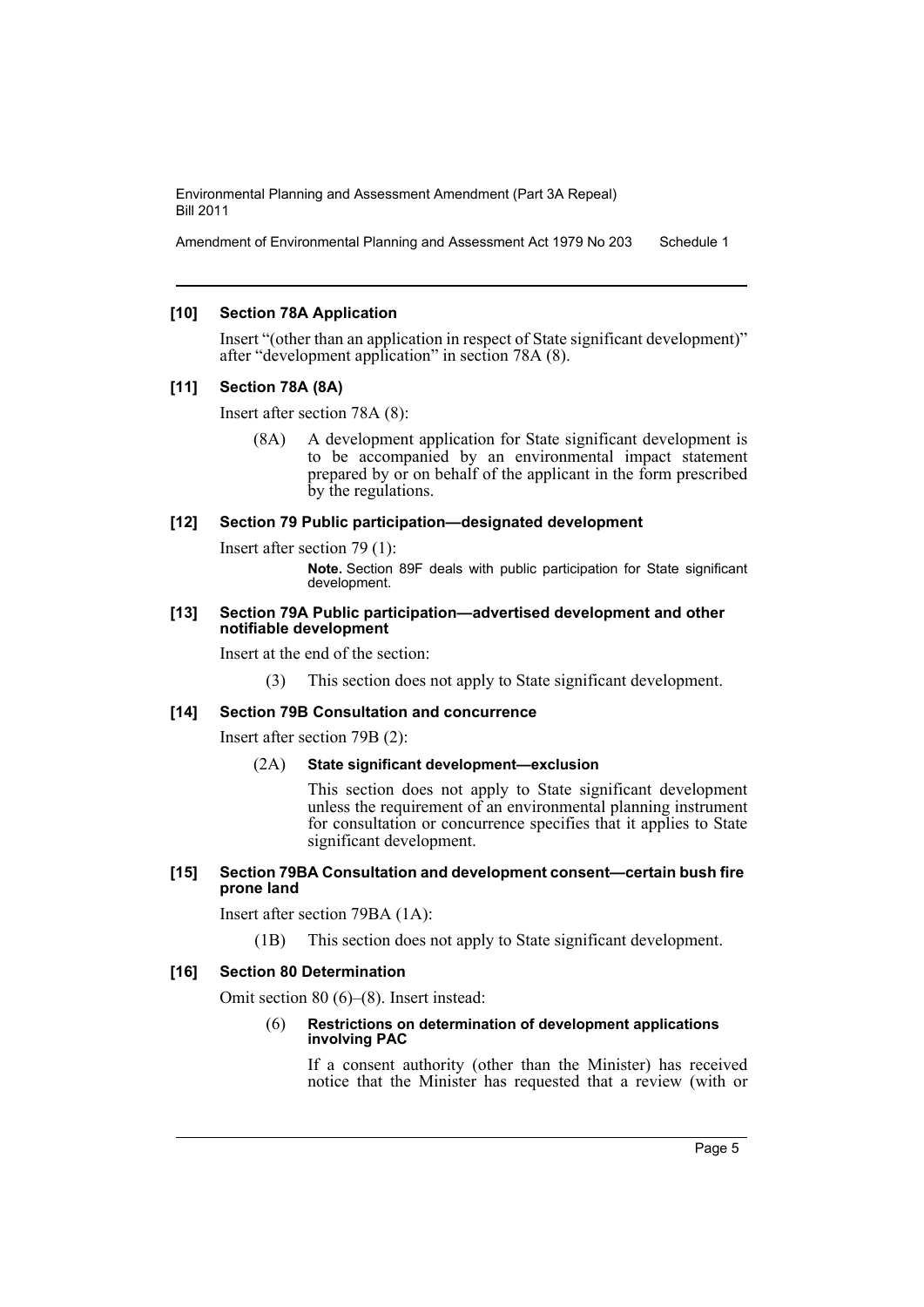Schedule 1 Amendment of Environmental Planning and Assessment Act 1979 No 203

without a public hearing) be conducted by the Planning Assessment Commission in relation to all or any part of the development the subject of a development application, the consent authority must not determine the development application until:

- (a) the review has been conducted, and
- (b) the consent authority has considered the findings and recommendations of the Planning Assessment Commission and any comments made by the Minister that accompanied those findings and recommendations when they were forwarded to the consent authority.
- (7) If the Minister has requested that a review (with or without a public hearing) be conducted by the Planning Assessment Commission in relation to all or any part of the development the subject of a development application for which the Minister is the consent authority, the Minister must not determine the development application until:
	- (a) the review has been conducted, and
	- (b) the Minister has considered the findings and recommendations of the Planning Assessment Commission.

## **[17] Section 81 Post-determination notification**

Insert at the end of the section:

(4) For the purposes of this section, *designated development* includes State significant development that would be designated development but for section  $77A(2)$ , and accordingly a reference in this section to section 79  $(5)$  includes a reference to section 89F (3).

## **[18] Section 82 Circumstances in which consent taken to have been refused**

Insert at the end of the section:

(5) This section does not apply in respect of a development application if section 97 does not apply to the application.

#### **[19] Section 83 Date from which consent operates**

Omit "under section 80 (7) following the holding of a review" in section 83 (1) (b) (i).

Insert instead "under section 80 (6) or (7) following the holding of a review that includes a public hearing".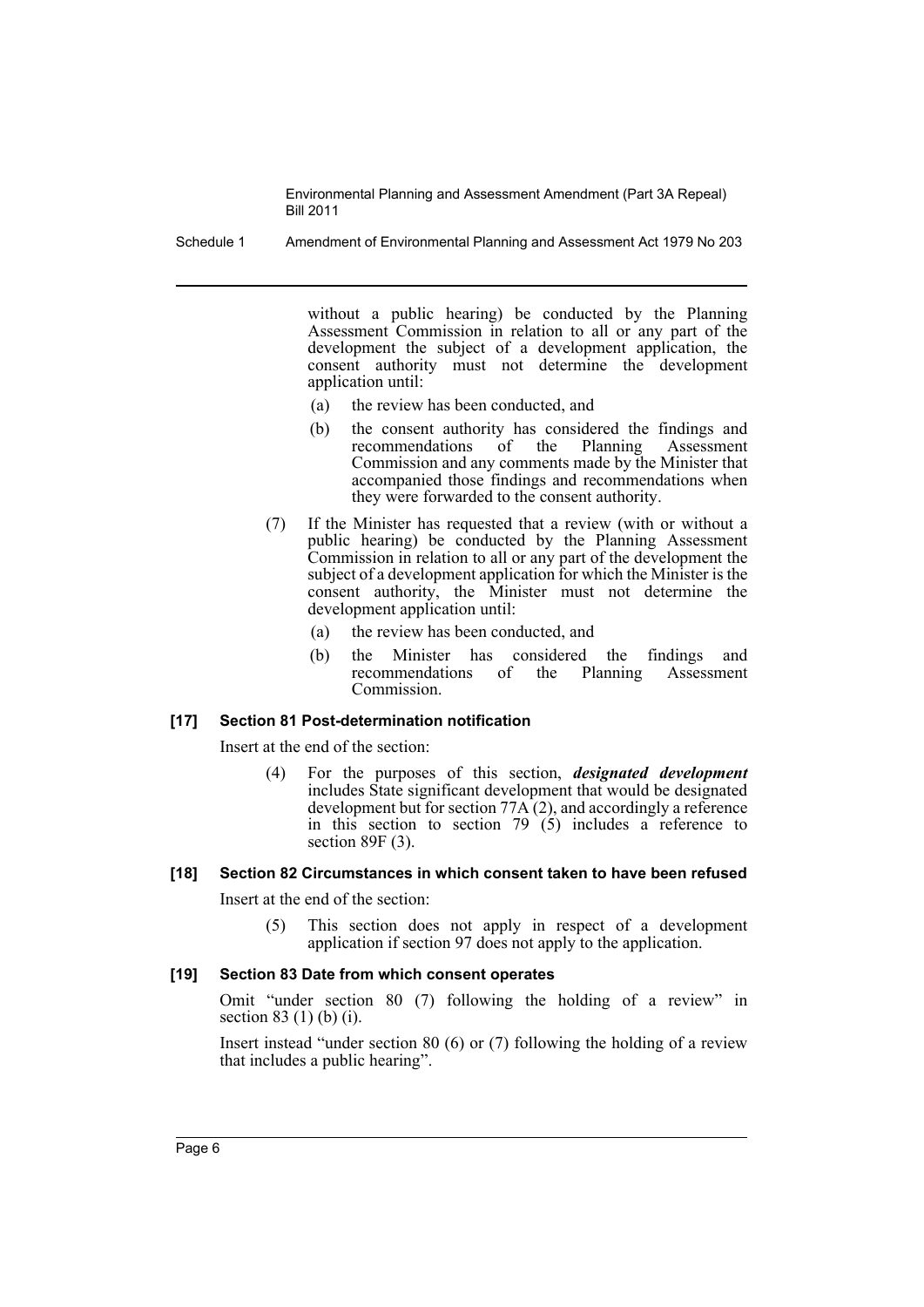Amendment of Environmental Planning and Assessment Act 1979 No 203 Schedule 1

#### **[20] Section 83 (4A)**

Insert after section 83 (4):

(4A) Subsections (2) and (3) do not apply to State significant development. If development consent for any such development is refused by the Court on an appeal, any development consent that was granted ceases to have effect on the determination of the appeal.

#### **[21] Part 4, Division 4.1**

Insert after Division 4 of Part 4:

## **Division 4.1 State significant development**

#### **89C Development that is State significant development**

- (1) For the purposes of this Act, *State significant development* is development that is declared under this section to be State significant development.
- (2) A State environmental planning policy may declare any development, or any class or description of development, to be State significant development.
- (3) The Minister may, by order published in the Gazette, declare specified development on specified land that is not declared under subsection (2) to be State significant development, but only if the Minister has obtained and made publicly available advice from the Planning Assessment Commission about the State or regional planning significance of the development.
- (4) A State environmental planning policy that declares State significant development may extend the provisions of the policy relating to that development to State significant development declared under subsection (3).

**Note.** See section 115U (6) and (7) in relation to development that is, but for those provisions, both State significant development and State significant infrastructure.

## **89D Minister consent authority for State significant development**

(1) The Minister is the consent authority for State significant development.

**Note.** Section 23 enables the Minister to delegate the consent authority function to the Planning Assessment Commission, the Director-General or to any other public authority.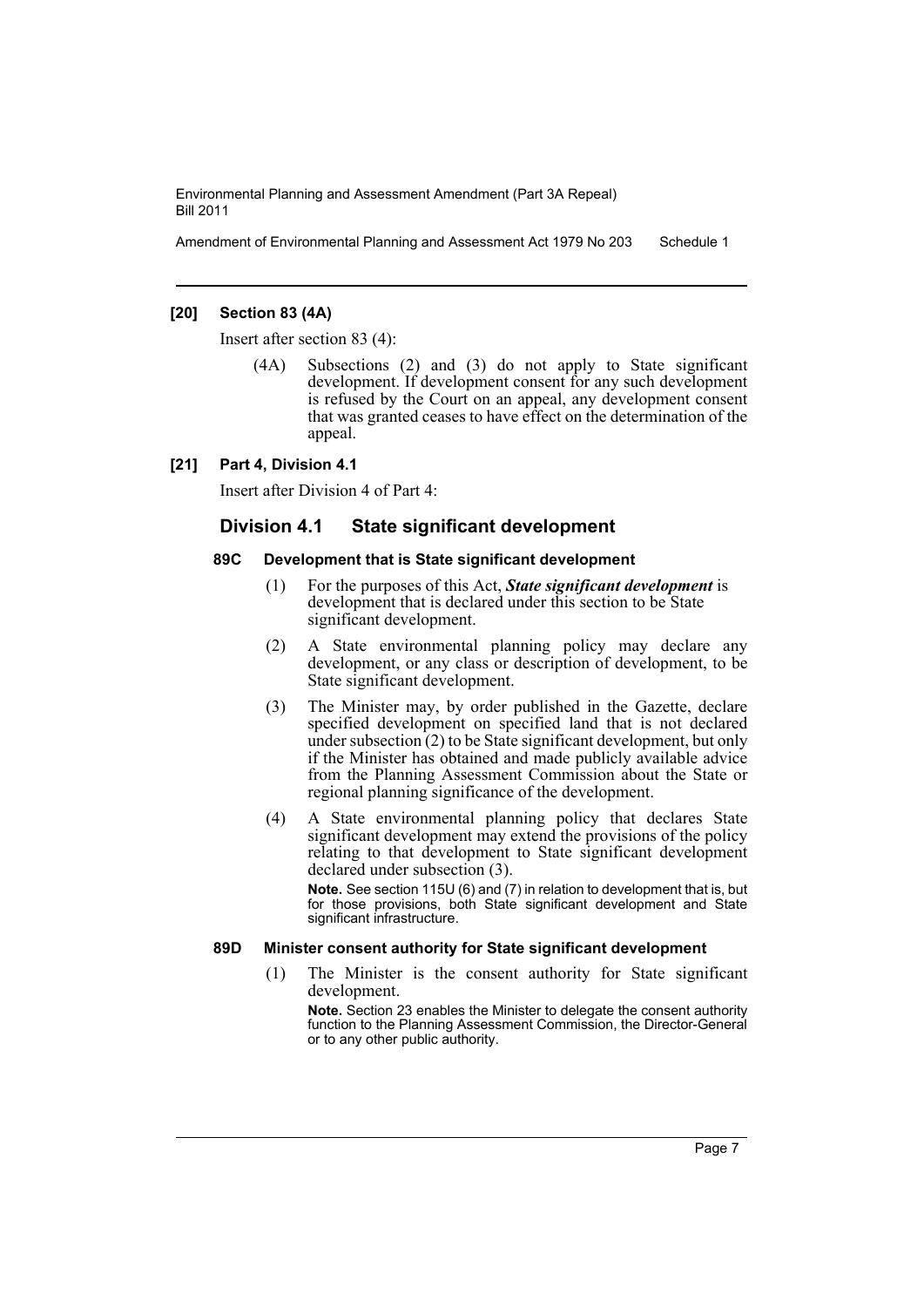Schedule 1 Amendment of Environmental Planning and Assessment Act 1979 No 203

- (2) If a staged development application is made under Division 2A in respect of State significant development:
	- (a) the Minister may determine that a subsequent stage of the development is to be determined by the relevant council, and
	- (b) that stage of the development ceases to be State significant development and that council becomes the consent authority for that stage of the development instead of the Minister.

#### **89E Consent for State significant development**

- (1) The Minister is to determine a development application in respect of State significant development by:
	- (a) granting consent to the application with such modifications of the proposed development or on such conditions as the Minister may determine, or
	- (b) refusing consent to the application.
- (2) Development consent may not be granted if the development is wholly prohibited by an environmental planning instrument.
- (3) Development consent may be granted despite the development being partly prohibited by an environmental planning instrument.
- (4) If part of a single proposed development that is State significant development requires development consent to be carried out and the other part may be carried out without development consent:
	- (a) Part 5 does not apply to that other part of the proposed development, and
	- (b) that other part of the proposed development is taken to be development that may not be carried out except with development consent.
- (5) A development application in respect of State significant development that is wholly or partly prohibited may be considered in accordance with Division 4B of Part 3 in conjunction with a proposed environmental planning instrument to permit the carrying out of the development. The Director-General may (despite anything to the contrary in section 54) undertake the functions of the relevant planning authority under Part 3 for a proposed instrument if it is initiated for the purpose of permitting the carrying out of the development (whether or not it contains other provisions).
- (6) If the determination under section 56 (Gateway determination) for a planning proposal declares that the proposed instrument is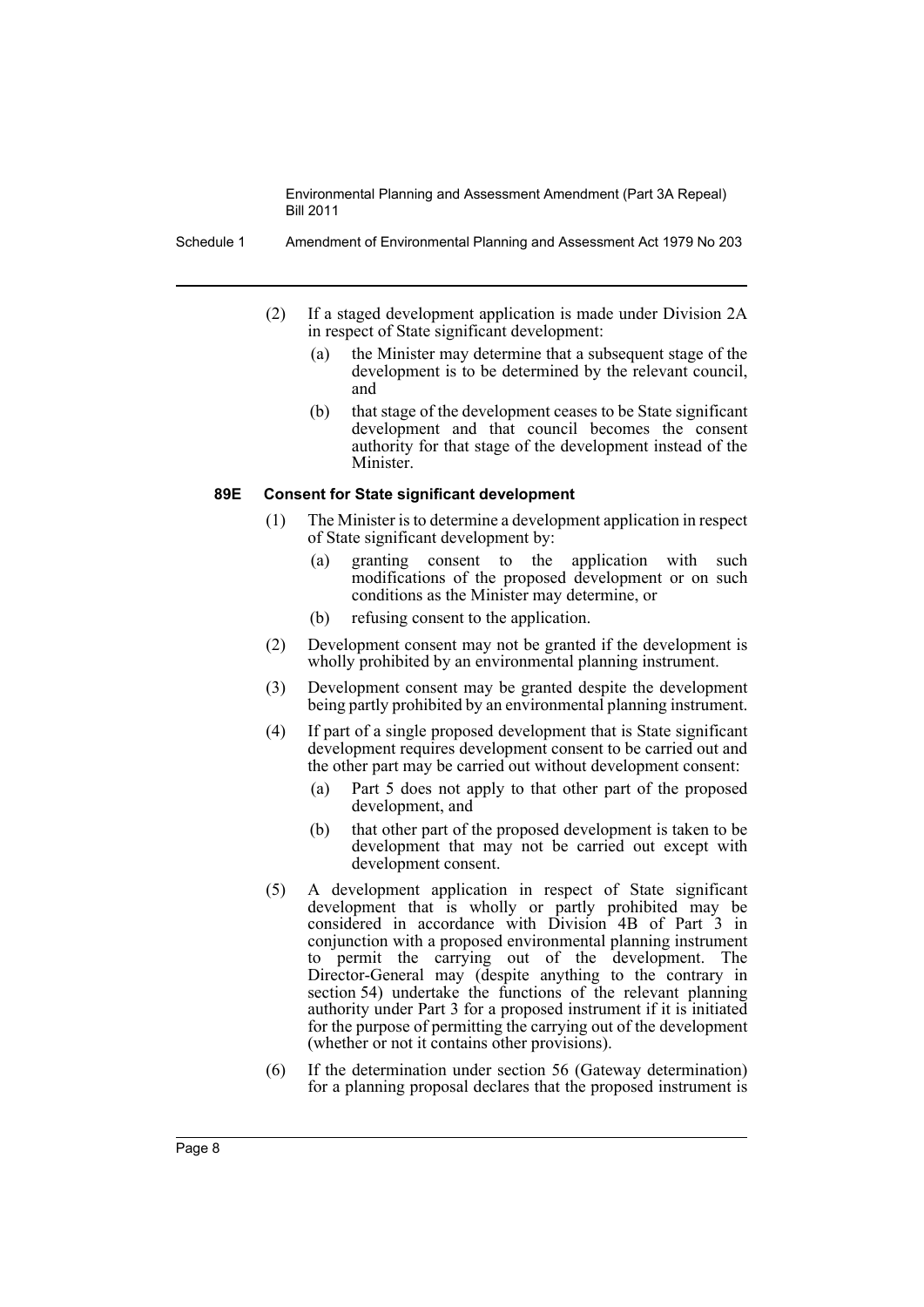principally concerned with permitting the carrying out of State significant development that would otherwise be wholly prohibited:

- (a) the proposed instrument may be made only by the Planning Assessment Commission under a delegation from the Minister, and
- (b) the development application for the carrying out of that development may be determined only by the Planning Assessment Commission under a delegation from the Minister.

## **89F Public participation**

- (1) As soon as practicable after a development application is made for consent to carry out State significant development, the Director-General must:
	- (a) place the application and any accompanying information on public exhibition for a period (of not less than 30 days) prescribed by the regulations (the *submission period*) commencing on the day after which notice of the application is first published as referred to in paragraph (b), and
	- (b) cause notice of the application to be given and published in accordance with the regulations.
- (2) During the submission period, any person may inspect the development application and any accompanying information and make extracts from or copies of them.
- (3) During the submission period, any person may make written submissions to the Minister with respect to the development application. A submission by way of objection must set out the grounds of the objection.
- (4) If:
	- (a) a development application for State significant development is amended, or substituted, or withdrawn and later replaced before it has been determined by the Minister, and
	- (b) the Director-General has complied with subsection (1) in relation to the original application,

compliance with subsection (1) in relation to the amended, substituted or later application is not required, unless the Director-General determines that the amended, substituted or later application substantially differs from the original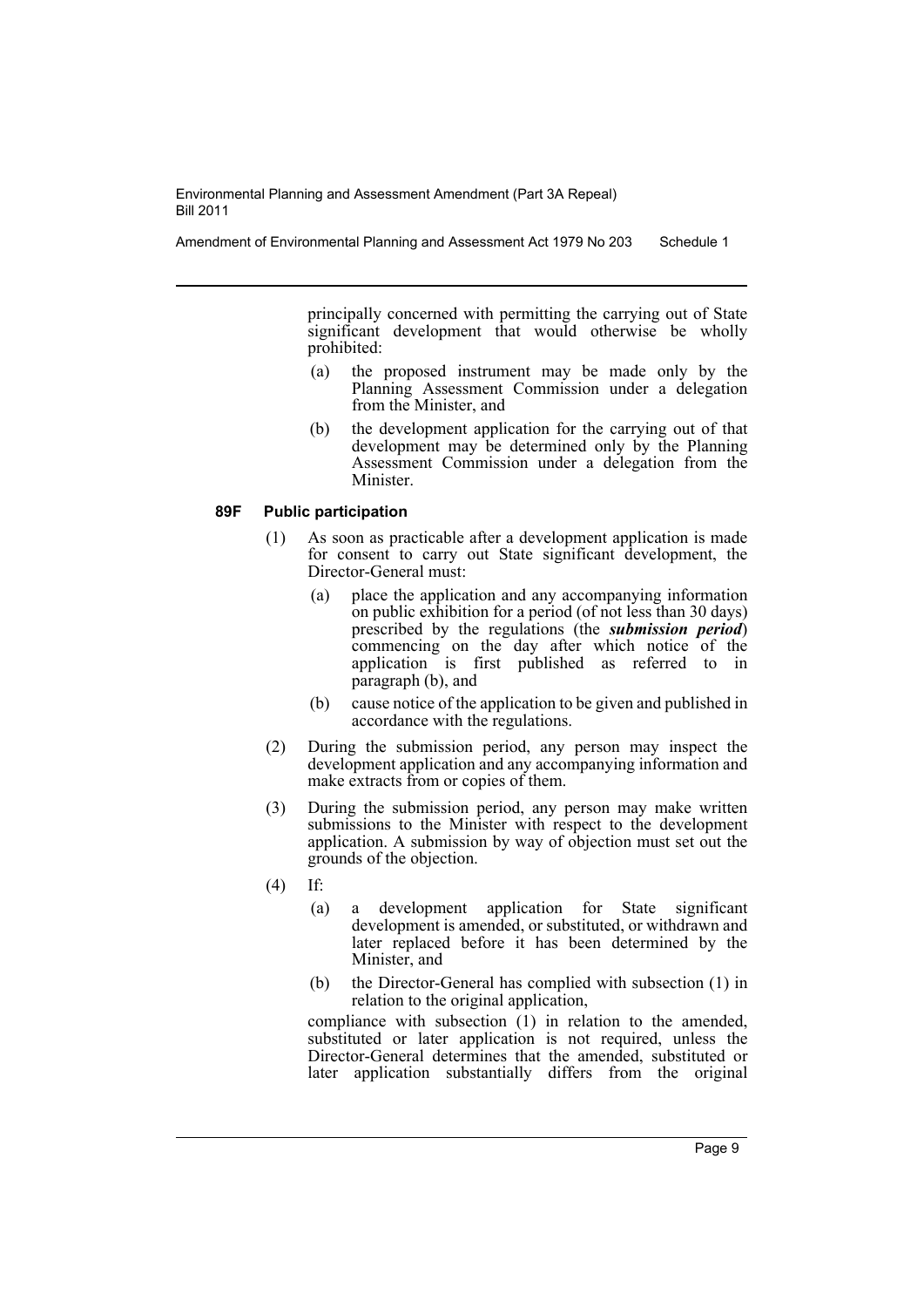Schedule 1 Amendment of Environmental Planning and Assessment Act 1979 No 203

application and the environmental impact of the development concerned has not been reduced by the changes proposed in the amended, substituted or later application.

#### **89G Regulations—State significant development**

In addition to any other matters for or with respect to which regulations may be made under this Part, the regulations may make provision for or with respect to the procedures and other matters concerning State significant development, including the following:

- (a) the environmental impact statements to accompany development applications in respect of State significant development,
- (b) the requirements for the preparation of those environmental impact statements, including consultation requirements with respect to government agencies and other affected persons,
- (c) the making of orders under section 89C (3) declaring specified development to be State significant development,
- (d) the making of information publicly available relating to development applications in respect of State significant development and the determination of those applications,
- (e) requiring applicants to provide responses to submissions made on development applications in respect of State significant development.

## **89H Evaluation of development application (s 79C)**

Section 79C applies, subject to this Division, to the determination of the development application.

**Note.** Section 80 (7) provides that if a review is to be conducted by the Planning Assessment Commission into proposed State significant development the Minister is not to determine the development application until after the review has been conducted and consideration given to the findings and recommendations of the Commission.

#### **89I Biobanking—special provisions**

(1) The Minister may grant consent to State significant development subject to a condition that requires the applicant to acquire and retire (in accordance with Part 7A of the *Threatened Species Conservation Act 1995*) biodiversity credits of a number and class (if any) specified by the Minister in the consent. This subsection applies whether or not a biobanking statement under Part 7A of that Act was obtained in respect of the development.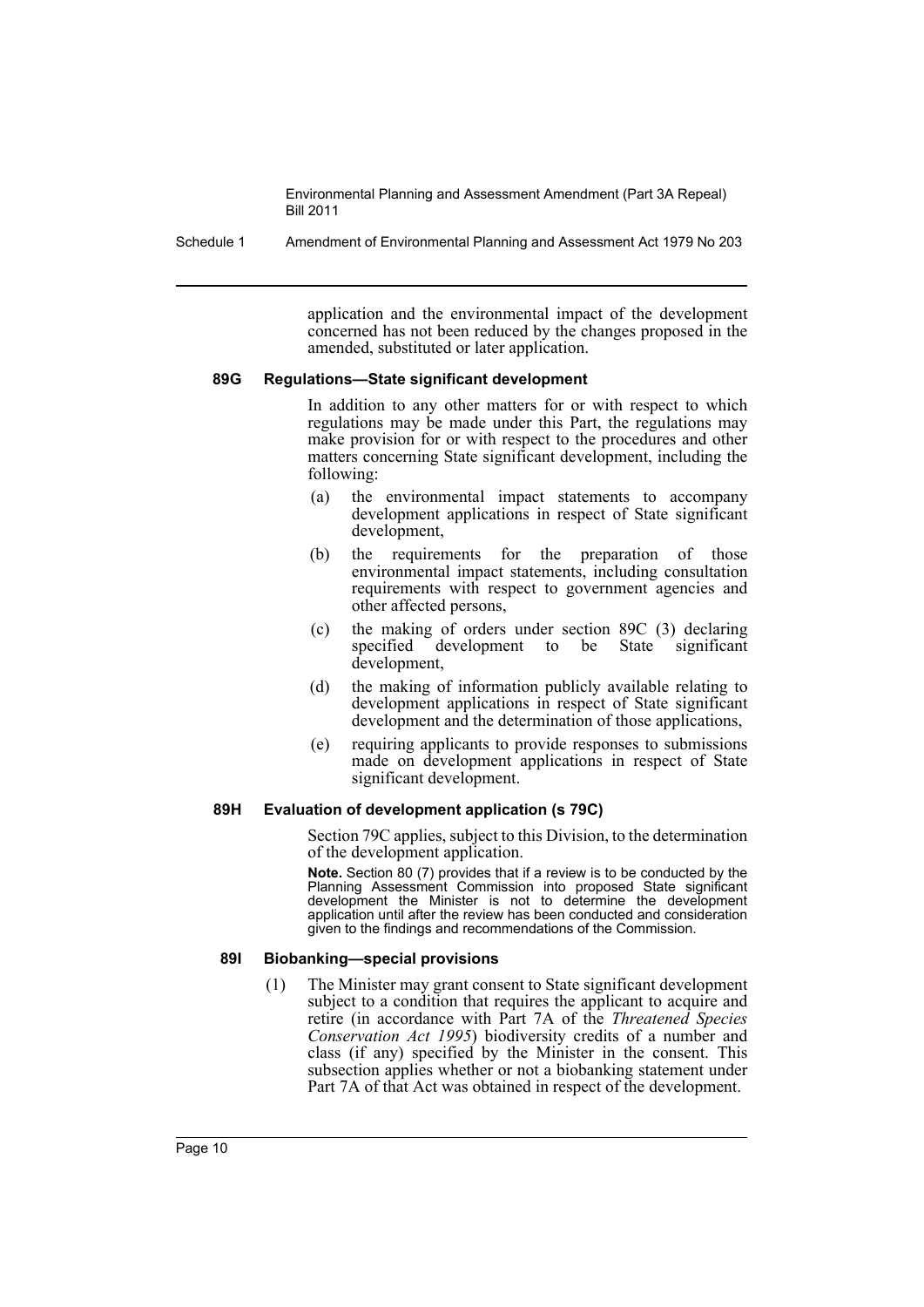Amendment of Environmental Planning and Assessment Act 1979 No 203 Schedule 1

- (2) The Minister may approve an arrangement under which:
	- (a) the retirement of some or all of the biodiversity credits is deferred pending the completion of any rehabilitation or restoration action proposed to be taken on the site of the State significant development, after the development has been substantially completed, that will restore or improve the biodiversity values affected by the development, and
	- (b) the biodiversity credits the retirement of which is deferred pending the completion of those actions are required to be transferred to the Minister administering the *Threatened Species Conservation Act 1995*.
- (3) Division 7 of Part 7A of the *Threatened Species Conservation Act 1995* applies in respect of any such arrangement as if it were a deferred retirement arrangement approved under that Division.
- (4) If a biobanking statement was obtained in respect of State significant development, the Minister may grant consent to the development subject to a condition that requires the applicant to comply with any conditions of the biobanking statement. **Note.** The conditions of a biobanking statement may require the applicant to retire biodiversity credits in respect of the development in order to ensure that it maintains or improves biodiversity values, or to carry out other onsite measures to minimise any negative impact of the development on biodiversity values.
- (5) A person cannot appeal to the Court in respect of a condition imposed by the Minister under subsection (4).

## **89J Approvals etc legislation that does not apply**

- (1) The following authorisations are not required for State significant development that is authorised by a development consent granted after the commencement of this Division (and accordingly the provisions of any Act that prohibit an activity without such an authority do not apply):
	- (a) the concurrence under Part 3 of the *Coastal Protection Act 1979* of the Minister administering that Part of that Act,
	- (b) a permit under section 201, 205 or 219 of the *Fisheries Management Act 1994*,
	- (c) an approval under Part 4, or an excavation permit under section 139, of the *Heritage Act 1977*,
	- (d) an Aboriginal heritage impact permit under section 90 of the *National Parks and Wildlife Act 1974*,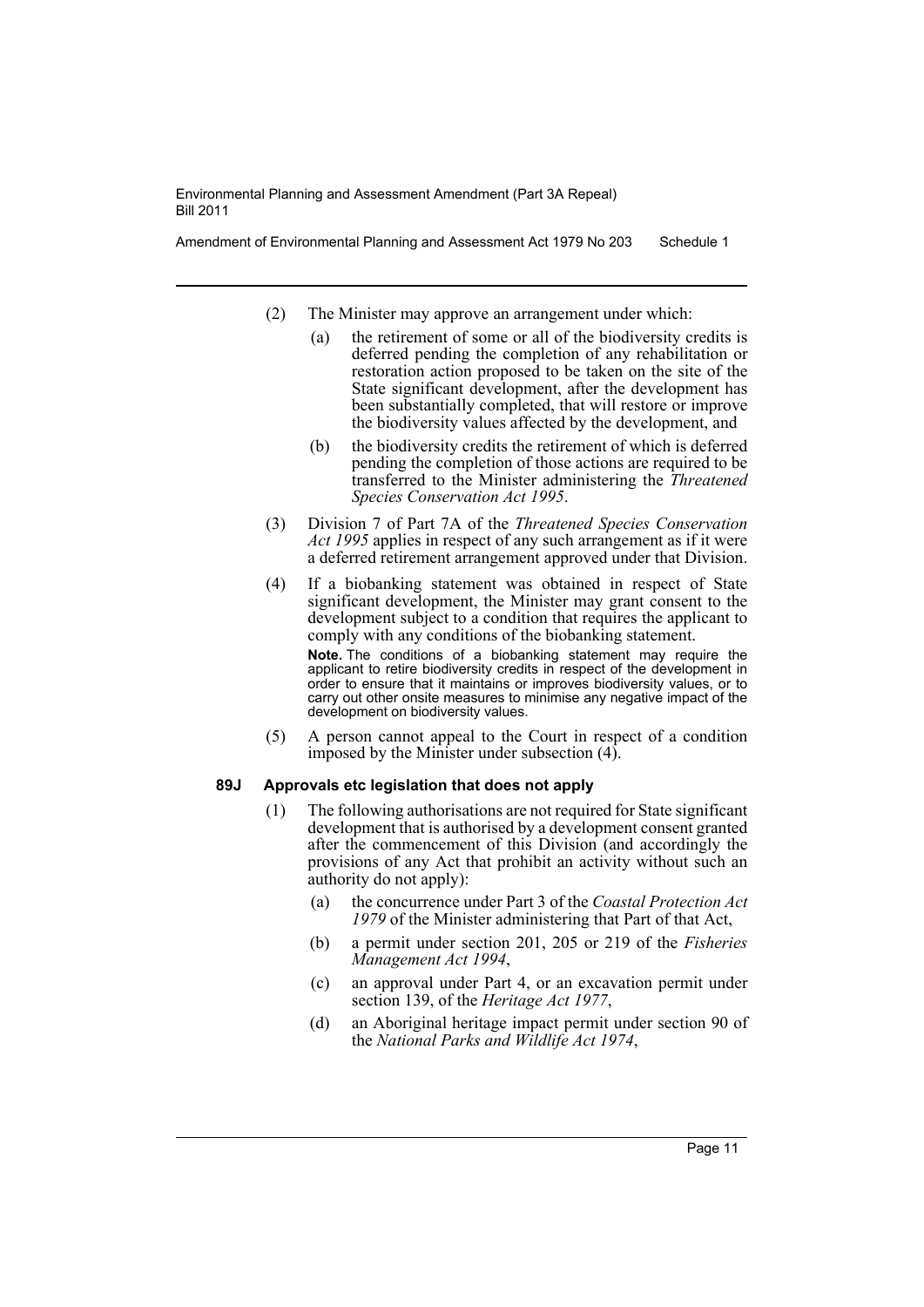Schedule 1 Amendment of Environmental Planning and Assessment Act 1979 No 203

- (e) an authorisation referred to in section 12 of the *Native Vegetation Act 2003* (or under any Act repealed by that Act) to clear native vegetation or State protected land,
- (f) a bush fire safety authority under section 100B of the *Rural Fires Act 1997*,
- (g) a water use approval under section 89, a water management work approval under section 90 or an activity approval (other than an aquifer interference approval) under section 91 of the *Water Management Act 2000*.
- (2) Division 8 of Part 6 of the *Heritage Act 1977* does not apply to prevent or interfere with the carrying out of State significant development that is authorised by a development consent granted after the commencement of this Division.
- (3) A reference in this section to State significant development that is authorised by a development consent granted after the commencement of this Division includes a reference to any investigative or other activities that are required to be carried out for the purpose of complying with any environmental assessment requirements under this Part in connection with a development application for any such development.

#### **89K Approvals etc legislation that must be applied consistently**

- (1) An authorisation of the following kind cannot be refused if it is necessary for carrying out State significant development that is authorised by a development consent under this Division and is to be substantially consistent with the consent:
	- (a) an aquaculture permit under section 144 of the *Fisheries Management Act 1994*,
	- (b) an approval under section 15 of the *Mine Subsidence Compensation Act 1961*,
	- (c) a mining lease under the *Mining Act 1992*,
	- (d) a production lease under the *Petroleum (Onshore) Act 1991*,
	- (e) an environment protection licence under Chapter 3 of the *Protection of the Environment Operations Act 1997* (for any of the purposes referred to in section 43 of that Act),
	- (f) a consent under section 138 of the *Roads Act 1993*,
	- (g) a licence under the *Pipelines Act 1967*.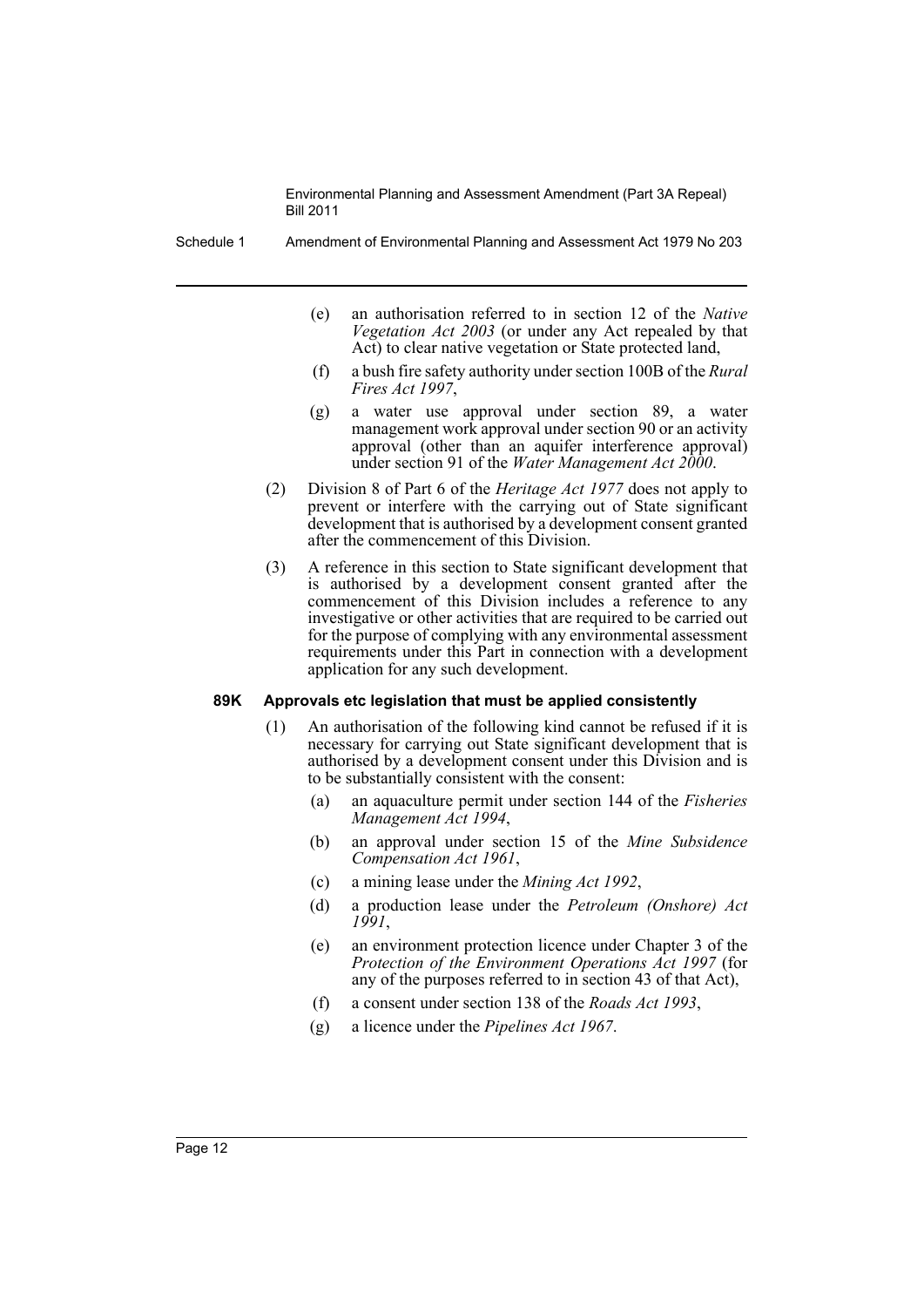Amendment of Environmental Planning and Assessment Act 1979 No 203 Schedule 1

- (2) This section does not apply to or in respect of:
	- (a) an application for the renewal of an authorisation or a renewed authorisation, or
	- (b) an application for a further authorisation or a further authorisation following the expiry or lapsing of an authorisation, or
	- (c) in the case of an environment protection licence under Chapter 3 of the *Protection of the Environment Operations Act 1997*—any period after the first review of the licence under section  $\frac{78}{9}$  of that Act.
- (3) A reference in this section to an authorisation or development consent includes a reference to any conditions of the authorisation or consent.
- (4) This section applies to a person, court or tribunal that deals with an objection, appeal or review conferred on a person in relation to an authorisation in the same way as it applies to the person giving the authorisation.

## **89L This Division prevails**

The provisions of this Division, the regulations under this Division and any other provisions of or made under this Act with respect to State significant development prevail to the extent of any inconsistency with any other provisions of or made under this Act relating to development to which this Part applies.

## **[22] Section 91 What is "integrated development"?**

Insert "State significant development or" after "Integrated development is development (not being" in section 91 (1).

#### **[23] Section 94D Section 94 or 94A conditions imposed by Minister or Director-General in growth centres, council areas etc**

Omit "the Minister is the consent authority pursuant to section 88A" from section 94D (4).

Insert instead "the Minister is the consent authority because it is State significant development".

## **[24] Section 96 Modification of consents—generally**

Insert at the end of section 96 (5):

This subsection does not apply to State significant development.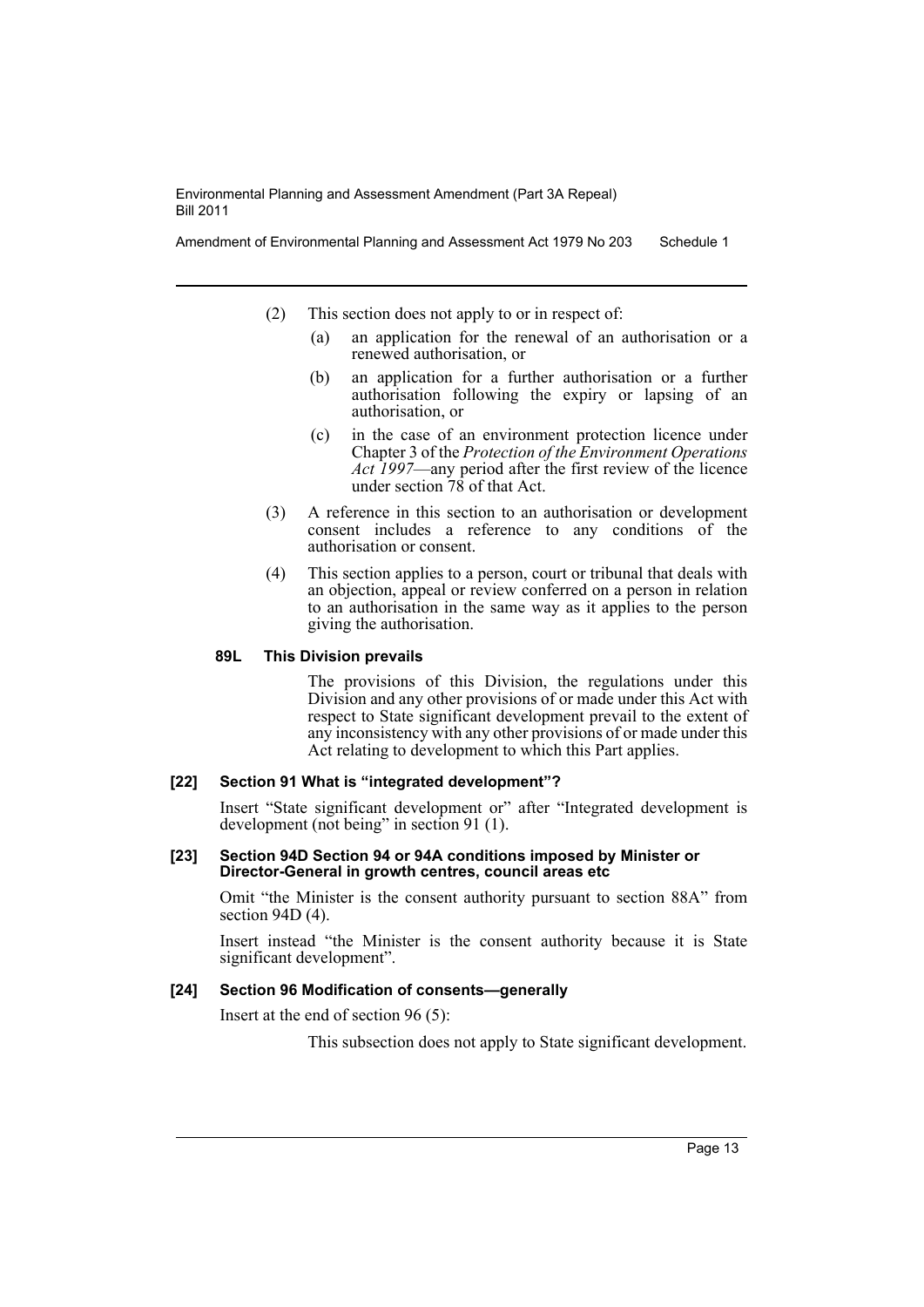Schedule 1 Amendment of Environmental Planning and Assessment Act 1979 No 203

#### **[25] Section 97 Appeal by applicant—development applications**

Insert at the end of the section:

(7) This section does not apply to a development application for designated development determined by the consent authority after a public hearing held by the Planning Assessment Commission, or to the determination of the application.

#### **[26] Section 98 Appeal by an objector**

Insert at the end of the section:

- (4) This section extends to a development application for State significant development that would be designated development but for section 77A (2), and to the determination of the application.
- (5) This section does not apply to a development application determined by the consent authority after a public hearing held by the Planning Assessment Commission, or to the determination of the application.

#### **[27] Section 102 Non-compliance with certain provisions regarding State significant development**

Insert "State significant development or" before "designated development" wherever occurring in section  $102$  (2).

#### **[28] Section 109CA**

Insert after section 109C:

## **109CA Minister not eligible as certifying authority**

The Minister is not eligible to issue a certificate under this Part in respect of any development for which the Minister has granted development consent (or any project for which the Minister has granted approval) unless the Minister is the only person authorised to issue the certificate.

#### **[29] Section 109K Appeals against failure or refusal to issue Part 4A certificates**

Insert "State significant development or" before "designated development" wherever occurring in section  $109K$  (3).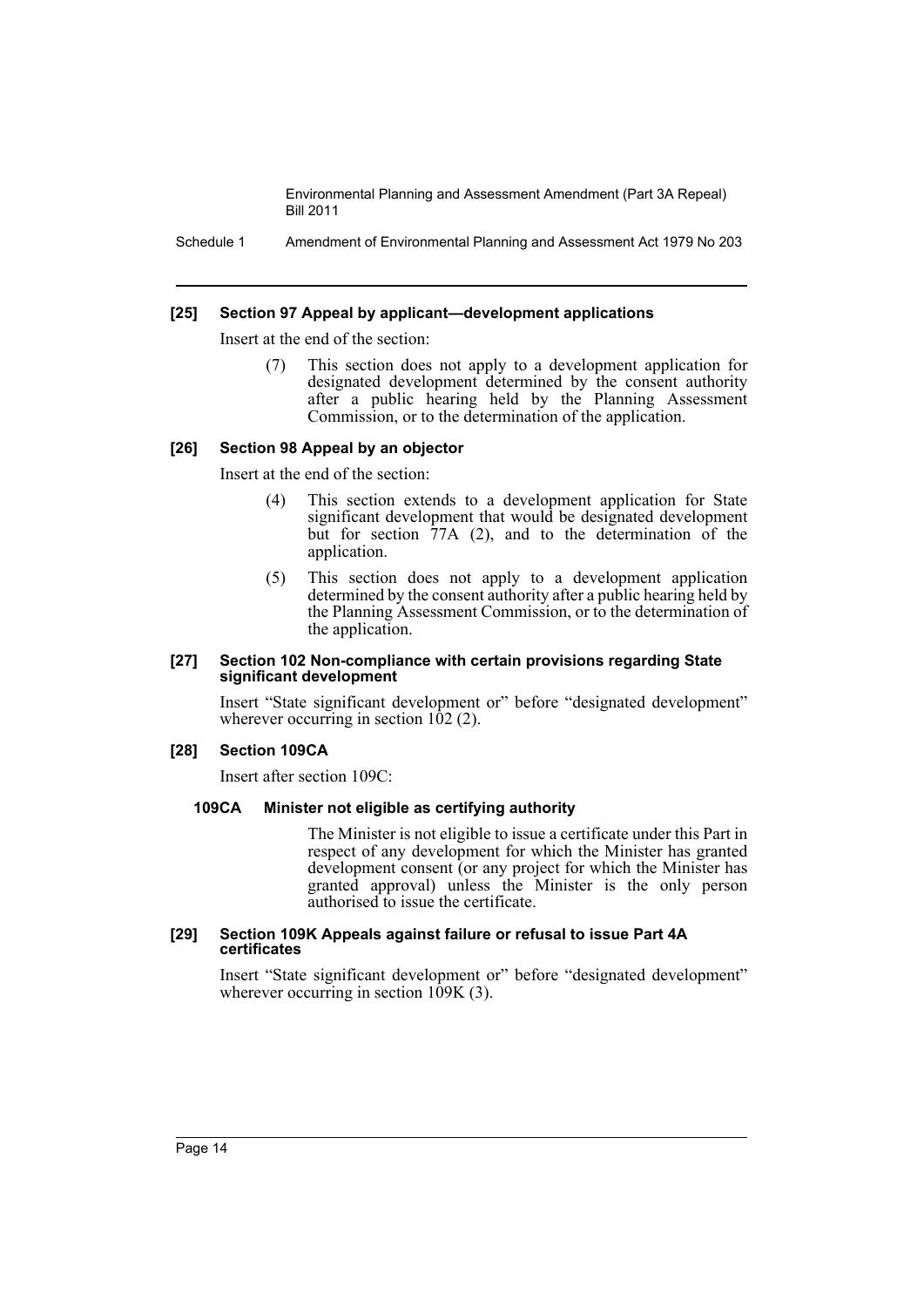Amendment of Environmental Planning and Assessment Act 1979 No 203 Schedule 1

## **1.3 State significant infrastructure**

## **[1] Section 4 (1)**

Insert in alphabetical order:

*State significant infrastructure* has the meaning given by Part 5.1.

## **[2] Section 23 Delegation**

Insert after section 23 (8) (a1):

(a2) the functions of the Minister under Part 5.1 of determining an application for approval to carry out critical State significant infrastructure, or

## **[3] Part 5.1**

Insert after Part 5:

## **Part 5.1 State significant infrastructure**

## **Division 1 Preliminary**

## **115T Definitions**

In this Part:

*approved State significant infrastructure* means infrastructure to the extent that it is approved by the Minister under this Part (but does not include any stage of the infrastructure that has not yet been authorised to be carried out by an approval under a staged infrastructure application).

*critical State significant infrastructure* means State significant infrastructure that is critical State significant infrastructure, as referred to in section 115V.

*development* includes an activity within the meaning of Part 5.

*infrastructure* means development for the purposes of infrastructure, including (without limitation) development for the purposes of railways, roads, electricity transmission or distribution networks, pipelines, ports, wharf or boating facilities, telecommunications, sewerage systems, stormwater management systems, water supply systems, waterway or foreshore management activities, flood mitigation works, public parks or reserves management, soil conservation works or other purposes prescribed by the regulations.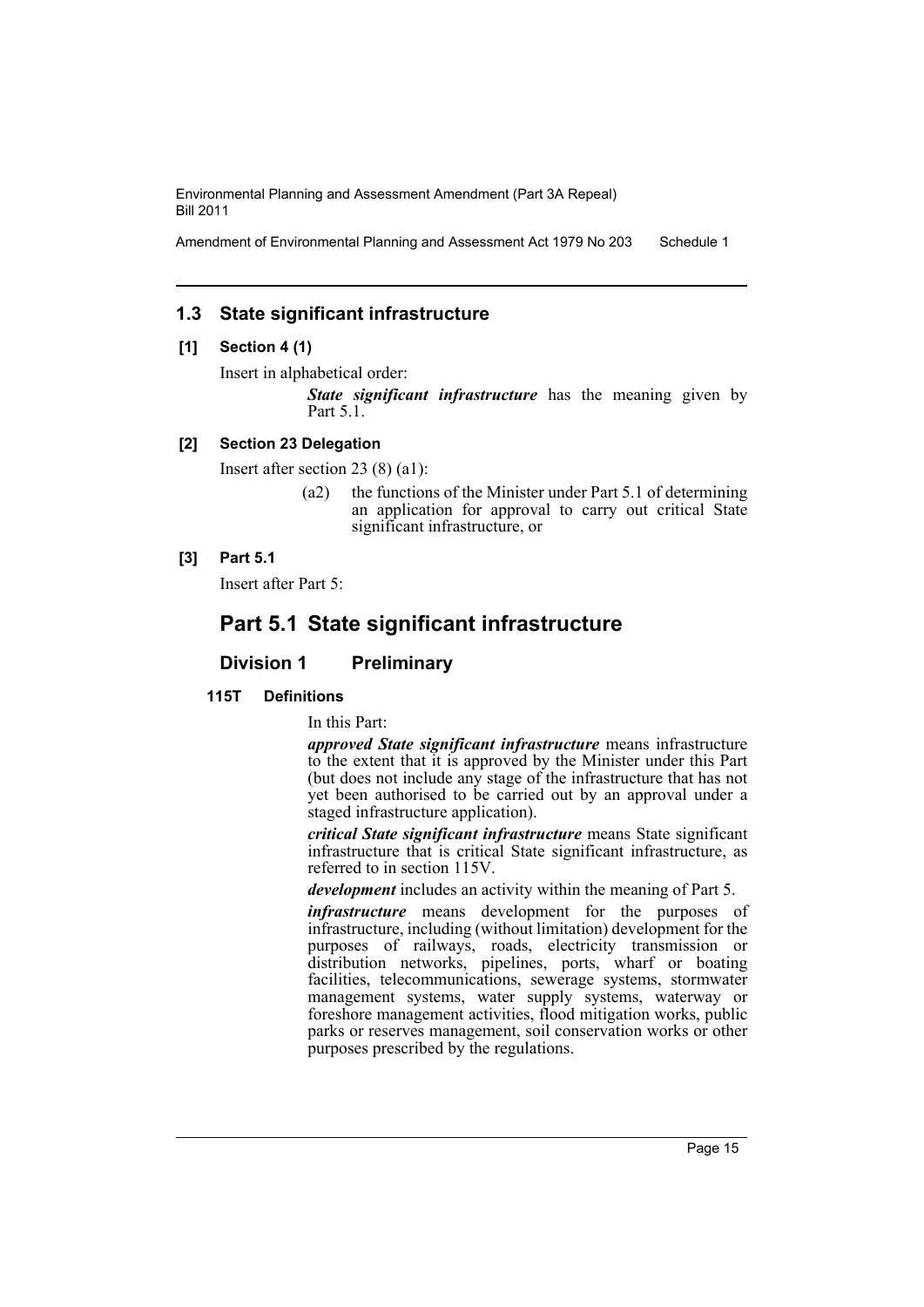Schedule 1 Amendment of Environmental Planning and Assessment Act 1979 No 203

*proponent* of infrastructure means the person proposing to carry out development comprising all or any part of the infrastructure, and includes any person certified by the Director-General to be the proponent.

*State significant infrastructure*—see section 115U.

#### **115U Development that is State significant infrastructure**

- (1) For the purposes of this Act, *State significant infrastructure* is development that is declared under this section to be State significant infrastructure.
- (2) A State environmental planning policy may declare any development, or any class or description of development, to be State significant infrastructure.
- (3) Development that may be so declared to be State significant infrastructure is development of the following kind that a State environmental planning policy permits to be carried out without development consent under Part 4:
	- (a) infrastructure,
	- (b) other development that (but for this Part and within the meaning of Part 5) would be an activity for which the proponent is also the determining authority and would, in the opinion of the proponent, require an environmental impact statement to be obtained under Part 5.

Paragraph (b) does not apply where the proponent is a council or county council.

- (4) Specified development on specified land is State significant infrastructure despite anything to the contrary in this section if it is specifically declared to be State significant infrastructure. Any such declaration may be made by a State environmental planning policy or by an order of the Minister (published on the NSW legislation website) that amends a State environmental planning policy for that purpose.
- (5) The Planning Assessment Commission or Infrastructure NSW may recommend to the Minister that a declaration be made under subsection (4) in respect of particular development.
- (6) If, but for this subsection, development is both State significant infrastructure because of a declaration under subsection (2) and State significant development, it is not State significant infrastructure despite any such declaration.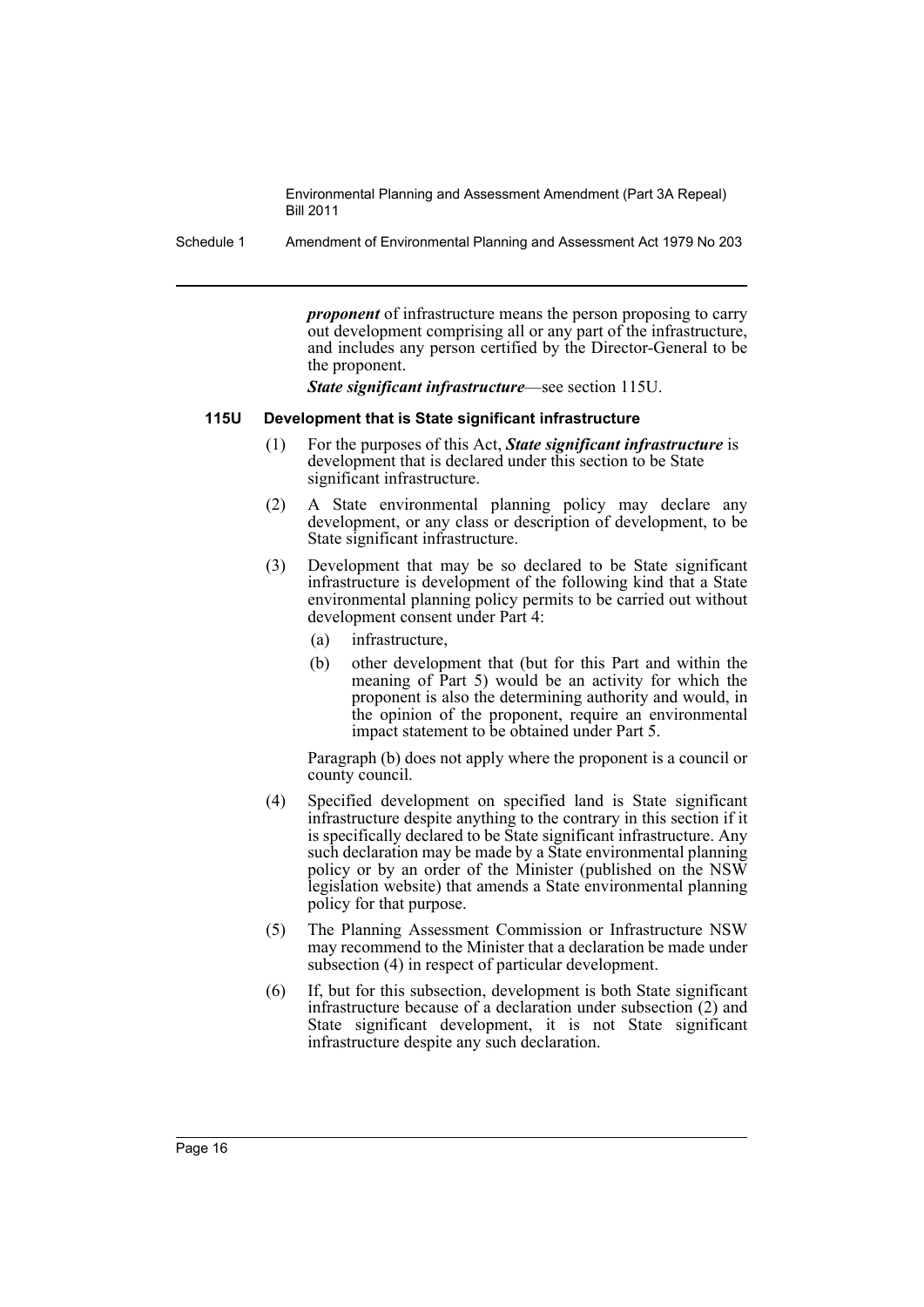Amendment of Environmental Planning and Assessment Act 1979 No 203 Schedule 1

(7) If, but for this subsection, development is both State significant infrastructure because of a declaration under subsection (4) and State significant development, it is not State significant development despite any declaration under Division 4.1 of Part 4.

## **115V Critical State significant infrastructure**

Any State significant infrastructure may also be declared to be critical State significant infrastructure if it is of a category that, in the opinion of the Minister, is essential for the State for economic, environmental or social reasons. Any such declaration may be made by the instrument that declared the development to be State significant infrastructure or by a subsequent such instrument.

**Note.** In the case of critical State significant infrastructure, this Part contains the following additional provisions:

- (a) section 115ZF (4),
- (b) section 115ZG (3),
- (c) section 115ZK.

Section 23 (8) also prevents the Minister delegating his or her function under this Part of determining an application for approval to carry out critical State significant infrastructure.

#### **Division 2 Environmental assessment and approval of infrastructure**

#### **115W Minister's approval required for State significant infrastructure**

- (1) A person is not to carry out development that is State significant infrastructure unless the Minister has approved of the carrying out of the State significant infrastructure under this Part.
- (2) The person is to comply with any conditions to which such an approval is subject.

#### **115X Application for approval of State significant infrastructure**

- (1) The proponent may apply for the approval of the Minister under this Part to carry out State significant infrastructure.
- (2) The application is to:
	- (a) describe the infrastructure, and
	- (b) contain any other matter required by the Director-General.
- (3) The application is to be lodged with the Director-General.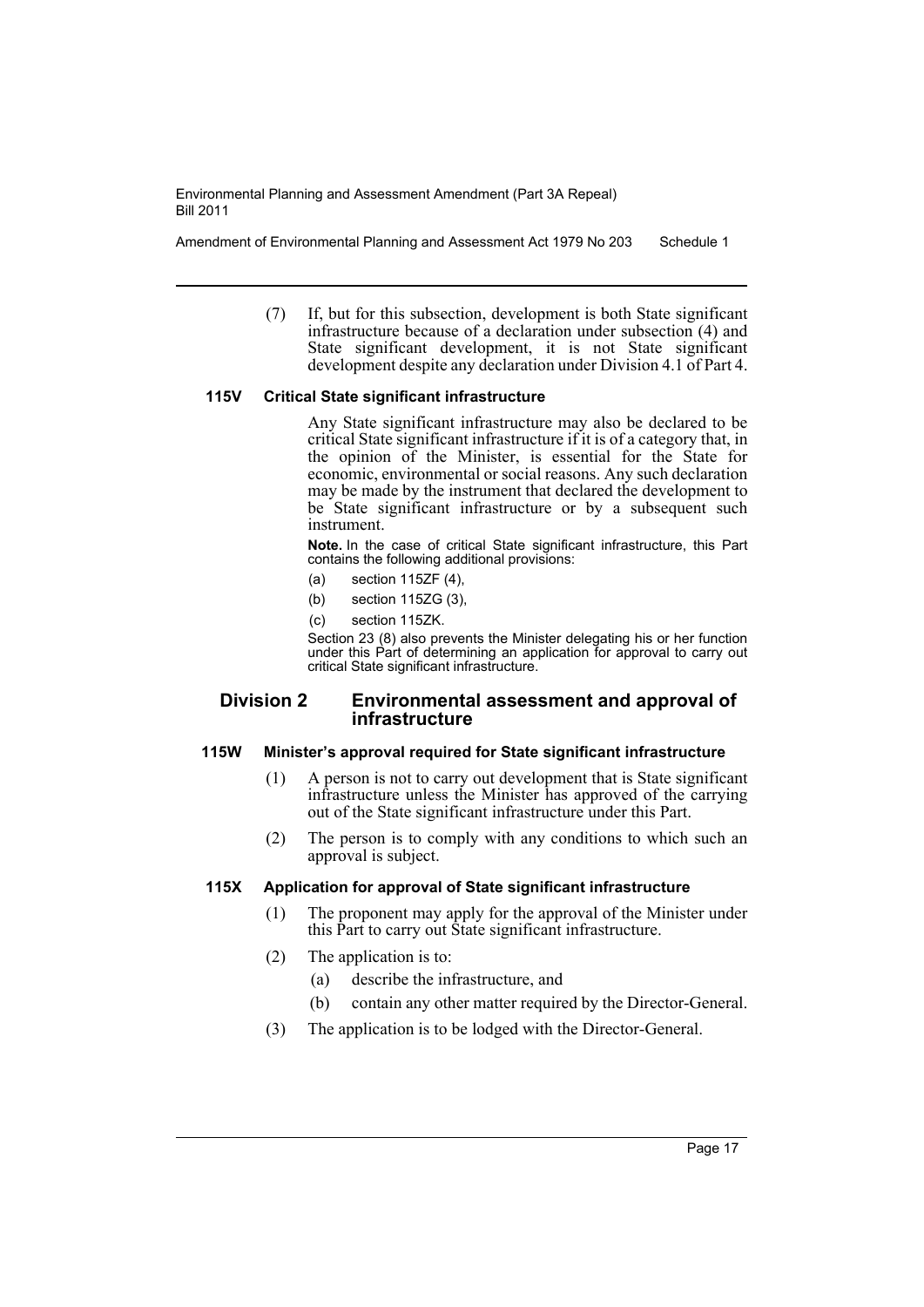Schedule 1 Amendment of Environmental Planning and Assessment Act 1979 No 203

#### **115Y Environmental assessment requirements for approval**

- When an application is made for the Minister's approval for State significant infrastructure, the Director-General is to prepare environmental assessment requirements in respect of the infrastructure.
- (2) For the purposes of the environmental assessment, the environmental assessment requirements must require an environmental impact statement to be prepared by or on behalf of the proponent in the form approved by the Director-General.
- (3) In preparing the environmental assessment requirements, the Director-General is to consult relevant public authorities and have regard to the need for the requirements to assess any key issues raised by those public authorities.
- (4) The Director-General is to notify the proponent of the environmental assessment requirements. The Director-General may modify those requirements by further notice to the proponent.

#### **115Z Environmental assessment and public consultation**

- (1) The proponent is to submit to the Director-General the environmental impact statement required under this Division for approval to carry out the State significant infrastructure.
- (2) The Director-General may require the proponent to submit a revised environmental impact statement to address the matters notified to the proponent.
- (3) The Director-General must make the environmental impact statement publicly available for at least the minimum exhibition period prescribed by the regulations. The minimum exhibition period prescribed by the regulations must not be less than 30 days.
- (4) During that period, any person (including a public authority) may make a written submission to the Director-General concerning the matter.
- (5) The Director-General is to provide copies of submissions received by the Director-General or a report of the issues raised in those submissions to:
	- (a) the proponent, and
	- (b) if the State significant infrastructure will require an environment protection licence under Chapter 3 of the *Protection of the Environment Operations Act 1997*—the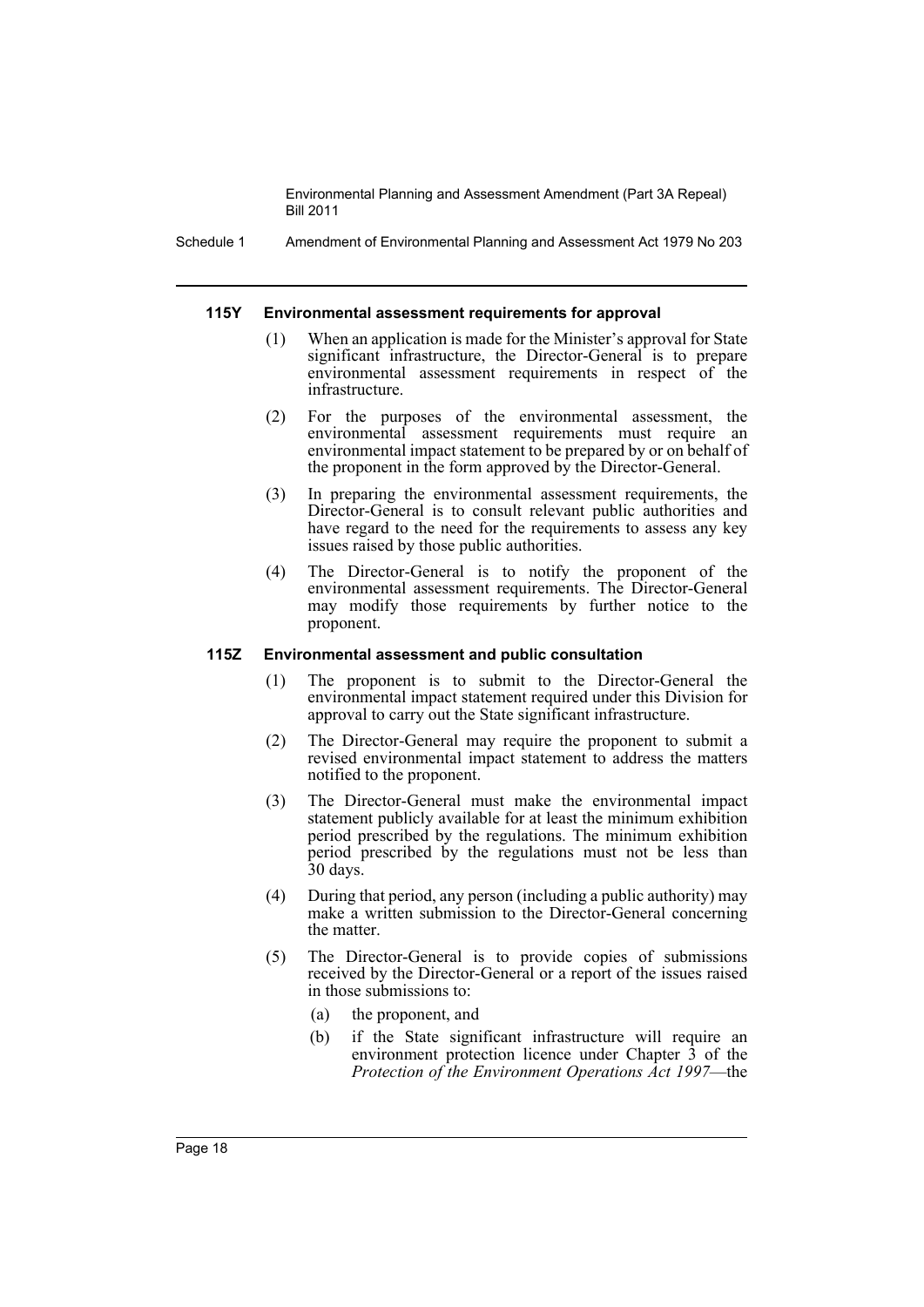Amendment of Environmental Planning and Assessment Act 1979 No 203 Schedule 1

Department responsible to the Minister for the Environment, and

- (c) any other public authority the Director-General considers appropriate.
- (6) The Director-General may require the proponent to submit to the Director-General:
	- (a) a response to the issues raised in those submissions, and
	- (b) a preferred infrastructure report that outlines any proposed changes to the State significant infrastructure to minimise its environmental impact or to deal with any other issue raised during the assessment of the application concerned.
- (7) If the Director-General considers that significant changes are proposed to the nature of the State significant infrastructure, the Director-General may make the preferred infrastructure report available to the public.

#### **115ZA Director-General's environmental assessment report**

- (1) The Director-General is to give a report on the State significant infrastructure to the Minister for the purposes of the Minister's consideration of the application for approval to carry out the infrastructure.
- (2) The Director-General's report is to include:
	- (a) a copy of the proponent's environmental impact statement and any preferred infrastructure report, and
	- (b) any advice provided by public authorities on the State significant infrastructure, and
	- (c) a copy of any report or advice of the Planning Assessment Commission in respect of the State significant infrastructure, and
	- (d) any environmental assessment undertaken by the Director-General or other matter the Director-General considers appropriate.

## **115ZB Giving of approval by Minister to carry out project**

- (1) If:
	- (a) the proponent makes an application for the approval of the Minister under this Part to carry out State significant infrastructure, and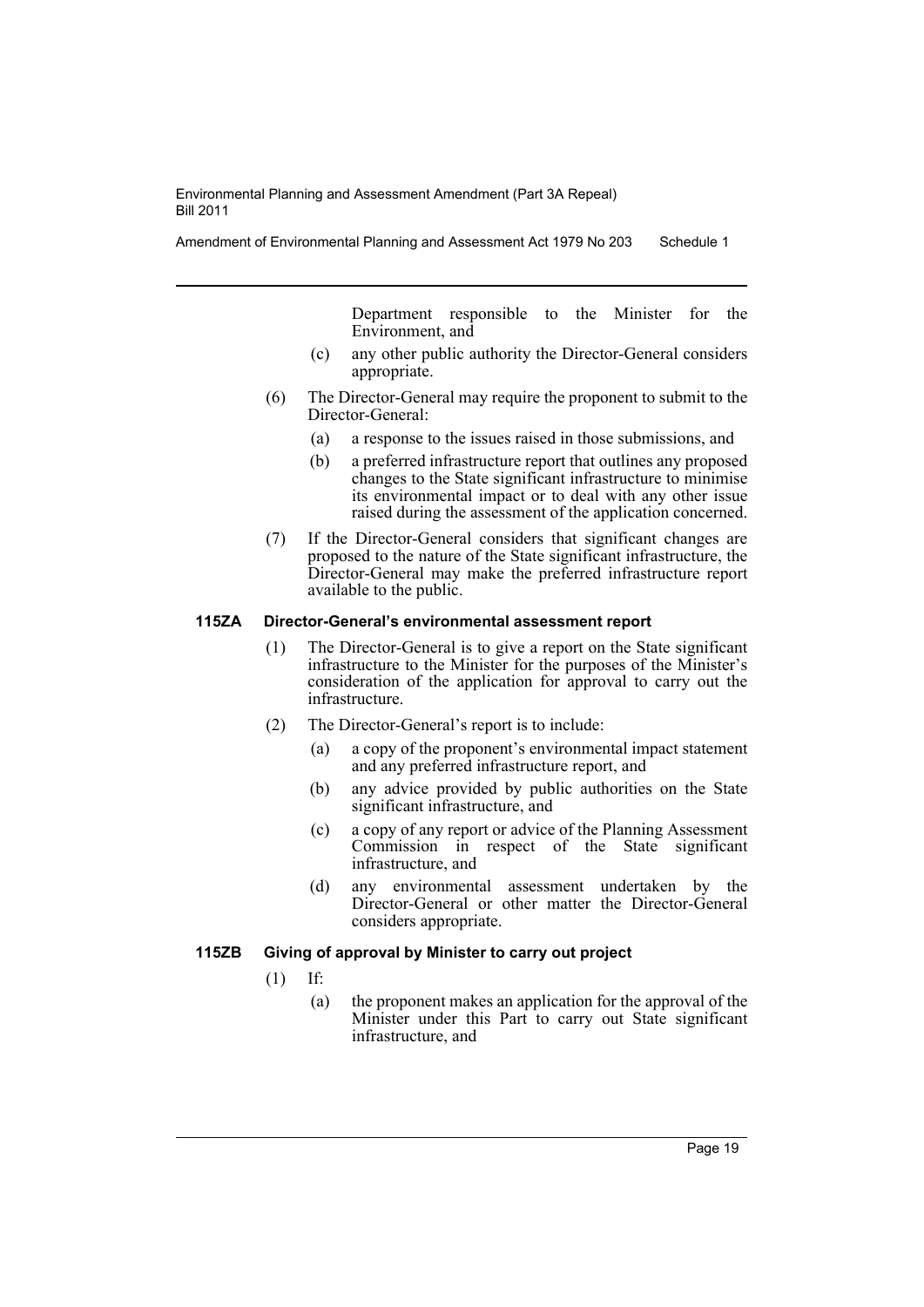Schedule 1 Amendment of Environmental Planning and Assessment Act 1979 No 203

(b) the Director-General has given his or her report on the State significant infrastructure to the Minister,

the Minister may approve or disapprove of the carrying out of the State significant infrastructure.

- (2) The Minister, when deciding whether or not to approve the carrying out of State significant infrastructure, is to consider:
	- (a) the Director-General's report on the infrastructure and the reports, advice and recommendations contained in the report, and
	- (b) any advice provided by the Minister having portfolio responsibility for the proponent, and
	- (c) any findings or recommendations of the Planning Assessment Commission following a review in respect of the State significant infrastructure.
- (3) State significant infrastructure may be approved under this Part with such modifications of the infrastructure or on such conditions as the Minister may determine.

#### **115ZC Biobanking—special provisions**

- (1) The Minister may approve State significant infrastructure subject to a condition that requires the proponent to acquire and retire (in accordance with Part 7A of the *Threatened Species Conservation Act 1995*) biodiversity credits of a number and class (if any) specified by the Minister in the approval. This subsection applies whether or not a biobanking statement under Part 7A of that Act was obtained in respect of the infrastructure.
- (2) The Minister may approve an arrangement under which:
	- (a) the retirement of some or all of the biodiversity credits is deferred pending the completion of any rehabilitation or restoration action proposed to be taken on the site of the State significant infrastructure, after the infrastructure has been substantially completed, that will restore or improve the biodiversity values affected by the infrastructure, and
	- (b) the biodiversity credits the retirement of which is deferred pending the completion of those actions are required to be transferred to the Minister administering the *Threatened Species Conservation Act 1995*.
- (3) Division 7 of Part 7A of the *Threatened Species Conservation Act 1995* applies in respect of any such arrangement as if it were a deferred retirement arrangement approved under that Division.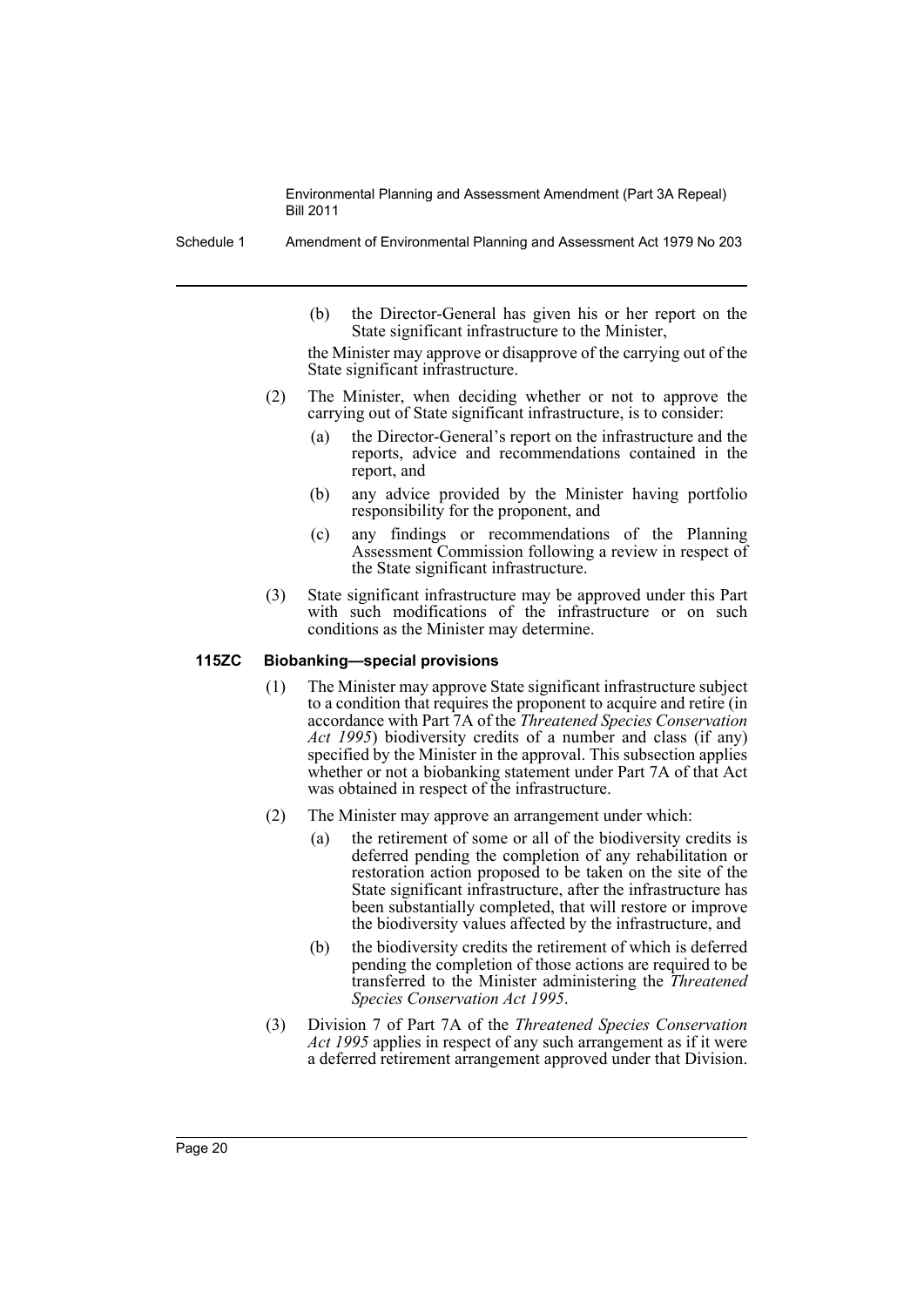Amendment of Environmental Planning and Assessment Act 1979 No 203 Schedule 1

(4) If a biobanking statement was obtained in respect of State significant infrastructure, the Minister may approve the infrastructure subject to a condition that requires the proponent to comply with any conditions of the biobanking statement.

**Note.** The conditions of a biobanking statement may require the proponent to retire biodiversity credits in respect of the infrastructure in order to ensure that it maintains or improves biodiversity values, or to carry out other onsite measures to minimise any negative impact of the infrastructure on biodiversity values.

(5) A person cannot appeal to the Court in respect of a condition imposed by the Minister under subsection (4).

## **Division 3 Staged infrastructure applications**

## **115ZD Staged infrastructure applications**

- (1) For the purposes of this Part, a *staged infrastructure application* is an application for approval of State significant infrastructure under this Part that sets out concept proposals for the proposed infrastructure, and for which detailed proposals for separate parts of the infrastructure are to be the subject of subsequent applications for approval. The application may set out detailed proposals for the first stage.
- (2) If approval is granted under this Part on the determination of a staged infrastructure application, the approval does not authorise the carrying out of any part of the State significant infrastructure unless:
	- (a) approval is subsequently granted to carry out that part of the infrastructure following a further application for approval in respect of that part of the infrastructure, or
	- (b) the staged infrastructure application also provided the requisite details of that part of the infrastructure and approval is granted for that first stage without the need for further approval.
- (3) The terms of an approval granted on the determination of a staged infrastructure application are to reflect the operation of subsection (2).

## **115ZE Status of staged infrastructure applications and approvals**

(1) The provisions of or made under this or any other Act relating to applications for approval and approvals under this Part apply, except as otherwise provided by or under this or any other Act, to a staged infrastructure application and an approval granted on the determination of any such application.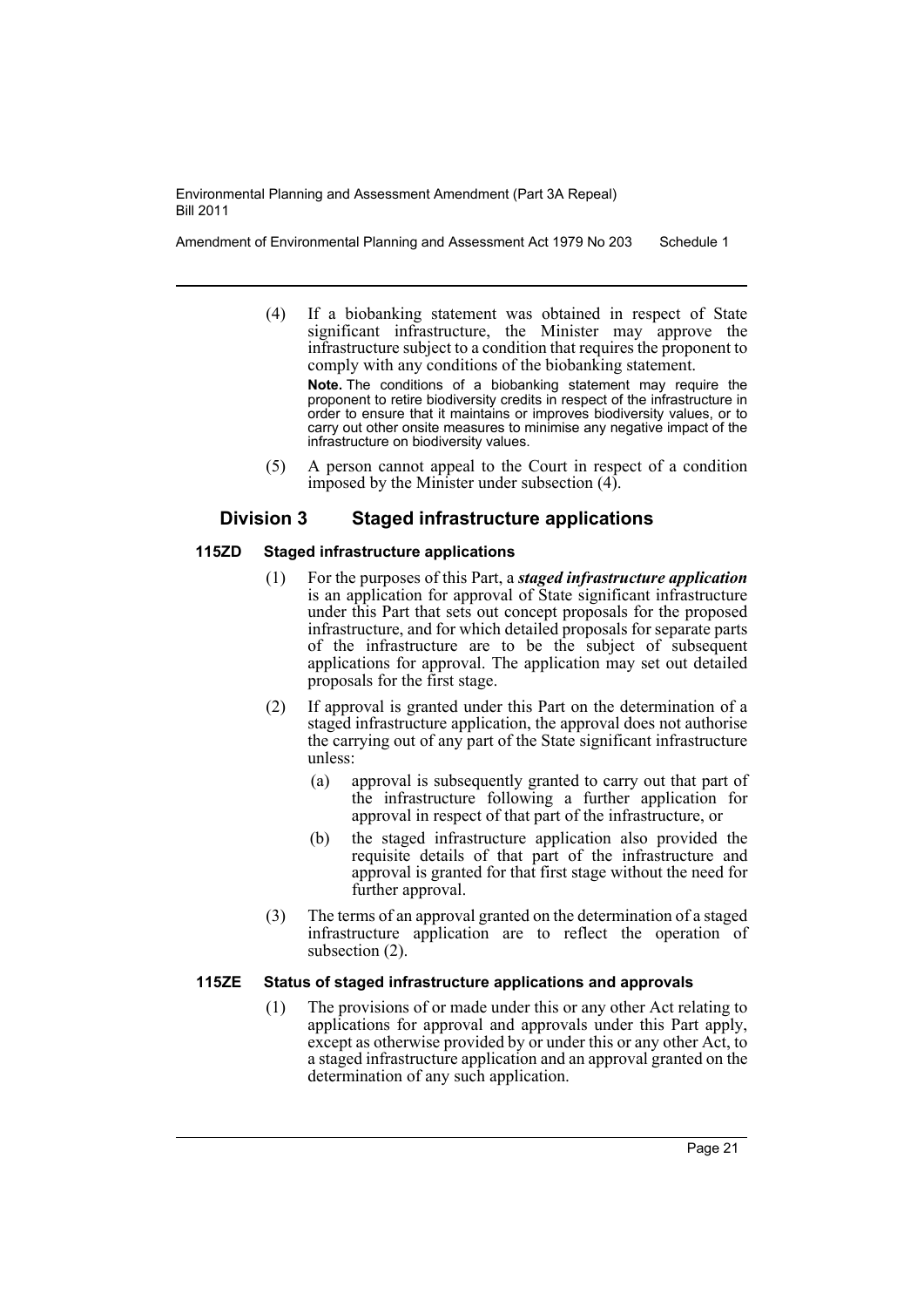Schedule 1 Amendment of Environmental Planning and Assessment Act 1979 No 203

(2) An approval granted on the determination of a staged infrastructure application for infrastructure does not have any effect to the extent that it is inconsistent with the determination of any further application for approval in respect of that infrastructure.

## **Division 4 Application of other provisions of this and other Acts**

#### **115ZF Application of other provisions of Act**

- (1) Part 4 and Part 5 do not, except as provided by this Part, apply to or in respect of State significant infrastructure (including the declaration of the infrastructure as State significant infrastructure and any approval or other requirement under this Part for the infrastructure).
- (2) Part 3 and environmental planning instruments do not apply to or in respect of State significant infrastructure, except that:
	- (a) they apply to the declaration of infrastructure as State significant infrastructure or as critical State significant infrastructure (and to the declaration of development that does not require consent), and
	- (b) they apply in so far as they relate to section 28, and for that purpose a reference in that section to enabling development to be carried out in accordance with an environmental planning instrument or in accordance with a consent granted under this Act is to be construed as a reference to enabling State significant infrastructure to be carried out in accordance with an approval granted under this Part.
- (3) Divisions 6 and 6A of Part 4 apply to State significant infrastructure that is not carried out by or on behalf of a public authority (and to the giving of approval for the carrying out of any such infrastructure under this Part) in the same way as they apply to development and the granting of consent to the carrying out of development under Part 4, subject to any necessary modifications and any modifications prescribed by the regulations.
- (4) Division 2A of Part 6 does not apply to critical State significant infrastructure.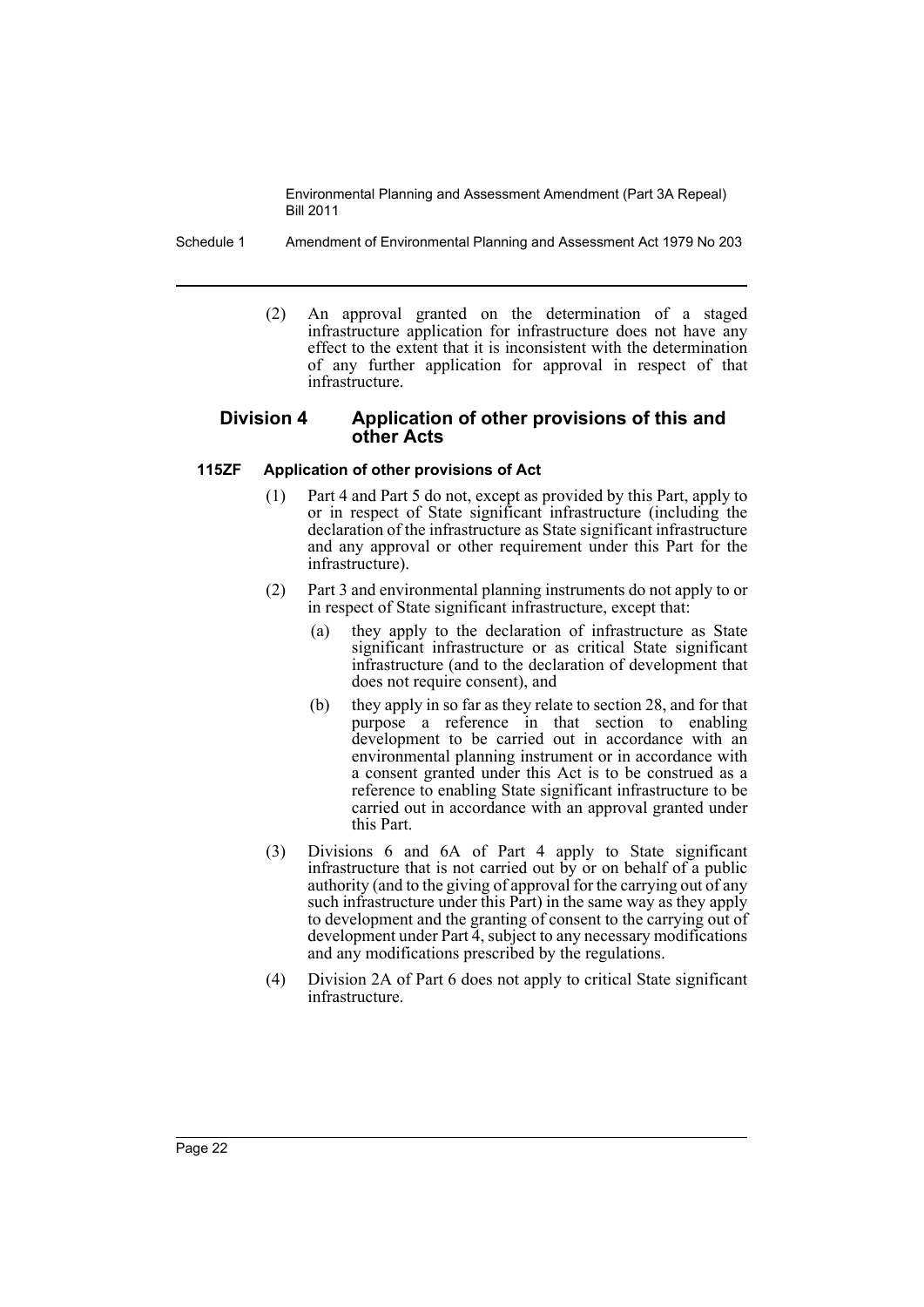Amendment of Environmental Planning and Assessment Act 1979 No 203 Schedule 1

- (5) The regulations may make provision for or with respect to the application to State significant infrastructure of the provisions (with or without modification) of section 81A, section 109M or any other provision of this Act relating to the issue of subdivision certificates.
- (6) Section 109R applies to approved State significant infrastructure.

#### **115ZG Approvals etc legislation that does not apply**

- (1) The following authorisations are not required for approved State significant infrastructure (and accordingly the provisions of any Act that prohibit an activity without such an authority do not apply):
	- (a) the concurrence under Part 3 of the *Coastal Protection Act 1979* of the Minister administering that Part of that Act,
	- (b) a permit under section 201, 205 or 219 of the *Fisheries Management Act 1994*,
	- (c) an approval under Part 4, or an excavation permit under section 139, of the *Heritage Act 1977*,
	- (d) an Aboriginal heritage impact permit under section 90 of the *National Parks and Wildlife Act 1974*,
	- (e) an authorisation referred to in section 12 of the *Native Vegetation Act 2003* (or under any Act repealed by that Act) to clear native vegetation or State protected land,
	- (f) a bush fire safety authority under section 100B of the *Rural Fires Act 1997*,
	- (g) a water use approval under section 89, a water management work approval under section 90 or an activity approval (other than an aquifer interference approval) under section 91 of the *Water Management Act 2000*.
- (2) Division 8 of Part 6 of the *Heritage Act 1977* does not apply to prevent or interfere with the carrying out of approved State significant infrastructure.
- (3) The following directions, orders or notices cannot be made or given so as to prevent or interfere with the carrying out of approved critical State significant infrastructure:
	- (a) an interim protection order (within the meaning of the *National Parks and Wildlife Act 1974* or the *Threatened Species Conservation Act 1995*),
	- (b) an order under Division 1 (Stop work orders) of Part 6A of the *National Parks and Wildlife Act 1974*, Division 1 (Stop work orders) of Part 7 of the *Threatened Species*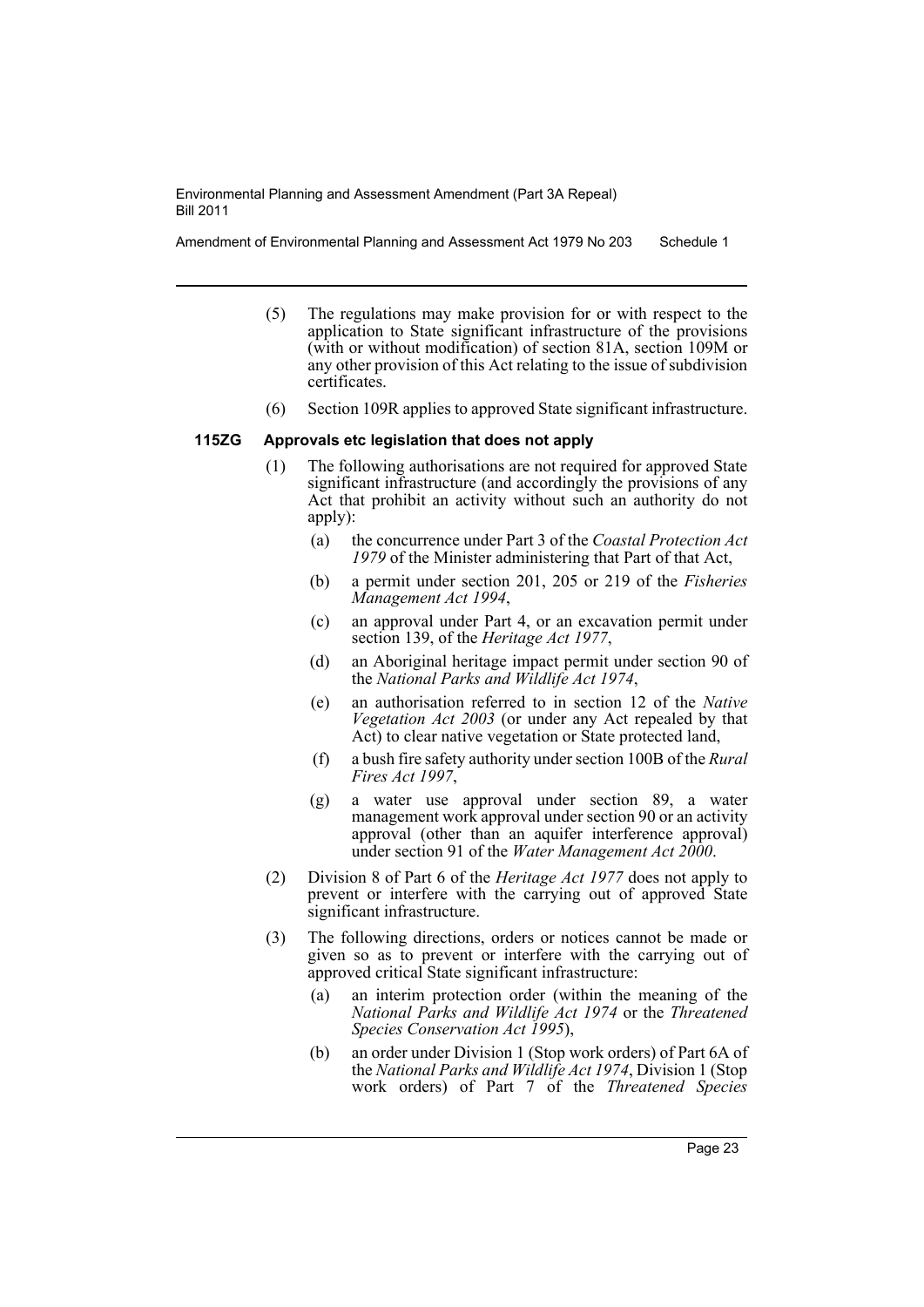Schedule 1 Amendment of Environmental Planning and Assessment Act 1979 No 203

*Conservation Act 1995* or Division 7 (Stop work orders) of Part 7A of the *Fisheries Management Act 1994*,

- (c) a remediation direction under Division 3 (Remediation directions) of Part 6A of the *National Parks and Wildlife Act 1974*,
- (d) an environment protection notice under Chapter 4 of the *Protection of the Environment Operations Act 1997*,
- (e) an order under section 124 of the *Local Government Act 1993*.
- (4) A reference in this section to approved State significant infrastructure includes a reference to any investigative or other activities that are required to be carried out for the purpose of complying with any environmental assessment requirements under this Part in connection with an application for approval to carry out the State significant infrastructure.

#### **115ZH Approvals etc legislation that must be applied consistently**

- (1) An authorisation of the following kind cannot be refused if it is necessary for carrying out approved State significant infrastructure and is to be substantially consistent with the approval under this Part:
	- (a) an aquaculture permit under section 144 of the *Fisheries Management Act 1994*,
	- (b) an approval under section 15 of the *Mine Subsidence Compensation Act 1961*,
	- (c) a mining lease under the *Mining Act 1992*,
	- (d) a production lease under the *Petroleum (Onshore) Act 1991*,
	- (e) an environment protection licence under Chapter 3 of the *Protection of the Environment Operations Act 1997* (for any of the purposes referred to in section 43 of that Act),
	- (f) a consent under section 138 of the *Roads Act 1993*,
	- (g) a licence under the *Pipelines Act 1967*.
- (2) This section does not apply to or in respect of:
	- (a) an application for the renewal of an authorisation or a renewed authorisation, or
	- (b) an application for a further authorisation or a further authorisation following the expiry or lapsing of an authorisation, or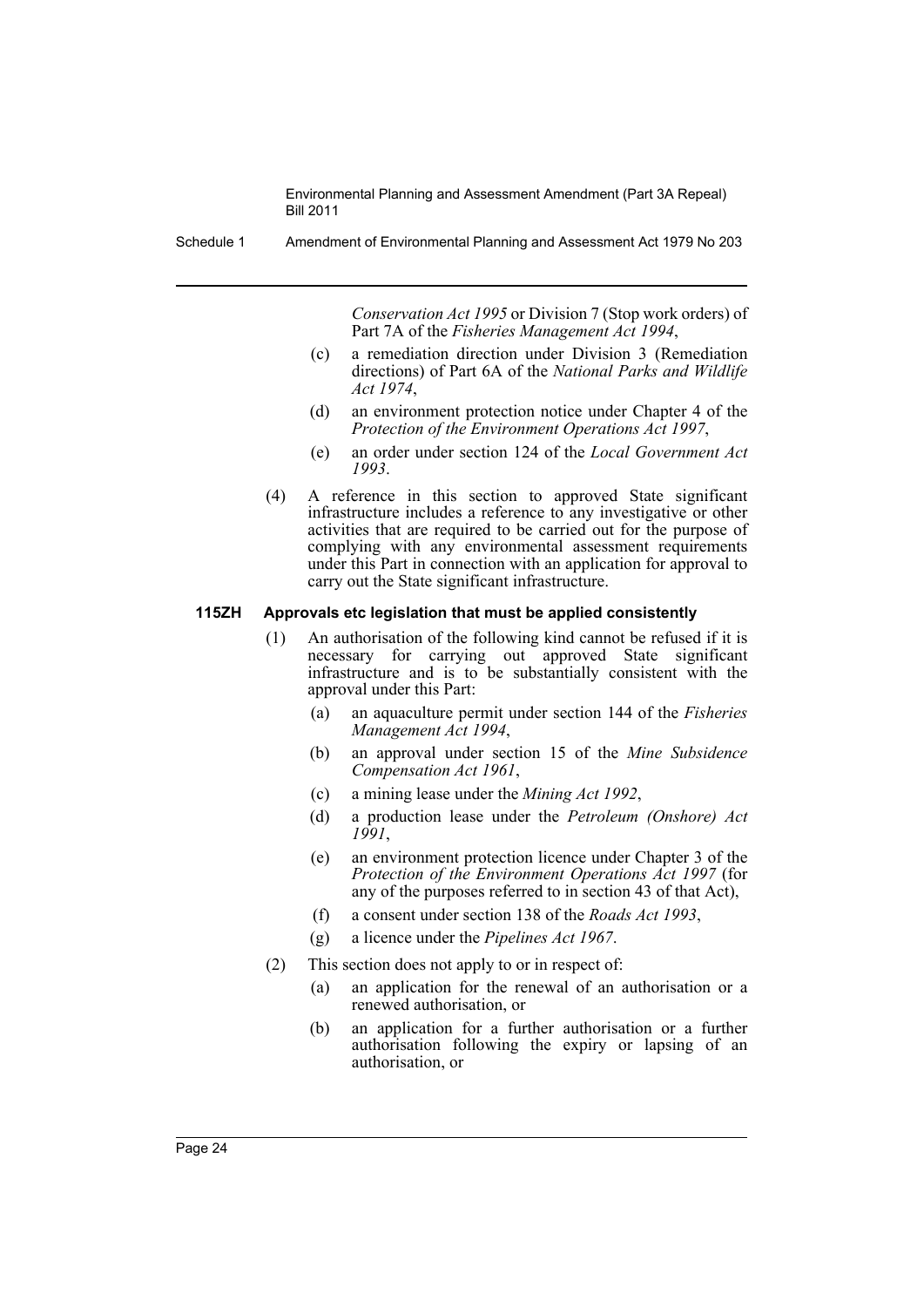Amendment of Environmental Planning and Assessment Act 1979 No 203 Schedule 1

- (c) in the case of an environment protection licence under Chapter 3 of the *Protection of the Environment Operations Act 1997*—any period after the first review of the licence under section 78 of that Act.
- (3) A reference in this section to an authorisation or approval includes a reference to any conditions of the authorisation or approval.
- (4) This section applies to a person, court or tribunal that deals with an objection, appeal or review conferred on a person in relation to an authorisation in the same way as it applies to the person giving the authorisation.

## **Division 5 Miscellaneous**

## **115ZI Modification of Minister's approval**

(1) In this section:

*Minister's approval* means an approval to carry out State significant infrastructure under this Part.

*modification* of an approval means changing the terms of the approval, including revoking or varying a condition of the approval or imposing an additional condition on the approval.

- (2) The proponent may request the Minister to modify the Minister's approval for State significant infrastructure. The Minister's approval for a modification is not required if the infrastructure as modified will be consistent with the existing approval under this Part.
- (3) The request for the Minister's approval is to be lodged with the Director-General. The Director-General may notify the proponent of environmental assessment requirements with respect to the proposed modification that the proponent must comply with before the matter will be considered by the Minister.
- (4) The Minister may modify the approval (with or without conditions) or disapprove of the modification.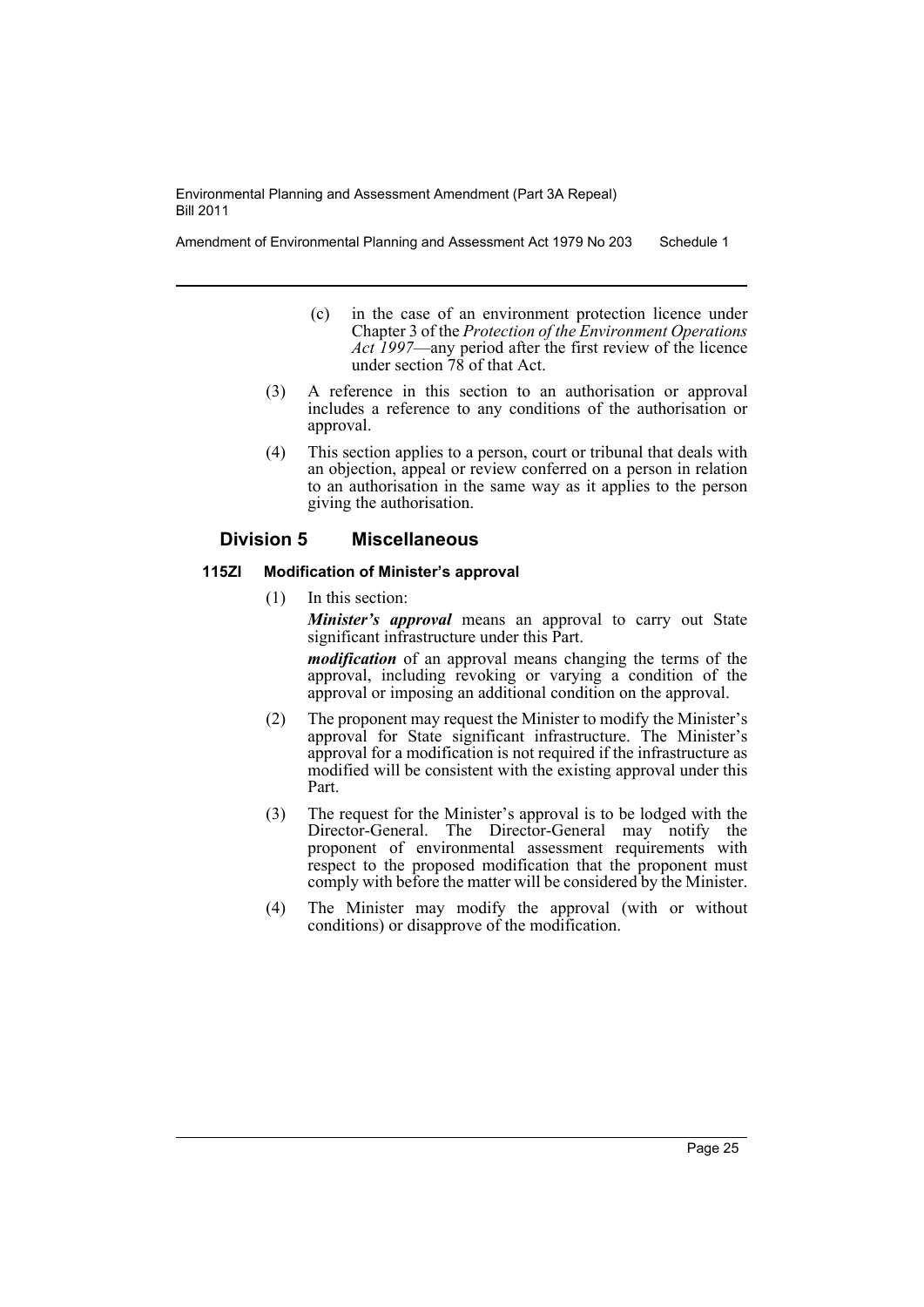Schedule 1 Amendment of Environmental Planning and Assessment Act 1979 No 203

#### **115ZJ Validity of action under this Part**

- (1) The validity of an approval or other decision under this Part cannot be questioned in any legal proceedings in which the decision may be challenged except those commenced in the Court within 3 months after public notice of the decision was given.
- (2) The only requirement of this Part that is mandatory in connection with the validity of an approval of State significant infrastructure is a requirement that an environmental impact statement with respect to the infrastructure is made publicly available under this Part.
- (3) Any infrastructure that has been approved (or purports to be approved) by the Minister under this Part is taken to be State significant infrastructure to which this Part applies, and to have been such infrastructure for the purposes of any application or other matter under this Part in relation to the infrastructure.

#### **115ZK Third-party appeals and judicial review—critical State significant infrastructure**

(1) In this section:

*breach* has the meaning given by Division 3 of Part 6.

*the judicial review jurisdiction* of the Court means the jurisdiction conferred on the Court under section 20 (2) of the *Land and Environment Court Act 1979*.

*the third-party appeal provisions* means Division 3 of Part 6 of this Act and sections 252 and 253 of the *Protection of the Environment Operations Act 1997*.

- (2) The third-party appeal provisions do not apply in relation to the following (except in relation to an application to the Court made or approved by the Minister):
	- (a) a breach of this Act arising under this Part in respect of critical State significant infrastructure, including the declaration of the development as State significant infrastructure (and as critical State significant infrastructure) and any approval or other requirement under this Part for the infrastructure,
	- (b) a breach of any conditions of an approval under this Part for critical State significant infrastructure,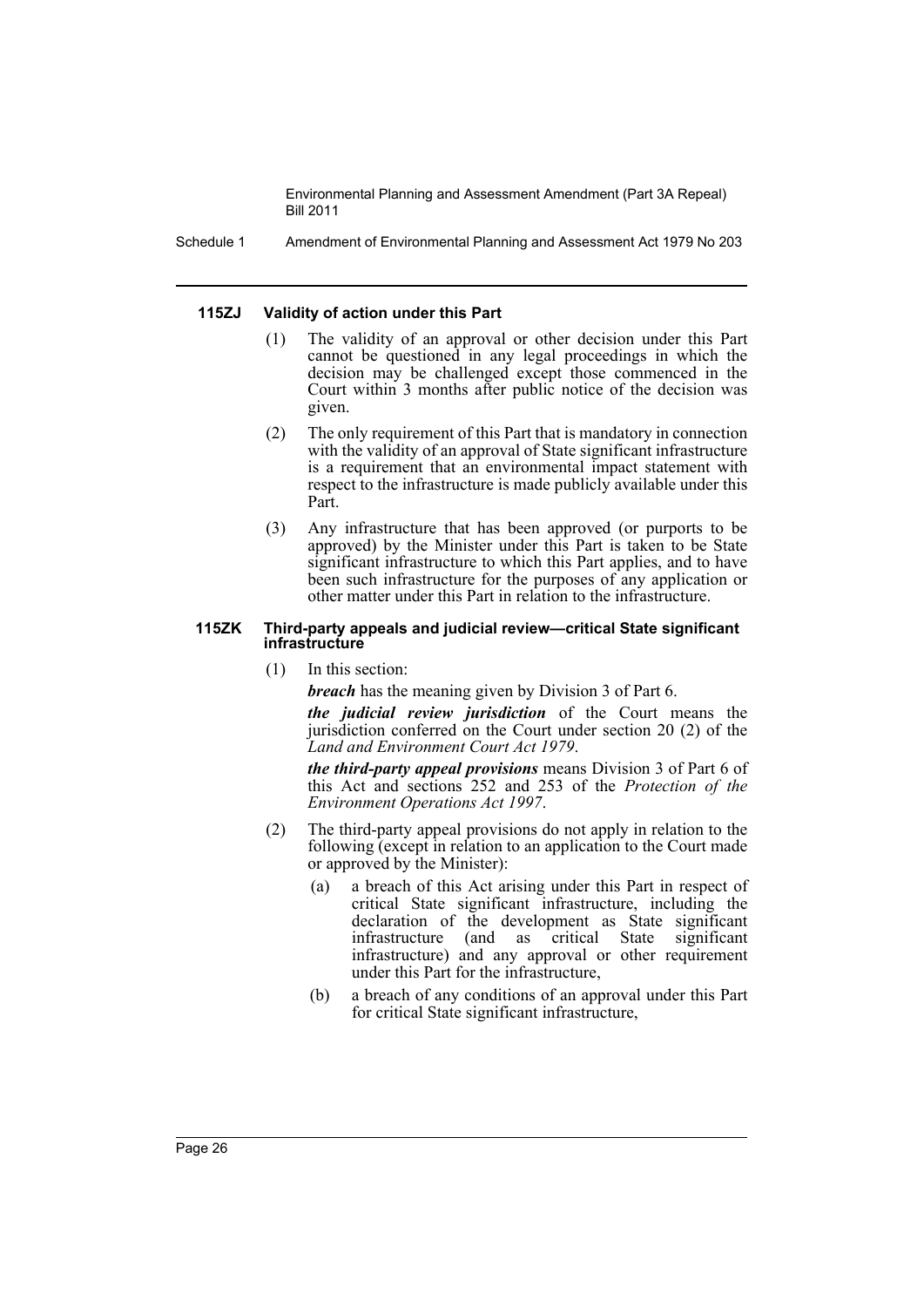Amendment of Environmental Planning and Assessment Act 1979 No 203 Schedule 1

- (c) a breach of this or any other Act arising in respect of the giving of an authorisation of a kind referred to in section 115ZH (1) for critical State significant infrastructure (or in respect of the conditions of such an authorisation).
- (3) The conditions of approval under this Part for critical State significant infrastructure are conditions that may only be enforced by or with the approval of the Minister (whether under the third-party appeal provisions, the judicial review jurisdiction of the Court or in any other proceedings).
- (4) The third-party appeal provisions and the judicial review jurisdiction of the Court are subject to the provisions of section 115ZJ.

#### **115ZL Miscellaneous provisions relating to approvals under this Part**

- (1) The following documents under this Part in relation to State significant infrastructure are to be made publicly available by the Director-General in accordance with the regulations:
	- (a) applications to carry out State significant infrastructure,
	- (b) environmental assessment requirements for State significant infrastructure,
	- (c) environmental impact statements placed on public exhibition and responses provided to the Director-General by the proponent after the end of the public exhibition period,
	- (d) environmental assessment reports of the Director-General to the Minister,
	- (e) any advice, recommendations or reports received from the Planning Assessment Commission,
	- (f) approvals to carry out State significant infrastructure given by the Minister,
	- (g) requests for modifications of approvals given by the Minister and any modifications made by the Minister,
	- (h) any reasons given to the proponent by the Minister as referred to in subsection (2),
	- (i) any other matter prescribed by the regulations.
- (2) The Minister is to give reasons to the proponent for a decision:
	- (a) not to approve State significant infrastructure under this Part, or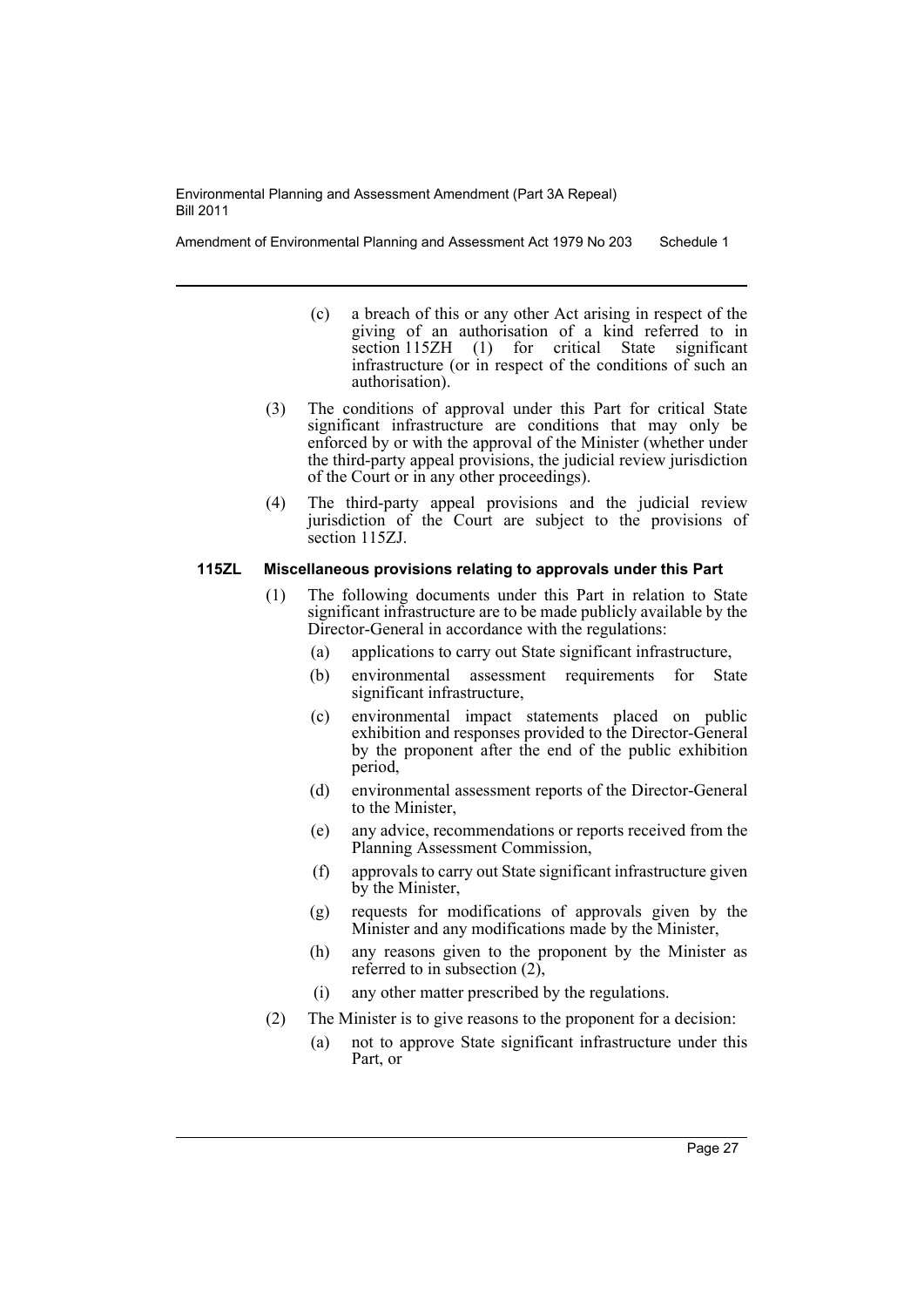Schedule 1 Amendment of Environmental Planning and Assessment Act 1979 No 203

- (b) to modify the State significant infrastructure for which the proponent has sought approval under this Part.
- (3) An approval under this Part may be subject to a condition that it lapses on a specified date unless specified action with respect to the approval has been taken (such as the commencement of work on the infrastructure). Any such condition may be modified to extend the lapsing period.
- (4) An approval under this Part may be surrendered, subject to and in accordance with the regulations, by any person entitled to act on the approval.
- (5) A condition of the approval of State significant infrastructure under this Part may require any one or more of the following:
	- (a) the surrender under this section of any other approval under this Part (or under Part 3A) relating to the infrastructure or the land concerned,
	- (b) the surrender under section 104A of any development consent relating to the infrastructure or the land concerned,
	- (c) the surrender, subject to and in accordance with the regulations, of a right conferred by Division 10 of Part 4 relating to the infrastructure or the land concerned.

#### **115ZM Regulations for purposes of Part**

The regulations may make provision for or with respect to the approval of State significant infrastructure under this Part and to approved State significant infrastructure, including:

- (a) the requirements and procedures for making applications for approvals under this Part, and
- (b) requiring owners of land on which State significant infrastructure is proposed to be carried out to consent to applications for approvals under this Part, and
- (c) the amendment of applications for approvals under this Part, and
- (d) the preparation, notification and modification of requirements for environmental assessment of State significant infrastructure, and
- (e) the requirements for environmental impact statements under this Part, and
- (f) the fees for applications and the exercise of functions under this Part, and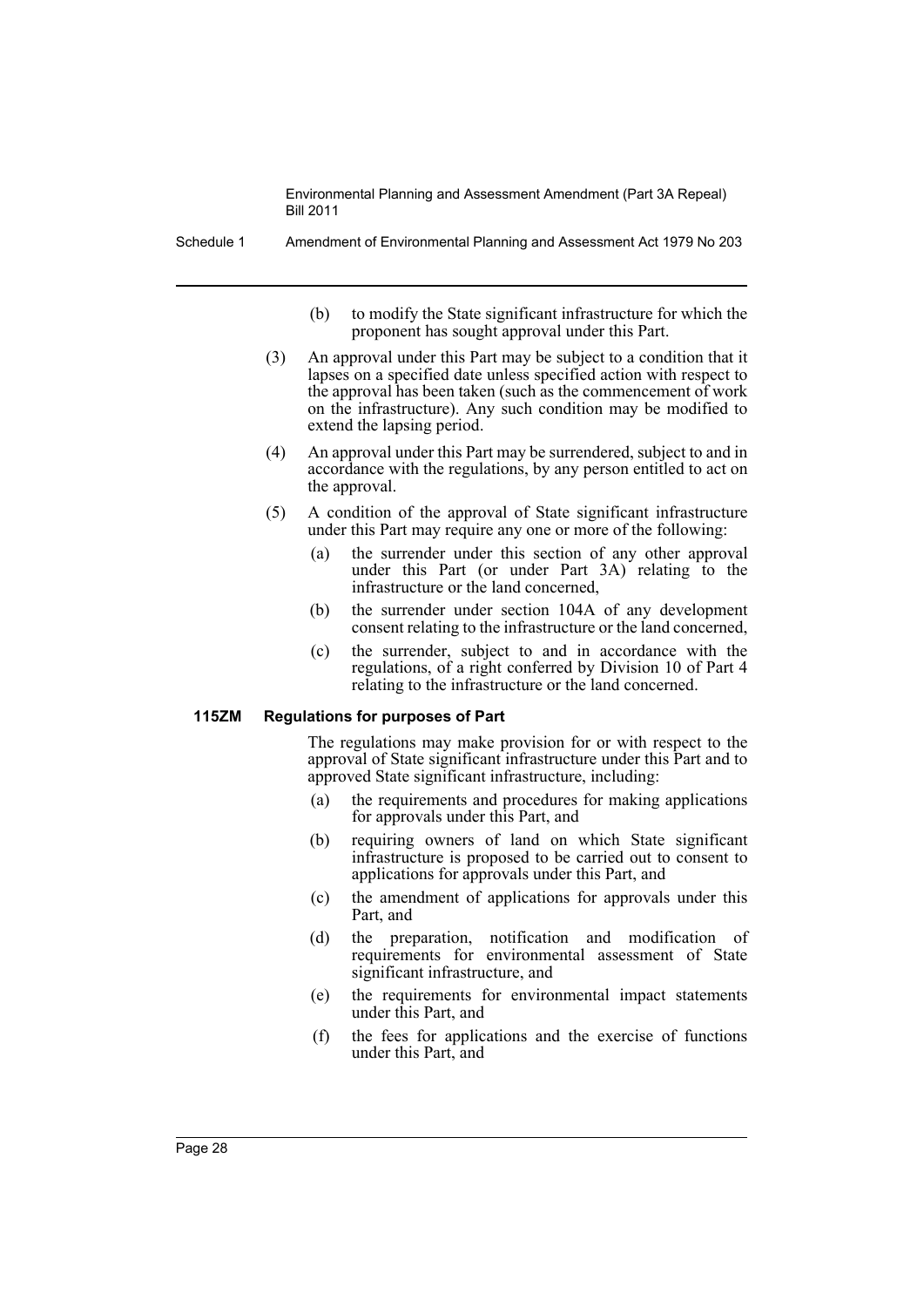Amendment of Environmental Planning and Assessment Act 1979 No 203 Schedule 1

- (g) requiring the New South Wales Aboriginal Land Council to consent to applications for approvals under this Part on land owned by Local Aboriginal Land Councils, if the consent of the Local Aboriginal Land Council concerned is required as owner of the land, and
- (h) providing for public exhibition, notification and public registers of applications for approvals under this Part (or for the modification of approvals) and of the determination of those applications, and
- (i) the effect of the revocation of the declaration of development as State significant infrastructure.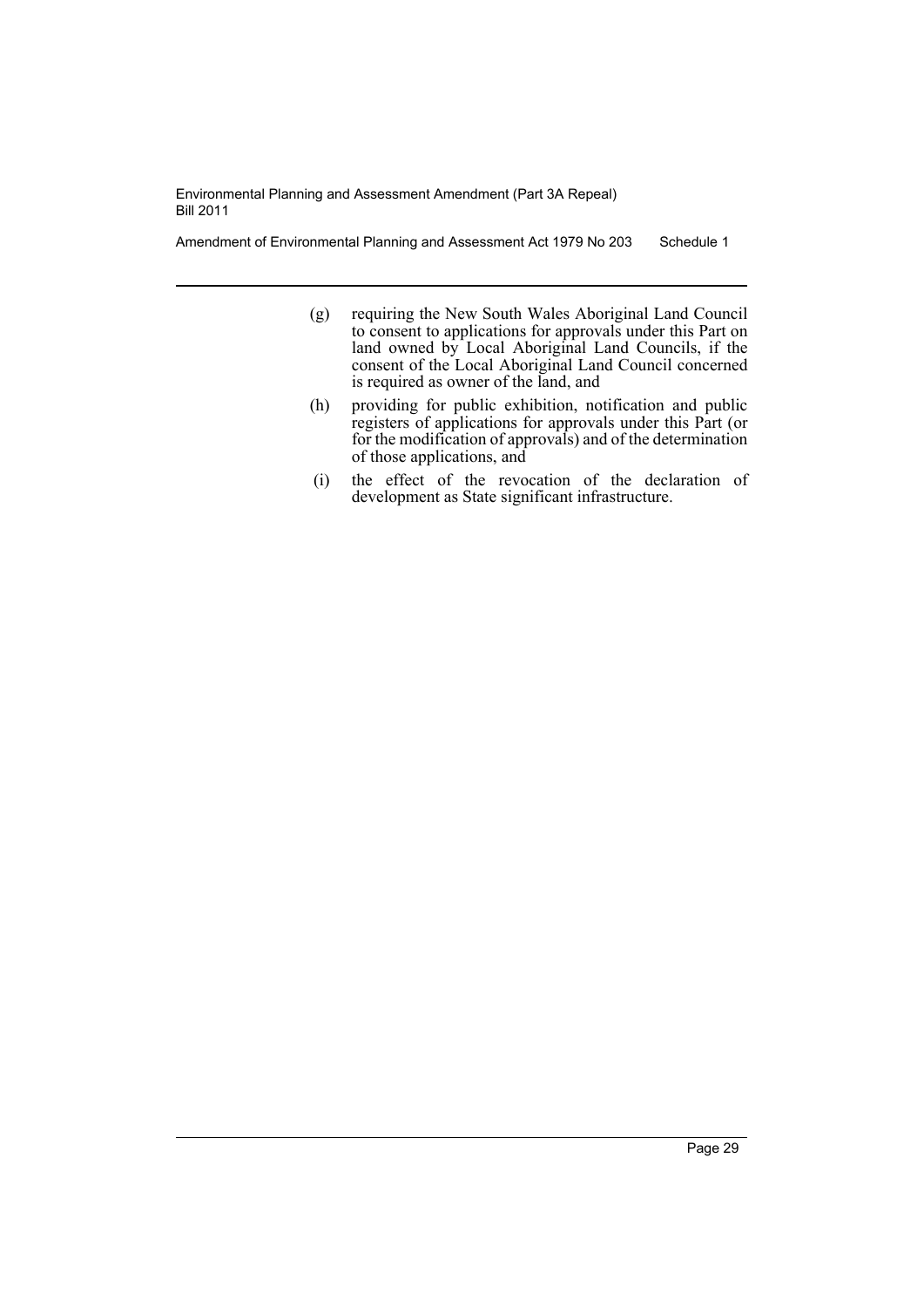Schedule 1 Amendment of Environmental Planning and Assessment Act 1979 No 203

## **1.4 Planning Assessment Commission**

## **[1] Section 23D Functions of Commission**

Omit section 23D (1) (a). Insert instead:

(a) any function delegated to the Commission under this Act,

## **[2] Section 23D (1) (b)**

Insert "or the Director-General" after "Minister" wherever occurring.

## **[3] Section 23D (1) (b)**

Omit section 23D (1) (b) (ii)–(iv). Insert instead:

- (ii) to review any (or any aspect or part of any) development, activity, infrastructure or project to which this Act applies, and
- (iii) to hold a public hearing into any matter the subject of any such advice or review, and

#### **[4] Section 23E Reviews by, and procedures of, Commission**

Omit section 23E (b).

#### **[5] Schedule 3 Planning Assessment Commission**

Omit the definition of *member* from clause 1. Insert instead: *member* means the chairperson or other member of the Commission.

## **[6] Schedule 3, clause 2 (1)**

Omit the subclause. Insert instead:

(1) The Commission is to consist of not less than 4 and not more than 9 members appointed by the Minister.

## **[7] Schedule 3, clause 5 (3)**

Insert ", but may not hold office as a member for more than 6 years in total". after "eligible to be re-appointed".

## **[8] Schedule 3, clause 6**

Omit the clause. Insert instead:

#### **6 Members may be full-time or part-time**

The Minister may appoint a member on either a full-time or part-time basis. The Minister may change the basis of the appointment during the member's term of office.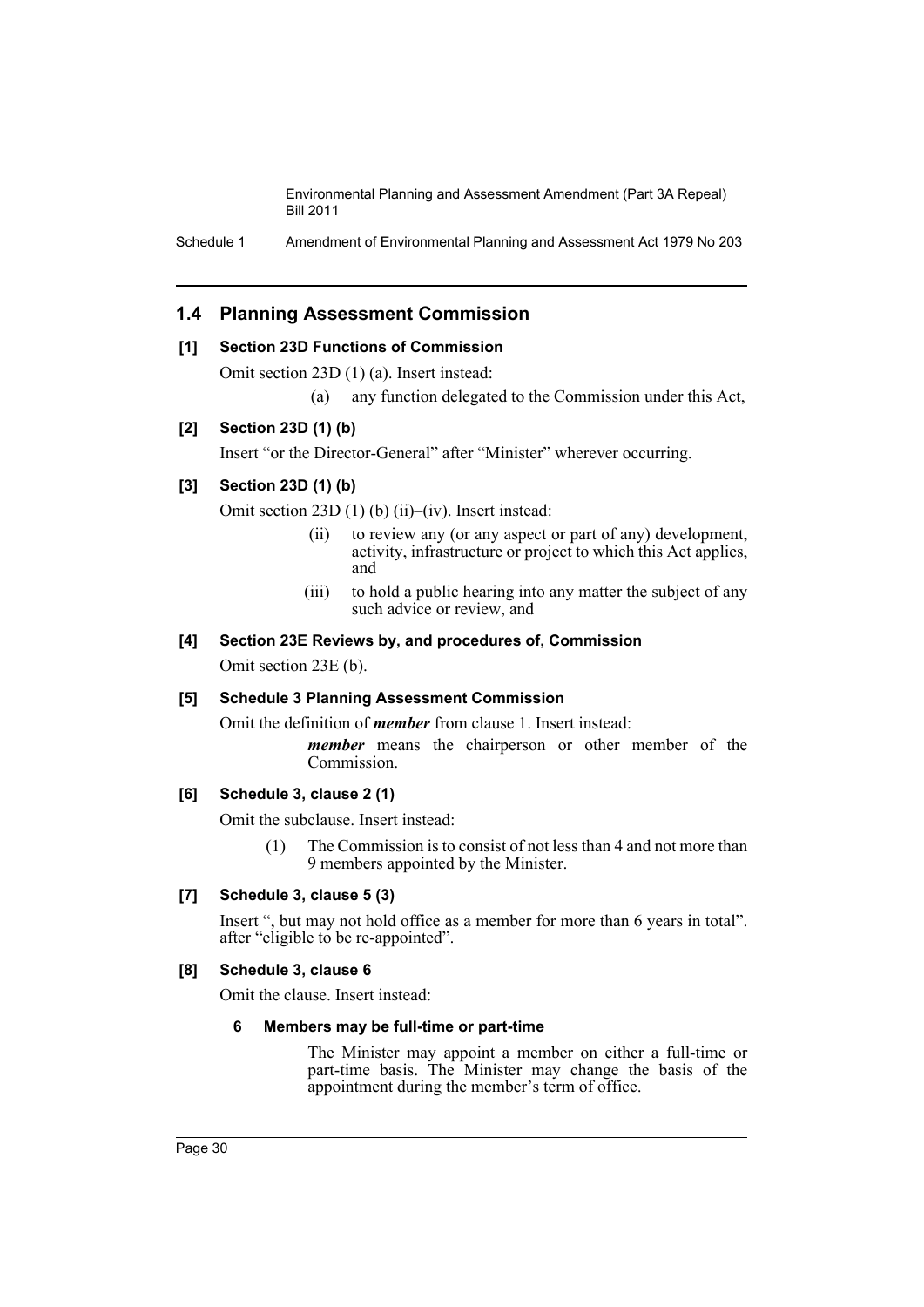Amendment of Environmental Planning and Assessment Act 1979 No 203 Schedule 1

## **[9] Schedule 3, clause 7**

Omit the clause. Insert instead:

- **7 Remuneration**
	- (1) A full-time member is entitled to be paid:
		- (a) remuneration in accordance with the *Statutory and Other Offices Remuneration Act 1975*, and
		- (b) such travelling and subsistence allowances as the Minister may from time to time determine in respect of the member.
	- (2) A part-time member is entitled to be paid such remuneration (including travelling and subsistence allowances) as the Minister may from time to time determine in respect of the member.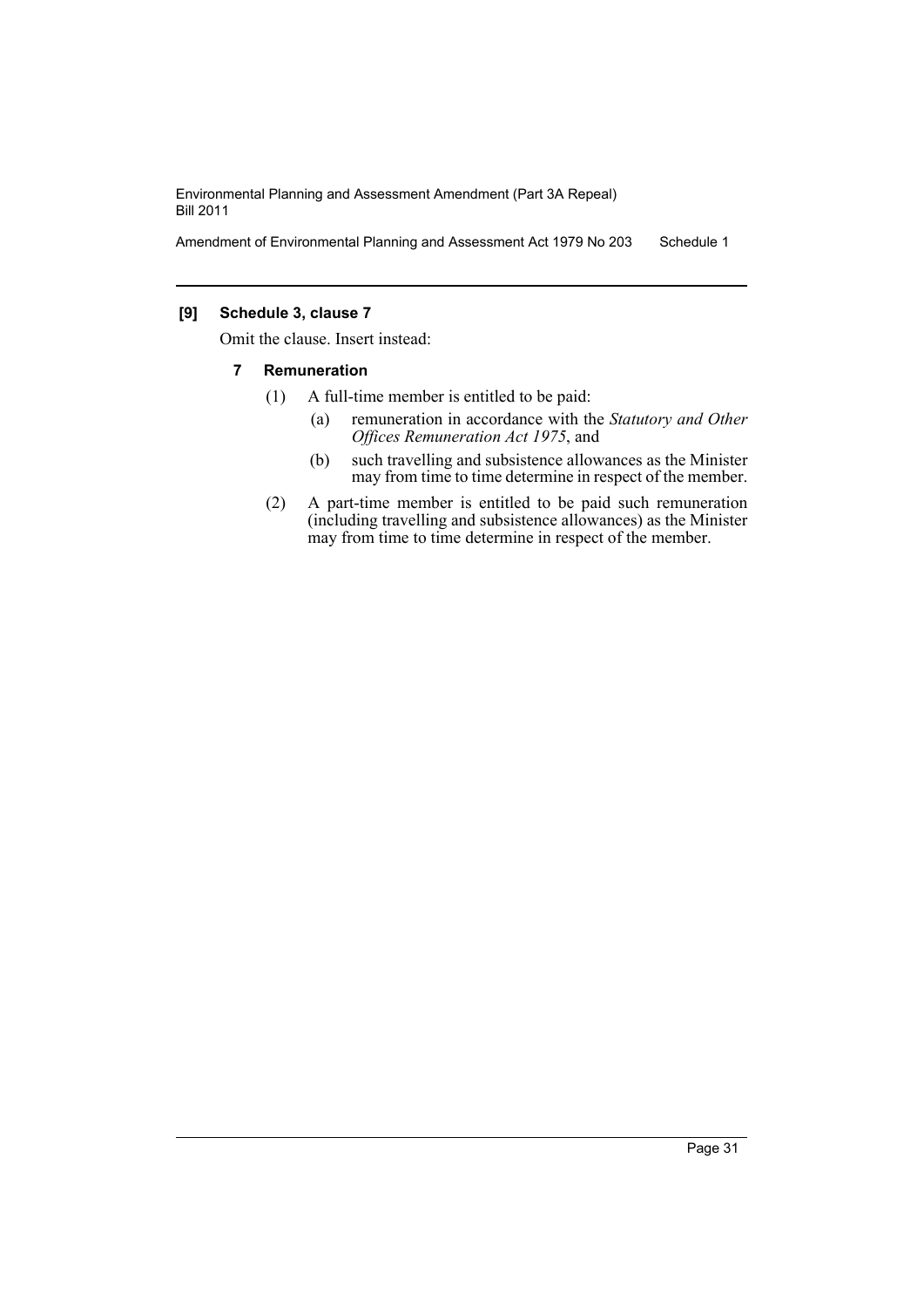Schedule 1 Amendment of Environmental Planning and Assessment Act 1979 No 203

## **1.5 Joint Regional Planning Panels**

#### **[1] Section 23G Joint regional planning panels**

Insert after section 23G (2):

- (2A) An environmental planning instrument may only confer a council's functions as consent authority on a regional panel if the development is of a class or description set out in Schedule 4A. The functions of a consent authority may only be conferred on a regional panel in accordance with subsection (2) (a) and this subsection.
- (2B) Any environmental planning instrument that is in force on the commencement of subsection (2A) ceases to have effect to the extent that it is inconsistent with that subsection.

## **[2] Section 23G (4A)**

Insert after section 23G (4):

(4A) Legal proceedings by or against a regional panel are to be taken in the name of the regional panel and not by or against the members of the regional panel.

## **[3] Schedule 4 Joint Regional Planning Panels**

Omit the definition of *member* from clause 1. Insert instead:

*member* means the chairperson or other member of a regional panel.

## **[4] Schedule 4, clause 2 (2)**

Omit the subclause. Insert instead:

- (2) One of the State members is to be appointed by the Minister as chairperson of the regional panel. The Minister is required to obtain the concurrence of the Local Government and Shires Associations of New South Wales to the appointment unless:
	- (a) the Associations fail to notify their concurrence or refusal to concur within 21 days of being requested to do so by the Minister, or
	- (b) the Associations have refused to concur in 2 different persons proposed by the Minister for appointment.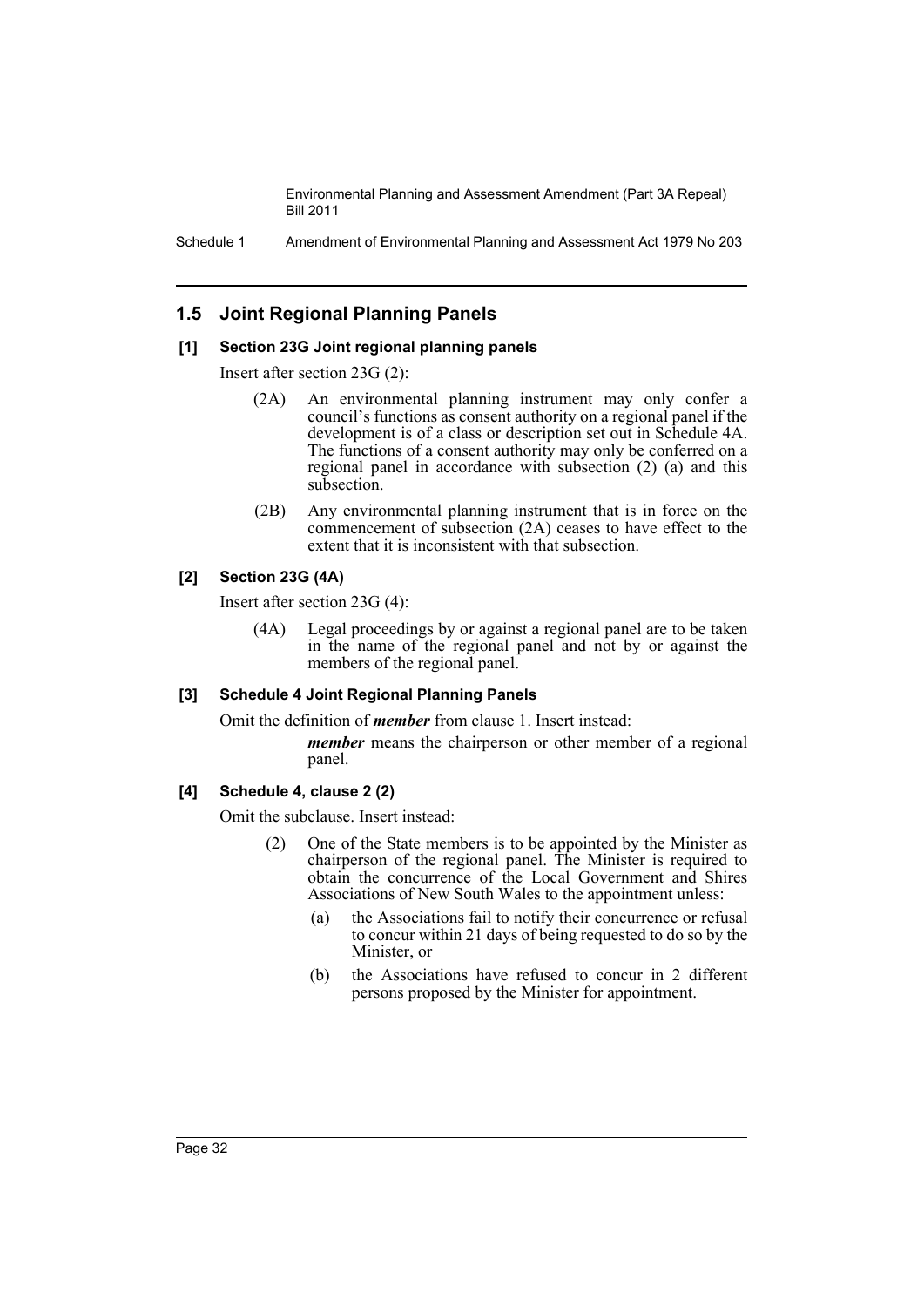Amendment of Environmental Planning and Assessment Act 1979 No 203 Schedule 1

#### **[5] Schedule 4A**

Insert after Schedule 4:

## **Schedule 4A Development for which regional panels may be authorised to exercise consent authority functions of councils**

#### **1 Definitions**

(1) In this Schedule:

*capital investment value* has the same meaning as in the regulations under this Act.

*coastal zone* has the same meaning as in the *Coastal Protection Act 1979*.

*Crown development* means development carried out by or on behalf of the Crown (within the meaning of Division 4 of Part 4 of this Act).

*eco-tourist facility* means a building or place used for tourist and visitor accommodation, function centres or environmental facilities, that is located in a natural environment and is primarily used for activities involving education about, or the interpretation, cultural understanding or appreciation of, the natural environment.

*metropolitan coastal zone* means that part of the coastal zone between the northern boundary of the local government area of Newcastle City and the southern boundary of the local government area of Shellharbour City.

*rail infrastructure facilities* has the same meaning as it has in Division 15 of Part 3 of *State Environmental Planning Policy (Infrastructure) 2007*.

*road infrastructure facilities* has the same meaning as it has in Division 17 of Part 3 of *State Environmental Planning Policy (Infrastructure) 2007*.

*sensitive coastal location* means any of the following which occur within the coastal zone:

- (a) land within 100m above mean high water mark of the sea, a bay or an estuary,
- (b) a coastal lake,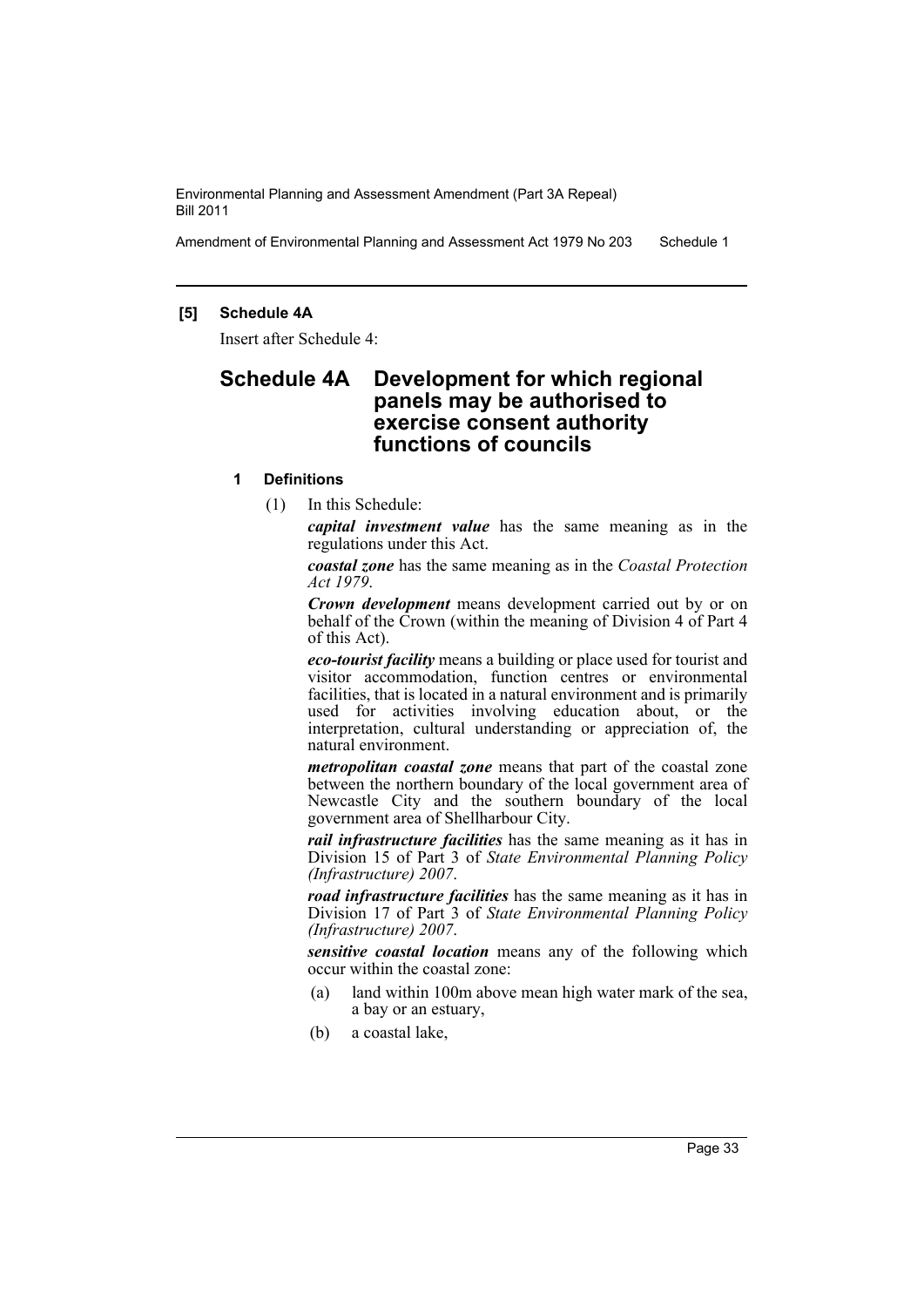Schedule 1 Amendment of Environmental Planning and Assessment Act 1979 No 203

- (c) a declared Ramsar wetland within the meaning of the *Environment Protection and Biodiversity Conservation Act 1999* of the Commonwealth,
- (d) a declared World Heritage property within the meaning of the *Environment Protection and Biodiversity Conservation Act 1999* of the Commonwealth,
- (e) land declared as an aquatic reserve under the *Fisheries Management Act 1994*,
- (f) land declared as a marine park under the *Marine Parks Act 1997*,
- (g) land within 100m of any of the following:
	- (i) the water's edge of a coastal lake,
	- (ii) land to which paragraph  $(c)$ ,  $(d)$ ,  $(e)$  or  $(f)$  applies,
	- (iii) land reserved under the *National Parks and Wildlife Act 1974*,
	- (iv) land to which *State Environmental Planning Policy No 14—Coastal Wetlands* applies,
- (h) residential land (within the meaning of *State Environmental Planning Policy No 26—Littoral Rainforests*) that is within a distance of 100m from the outer edge of the heavy black line on the series of maps held in the Department and marked "State Environmental Planning Policy No 26—Littoral Rainforests (Amendment No 2)".

*subdivision of land* does not include a boundary adjustment, a strata subdivision, or a community title subdivision associated with another development that has been approved.

(2) Words and expressions in this Schedule have (subject to subclause (1)) the same meaning as they have in the standard instrument prescribed by the *Standard Instrument (Local Environmental Plans) Order 2006*.

## **2 Excluded development**

Development of a class or description otherwise set out in this Schedule is excluded from this Schedule if it is:

- (a) complying development, or
- (b) development for which development consent is not required, or
- (c) development that is State significant development, or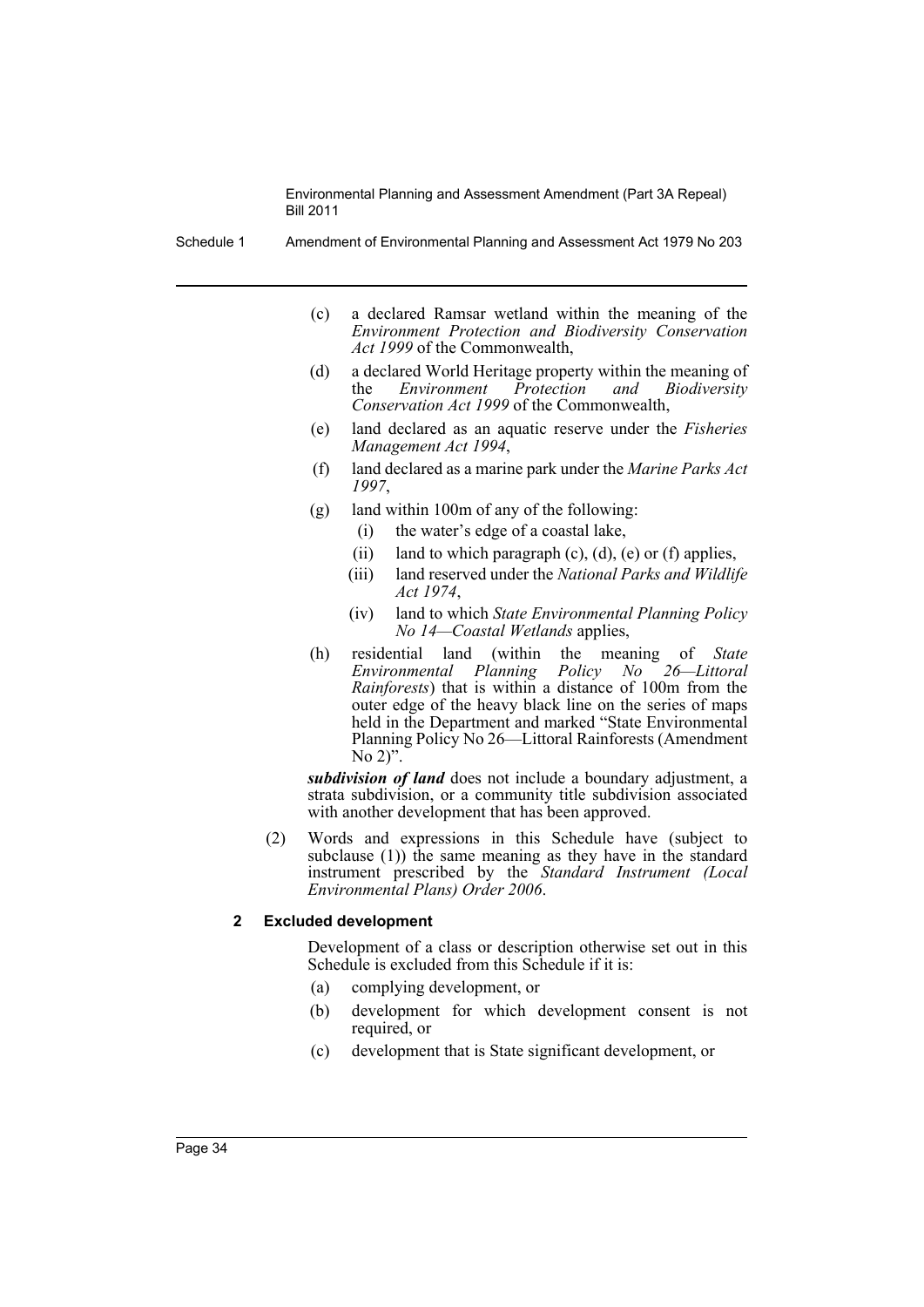Amendment of Environmental Planning and Assessment Act 1979 No 203 Schedule 1

- (d) development for which a person or body other than a council is the consent authority, or
- (e) development within the area of the City of Sydney.

#### **3 General development over \$20 million**

Development that has a capital investment value of more than \$20 million.

#### **4 Council related development over \$5 million**

Development that has a capital investment value of more than \$5 million if:

- (a) a council for the area in which the development is to be carried out is the applicant for development consent, or
- (b) the council is the owner of any land on which the development is to be carried out, or
- (c) the development is to be carried out by the council, or
- (d) the council is a party to any agreement or arrangement relating to the development (other than any agreement or arrangement entered into under the Act or for the purposes of the payment of contributions by a person other than the council).

#### **5 Crown development over \$5 million**

Crown development that has a capital investment value of more than \$5 million.

#### **6 Private infrastructure and community facilities over \$5 million**

Development that has a capital investment value of more than \$5 million for any of the following purposes:

- (a) air transport facilities, electricity generating works, port facilities, rail infrastructure facilities, road infrastructure facilities, sewerage systems, telecommunications facilities, waste or resource management facilities, water supply systems, or wharf or boating facilities,
- (b) affordable housing, child care centres, community facilities, correctional centres, educational establishments, group homes, health services facilities or places of public worship.

## **7 Eco-tourist facilities over \$5 million**

Development for the purpose of eco-tourist facilities that has a capital investment value of more than \$5 million.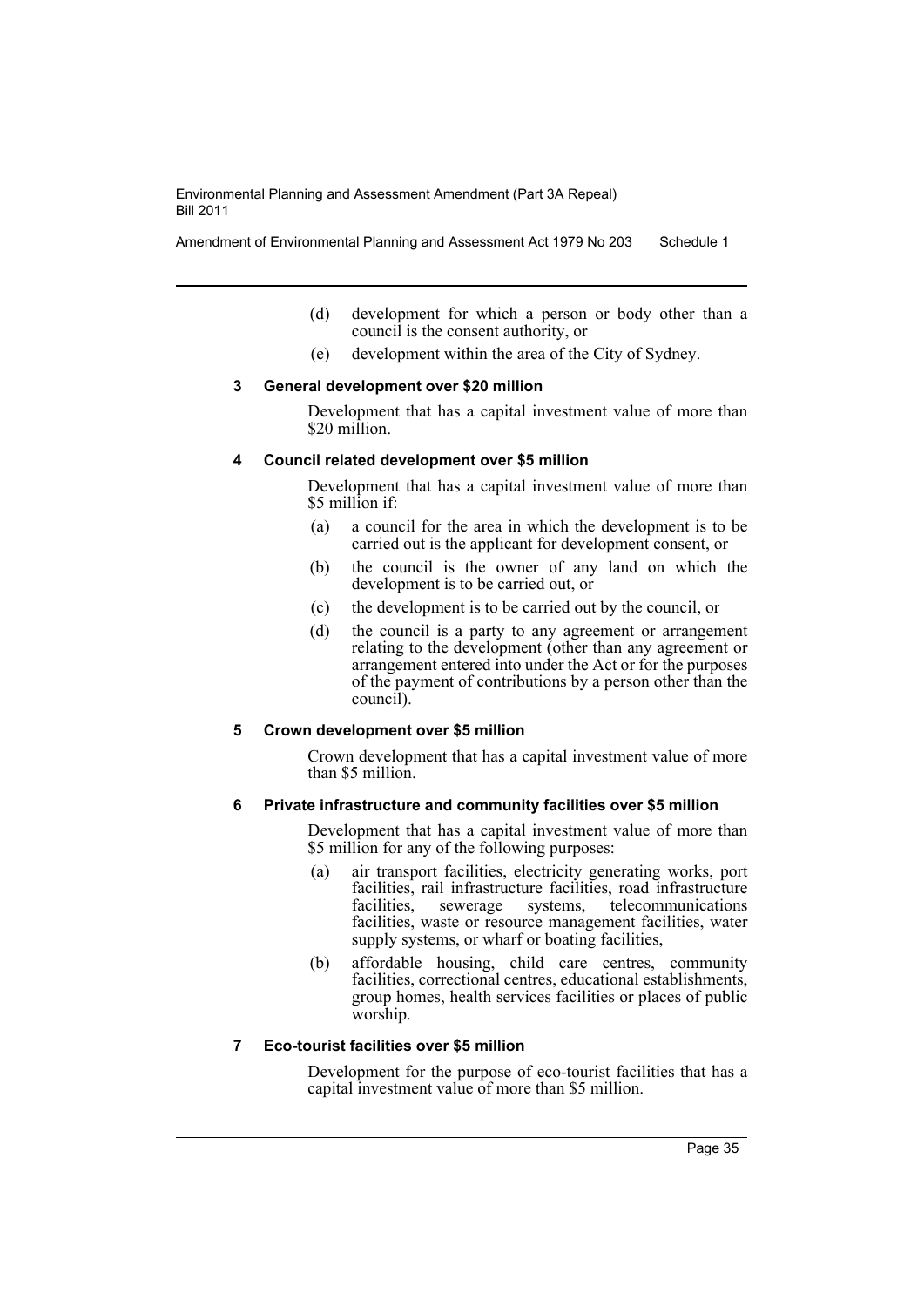Schedule 1 Amendment of Environmental Planning and Assessment Act 1979 No 203

#### **8 Particular designated development**

Development for the purposes of:

- (a) extractive industries, which meet the requirements for designated development under clause 19 of Schedule 3 to the *Environmental Planning and Assessment Regulation 2000*, or
- (b) marinas or other related land and water shoreline facilities, which meet the requirements for designated development under clause 23 of Schedule 3 to the *Environmental Planning and Assessment Regulation 2000*, or
- (c) waste management facilities or works, which meet the requirements for designated development under clause 32 of Schedule 3 to the *Environmental Planning and Assessment Regulation 2000*.

#### **9 Coastal subdivision**

Development within the coastal zone for the purposes of subdivision of the following kind:

- (a) subdivision of land for any purpose into more than 100 lots, if more than 100 of the lots will not be connected to an approved sewage treatment work or system,
- (b) subdivision of land for residential purposes into more than 100 lots, if the land:
	- (i) is not in the metropolitan coastal zone, or
	- (ii) is wholly or partly in a sensitive coastal location,
- (c) subdivision of land for rural-residential purposes into more than 25 lots, if the land:
	- (i) is not in the metropolitan coastal zone, or
	- (ii) is wholly or partly in a sensitive coastal location.

#### **10 Development subject to delays in determination**

Development that has a capital investment value of more than \$10 million but less than \$20 million:

(a) for which a development application to the relevant council has been lodged but not determined within 120 days after the application was lodged, and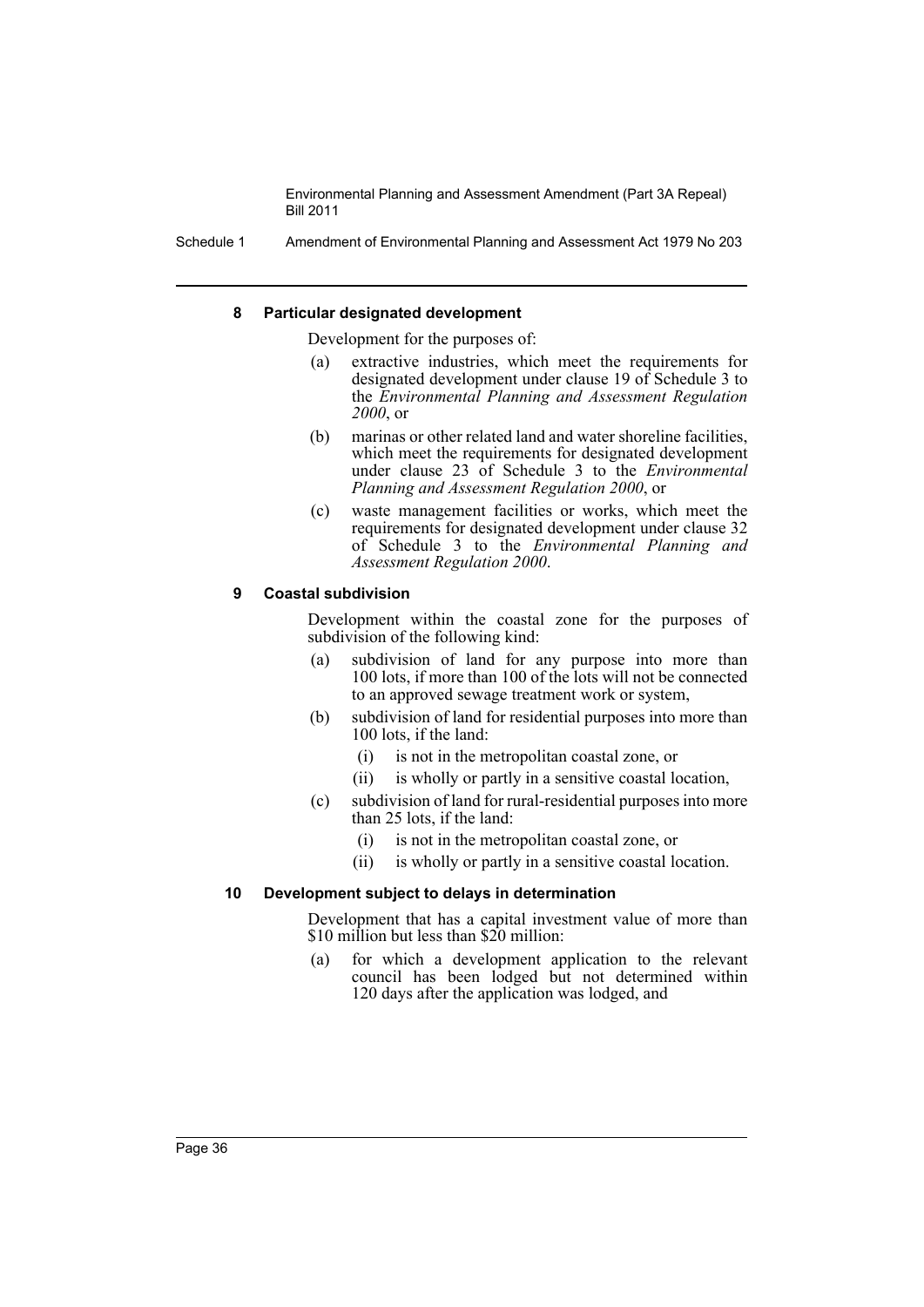Amendment of Environmental Planning and Assessment Act 1979 No 203 Schedule 1

(b) that is the subject of a written request to that council by the applicant for the application to be dealt with by a regional panel,

unless the chairperson of the regional panel concerned determines that the delay in determining the development application was caused by the applicant.

#### **11 Development in council areas where development assessment unsatisfactory**

- (1) Development within the area of a particular council for particular purposes designated by the Minister by order published on the NSW legislation website.
- (2) Such an order cannot be made unless the Minister is satisfied that the performance of the council concerned in dealing with development matters has not met applicable performance criteria.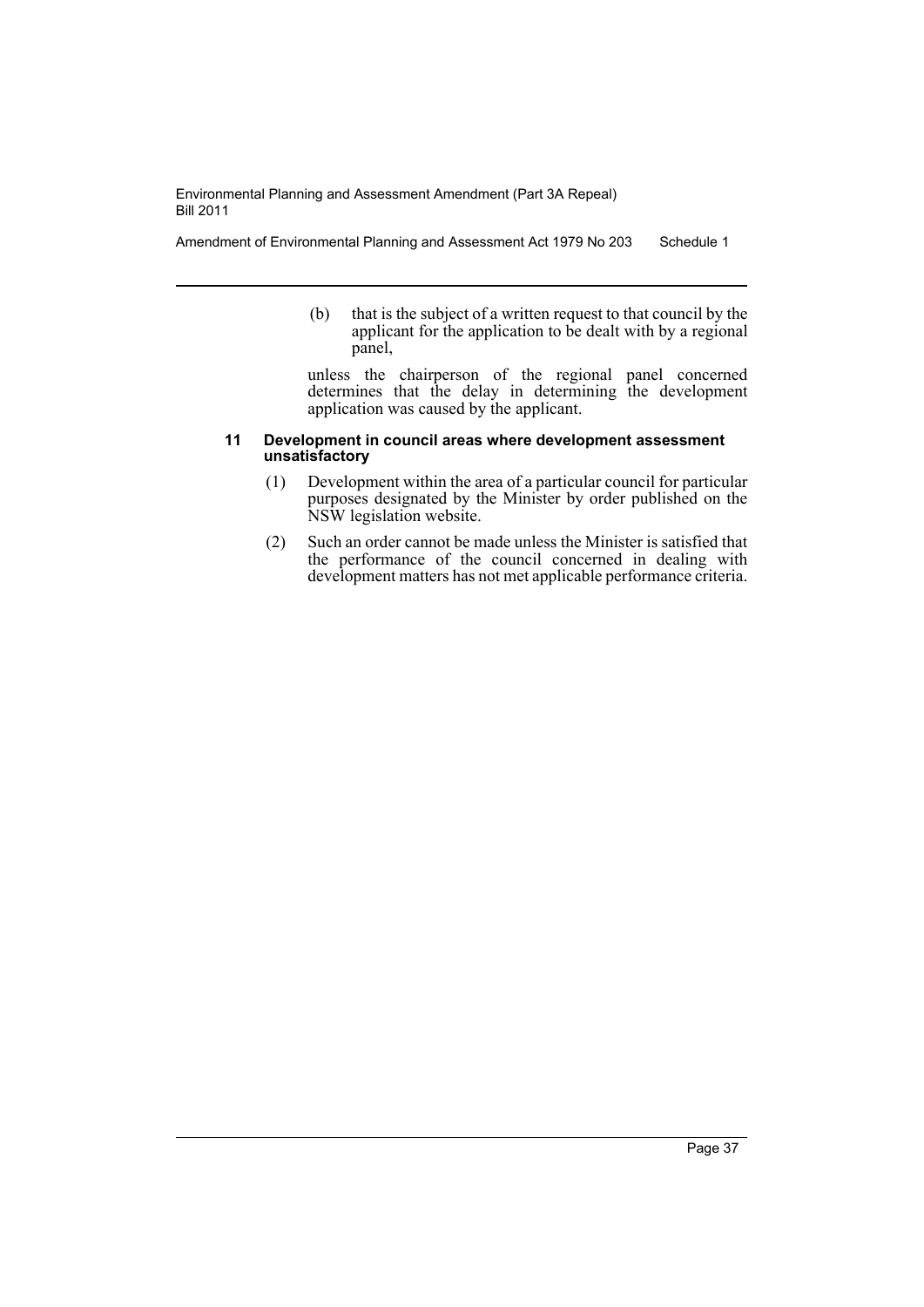Schedule 1 Amendment of Environmental Planning and Assessment Act 1979 No 203

## **1.6 Miscellaneous amendments**

## **[1] Section 23 Delegation**

Omit section 23 (8) (a1).

#### **[2] Section 54 Relevant planning authority**

Omit section 54 (2) (c). Insert instead:

(c) the Planning Assessment Commission or a joint regional planning panel has recommended to the Minister that the proposed instrument should be submitted for a determination under section 56 (Gateway determination) or that the proposed instrument should be made,

#### **[3] Section 82A Review of determination**

Insert at the end of the section:

(12) This section does not apply where a regional panel exercises a council's functions as the consent authority.

## **[4] Section 110 Definitions**

Insert "or Part 5.1" after "Part 3A" in section 110 (2).

#### **[5] Section 112 Decision of determining authority in relation to certain activities**

Insert "or Part 5.1" after "Part 3A" in section 112 (6).

## **[6] Section 115R Application of other provisions of this Act**

Insert "or declared to be State significant infrastructure" after "Part 3A applies" in section 115R (3A).

## **[7] Section 115RA Shark meshing**

Insert "or declared to be State significant infrastructure" after "Part 3A applies" in section 115RA (3).

## **[8] Section 121A Definitions**

Insert "or in the case of State significant infrastructure" after "Part 3A applies" in the definition of *consent authority*.

## **[9] Section 121A, definition of "development consent"**

Insert "and also includes, in the case of State significant infrastructure, an approval under Part 5.1 to carry out the infrastructure" after "carry out the project".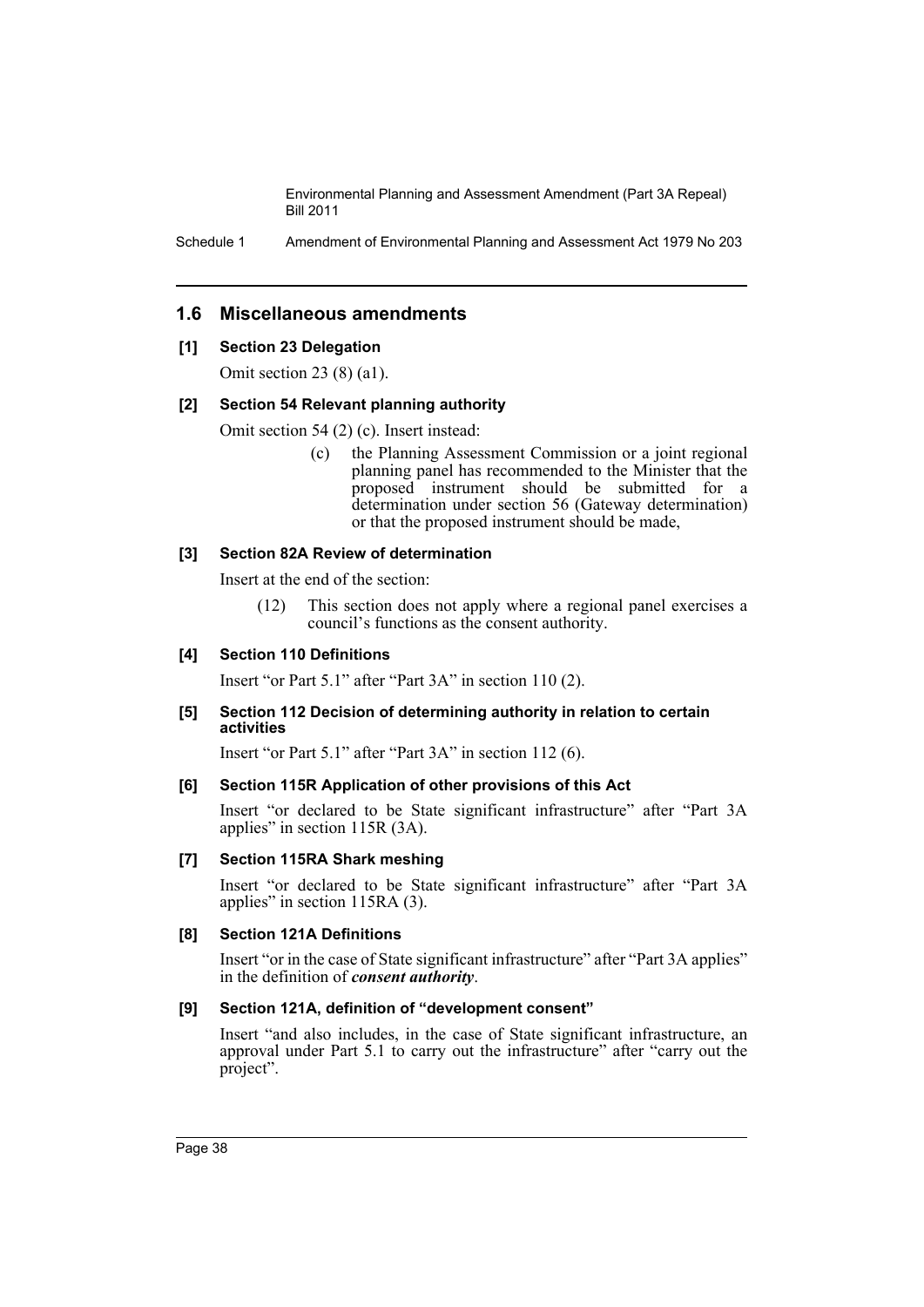Amendment of Environmental Planning and Assessment Act 1979 No 203 Schedule 1

#### **[10] Section 121B Orders that may be given by consent authority or by Minister etc**

Insert ", in connection with State significant infrastructure" after "Part 3A applies" in section 121B (1) (aa).

## **[11] Section 121B, Table item 18**

Insert "or Part 5.1" after "Part 3A".

#### **[12] Section 121D Circumstances in which compliance with sections 121F–121K is required**

Insert at the end of the section:

, or

(d) an order given by the Minister or the Director-General in connection with State significant development or State significant infrastructure.

#### **[13] Section 121O Development consent or approval not required to comply with order**

Insert "or Part 5.1" after "Part 3A".

## **[14] Section 122A Application of Division**

Insert after section 122A (1):

(1A) This Division also applies to the carrying out of State significant development that has development consent under Part 4 and to the carrying out of State significant infrastructure approved under Part 5.1. In this Division, any such development or infrastructure is referred to as a project.

#### **[15] Section 122G Purposes for which powers under Division may be exercised**

Insert "or Part 5.1" after "Part 3A" in section 122G (1) (b).

## **[16] Section 145B Exemption from liability—contaminated land**

Insert "or Part 5.1" after "Part 3A" in section 145B (2) (c).

## **[17] Section 147 Disclosure of political donations and gifts**

Insert "or State significant infrastructure" after "State significant development" in paragraph (b) of the definition of *relevant planning application* in section 147 (2).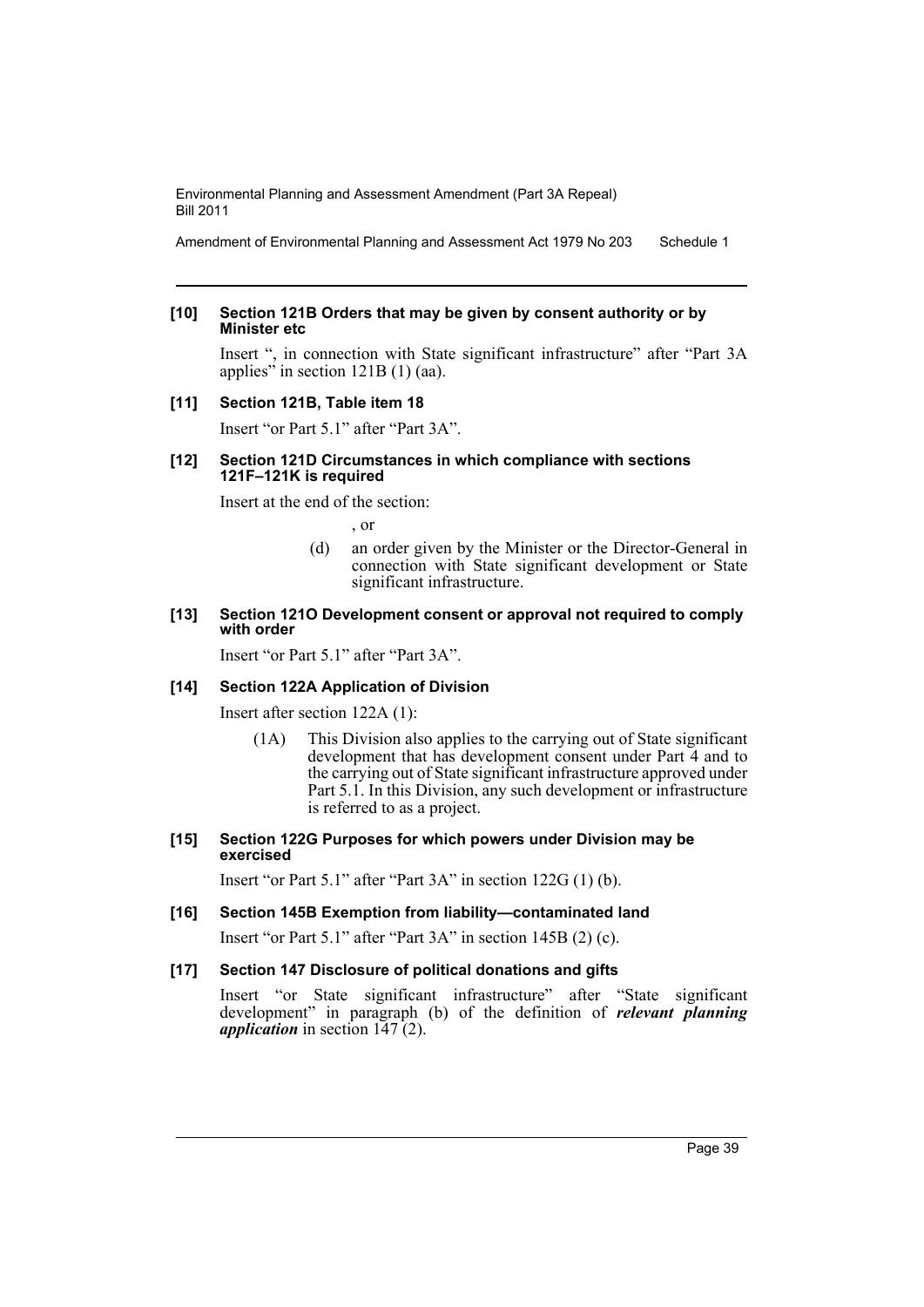Schedule 1 Amendment of Environmental Planning and Assessment Act 1979 No 203

## **[18] Section 147 (2)**

Insert after paragraph (b) of the definition of *relevant planning application*:

(b1) an application for approval of State significant infrastructure (or for the modification of the approval for any such infrastructure), or

## **[19] Schedule 6 Savings, transitional and other provisions**

Insert at the end of clause 89 (2):

This subclause ceases to have effect on the repeal of Part 3A of the Act.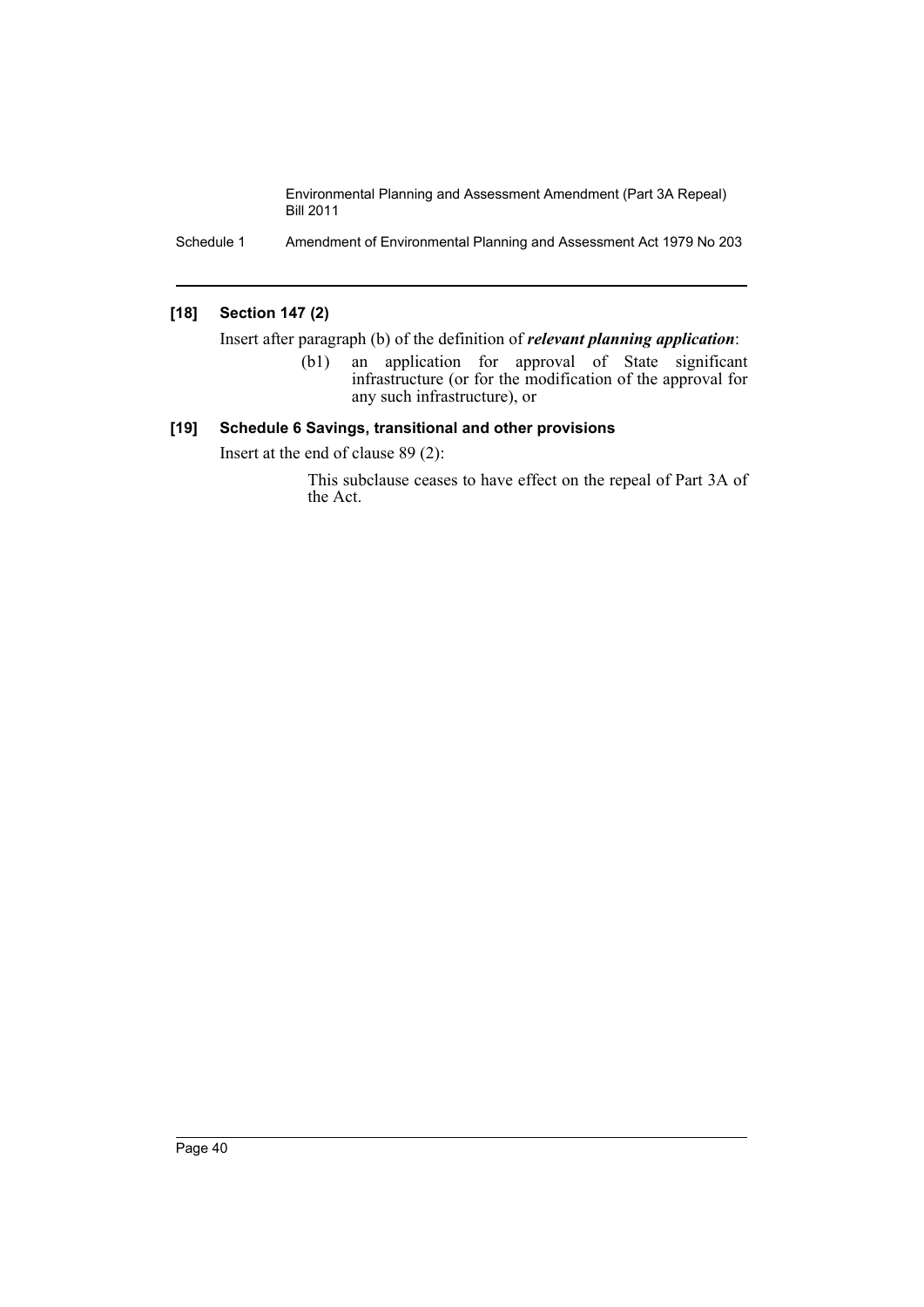Amendment of Environmental Planning and Assessment Act 1979 No 203 Schedule 1

## **1.7 Transitional arrangements for existing Part 3A projects**

## **[1] Schedule 6 Savings, transitional and other provisions**

Insert at the end of clause 1 (1):

*Environmental Planning and Assessment Amendment (Part 3A Repeal) Act 2011*

## **[2] Schedule 6A**

Insert after Schedule 6:

## **Schedule 6A Transitional arrangements—repeal of Part 3A**

## **1 Definitions**

(1) In this Schedule:

*environmental assessment requirements* means:

- (a) environmental assessment requirements for approval to carry out a project notified to the proponent of the project under Part 3A, or
- (b) environmental assessment requirements accepted by the Director-General as environmental assessment requirements for approval to carry out a project under clause 8J of the *Environmental Planning and Assessment Regulation 2000*,

but does not include draft environmental assessment requirements or environmental assessment requirements for the purposes of the approval of a concept plan.

*Part 3A* means Part 3A of this Act, as in force immediately before the repeal of that Part and as modified under this Schedule after that repeal.

*Part 3A project application* means an application under Part 3A for approval to carry out a project (or part of a project) or for approval of a concept plan for a project.

*transitional Part 3A project*—see clause 2.

(2) Words and expressions used in this Schedule have the same meaning as they had in Part 3A immediately before its repeal.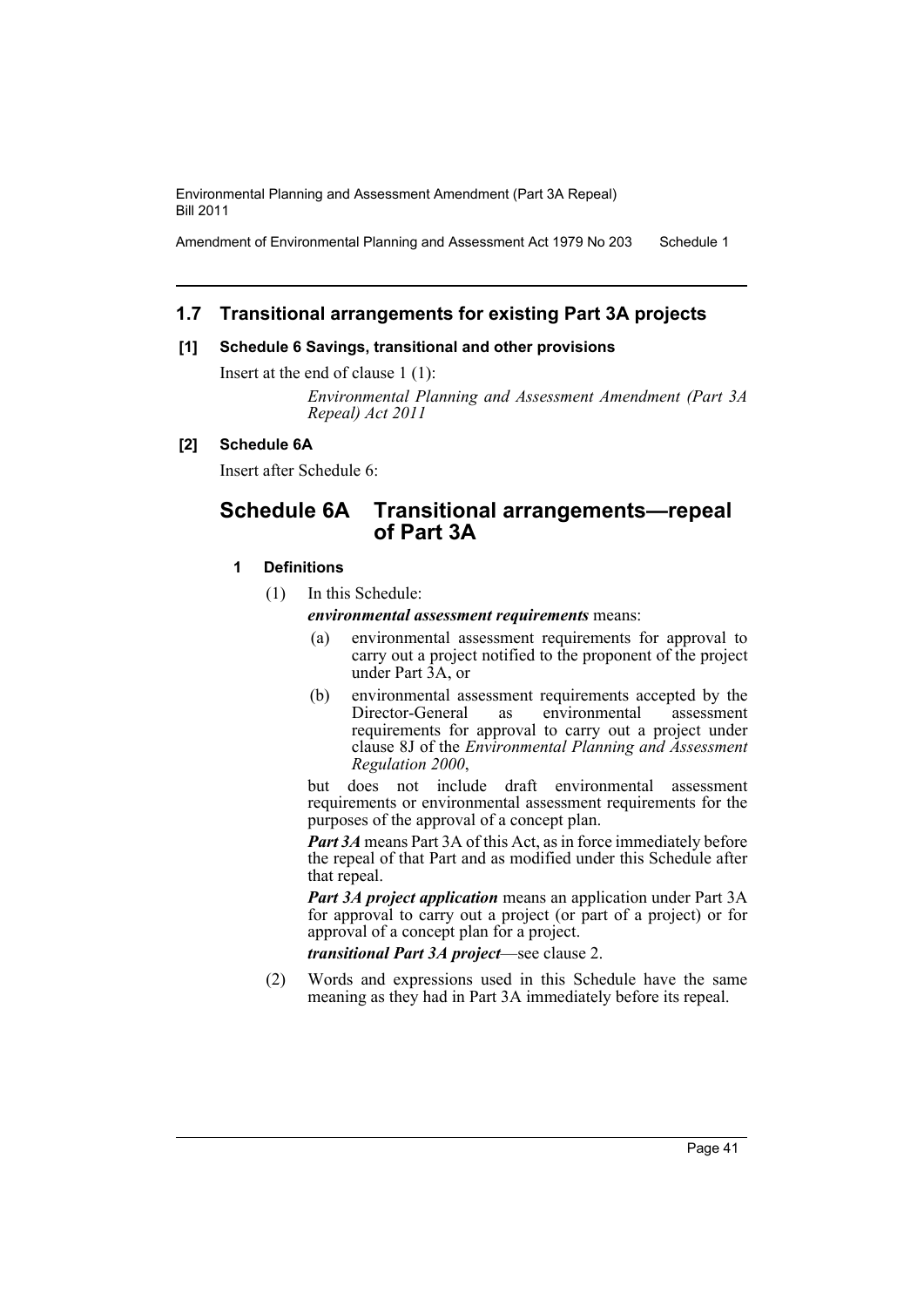Schedule 1 Amendment of Environmental Planning and Assessment Act 1979 No 203

#### **2 Transitional Part 3A projects**

- (1) For the purposes of this Schedule, the following are *transitional Part 3A projects*:
	- (a) an approved project (whether approved before or after the repeal of Part 3A),
	- (b) a project for which environmental assessment requirements were notified or adopted before the repeal of Part 3A.
	- (c) a project that is the subject of a Part 3A project application and that the regulations declare to be a transitional Part 3A project.
- (2) However, a *transitional Part 3A project* does not include any of the following:
	- (a) a project that ceases to be a project to which Part 3A of this Act applies by the operation of *State Environmental Planning Policy (Major Development) Amendment 2011*,
	- (b) a project that ceases to be a project to which Part 3A of this Act applies by the operation of any other State environmental planning policy, of this Schedule or of a regulation under this Act.
- (3) A transitional Part 3A project includes a part of a project if:
	- (a) that part of the project was the subject of a separate application for approval to carry out that part of the project, and
	- (b) that part of the project meets the criteria under this clause for a transitional Part 3A project.
- (4) A transitional Part 3A project extends to the project as varied by changes to the Part 3A project application or project approval, whether made before or after the repeal of Part 3A.

## **3 Continuation of Part 3A—transitional Part 3A projects**

- (1) Part 3A continues to apply to and in respect of a transitional Part 3A project.
- (2) For that purpose:
	- (a) any State environmental planning policy or other instrument made under Part 3A, as in force on the repeal of that Part and as amended after that repeal, continues to apply to and in respect of a transitional Part 3A project, and
	- (b) declarations, orders, directions, determinations or other decisions with respect to a transitional Part 3A project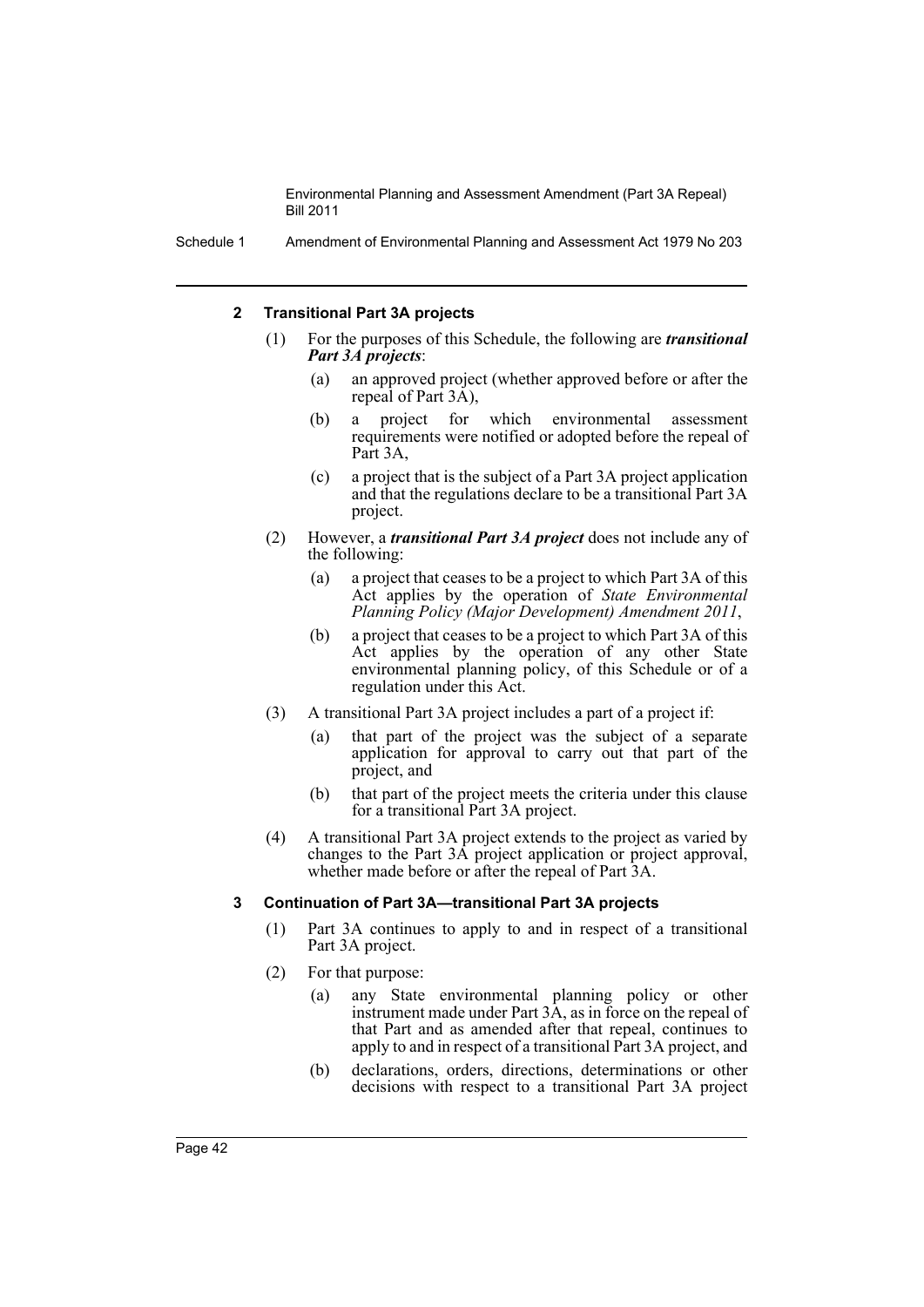Amendment of Environmental Planning and Assessment Act 1979 No 203 Schedule 1

continue to have effect and may continue to be made under Part 3A (including for the purpose of the application or continued application of Part 4 or 5 or other provisions of this Act in relation to the project).

- (3) The regulations may modify provisions of Part 3A (and the instruments or decisions referred to in subclause (2)) as they apply to a transitional Part 3A project.
- (4) The declaration of development as a project under Part 3A (or as a critical infrastructure project) is revoked if the development is not, or ceases to be, a transitional Part 3A project.
- (5) A transitional Part 3A project is not State significant development or State significant infrastructure.
- (6) This clause is subject to the other provisions of this Schedule.

## **4 Construing references to Part 3A**

A reference in this Act (other than this Schedule) or in any other Act or in any instrument made under an Act to Part 3A or to a provision of that Part is to be construed as a reference to that Part or that provision as continued by this Schedule.

## **5 Part 3A projects that become State significant infrastructure**

- (1) Specified development on specified land that was a project to which Part 3A applied immediately before its repeal may be declared to be State significant infrastructure under section 115U (4).
- (2) Any such development may be declared to be State significant infrastructure whether or not the development is a transitional Part 3A project. On the making of the declaration it ceases to be a transitional Part 3A project.
- (3) Despite anything to the contrary in any environmental planning instrument, any such development that is declared to be State significant infrastructure is taken to be development that may be carried out without development consent under Part 4.
- (4) For the purposes of Part 5.1 of the Act in its application to any such development:
	- (a) a concept plan approved under Part 3A in relation to the development (whether before or after the repeal of Part  $3\overrightarrow{A}$ ) is taken to be an approval (and the concept proposals) for a staged infrastructure application under Division 3 of Part 5.1, and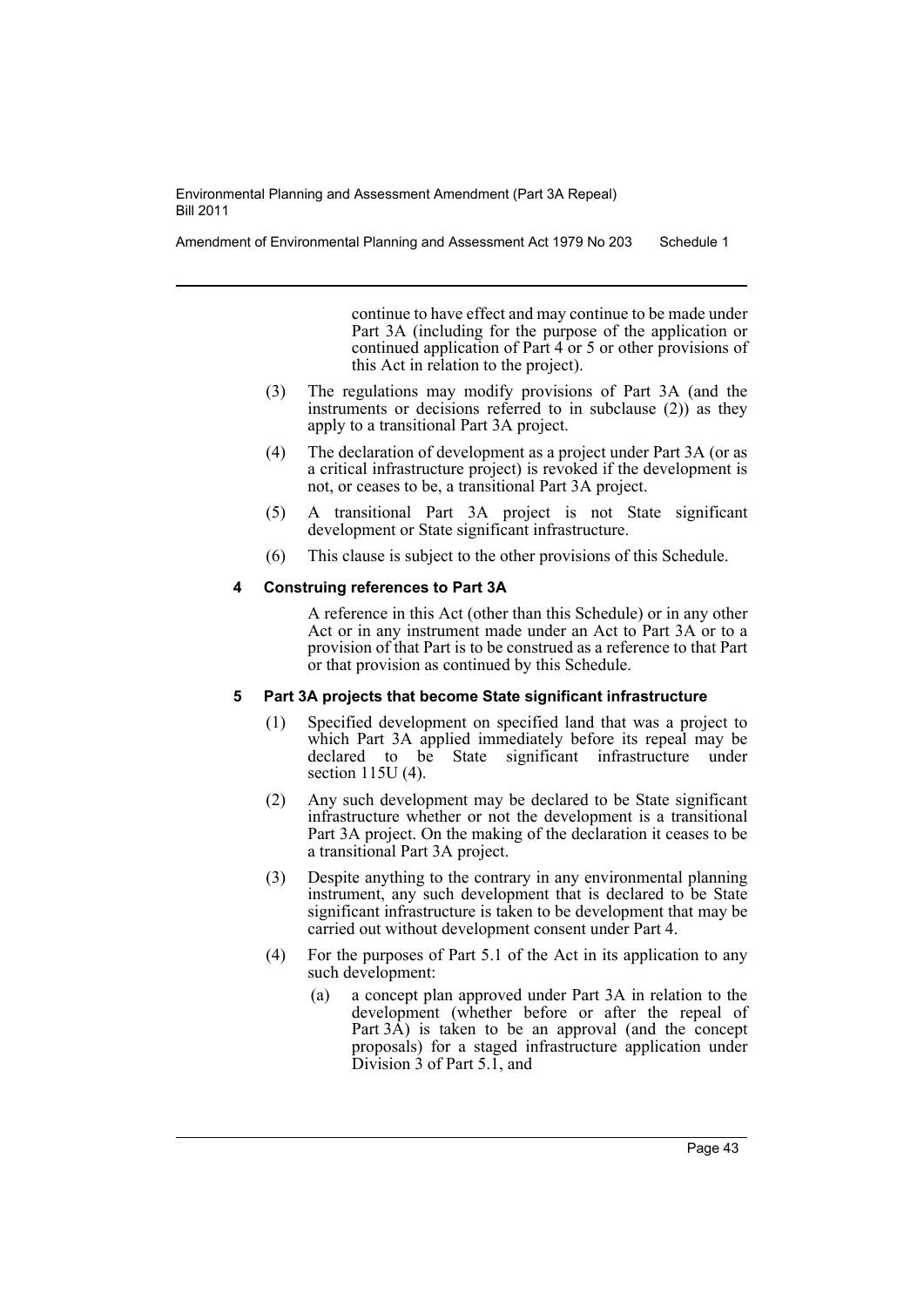Schedule 1 Amendment of Environmental Planning and Assessment Act 1979 No 203

- (b) any approval under Part 3A to carry out part of the development is taken to be approval under Part 5.1 for the carrying out of that stage of the development, and
- (c) any environmental assessment requirements, any statement of environmental assessment, any public exhibition or any other action under Part 3A in relation to the development is taken to be environmental assessment requirements, an environmental impact statement, public exhibition or other action taken under the corresponding provisions of Part 5.1, unless the Director-General directs that any such action be taken again under Part 5.1.

## **6 Part 3A projects that become State significant development**

- (1) This clause applies to development (other than a transitional Part 3A project or State significant infrastructure) that was a project the subject of a Part 3A project application and that becomes State significant development.
- (2) For the purposes of Part 4 in its application to any such development:
	- (a) any approval under Part 3A to carry out part of the development is taken to be a development consent under Part 4 for the carrying out of that stage of the development, and
	- (b) any environmental assessment requirements, any statement of environmental assessment, any public exhibition or any other action under Part 3A in relation to the development are taken to be environmental assessment requirements, an environment impact statement, public exhibition or other action taken under the corresponding provisions of Part 4, unless the Director-General directs that any such action be taken again under Part 4.

## **7 Regulations relating to projects ceasing to be Part 3A**

- (1) The regulations may make provision for or with respect to the effect of the revocation (whether or not under this Schedule) of a declaration of development as a project under Part 3A or as a critical infrastructure project.
- (2) In particular, the regulations may make provision for or with respect to:
	- (a) the revival of consents or approvals under other Parts of this Act, and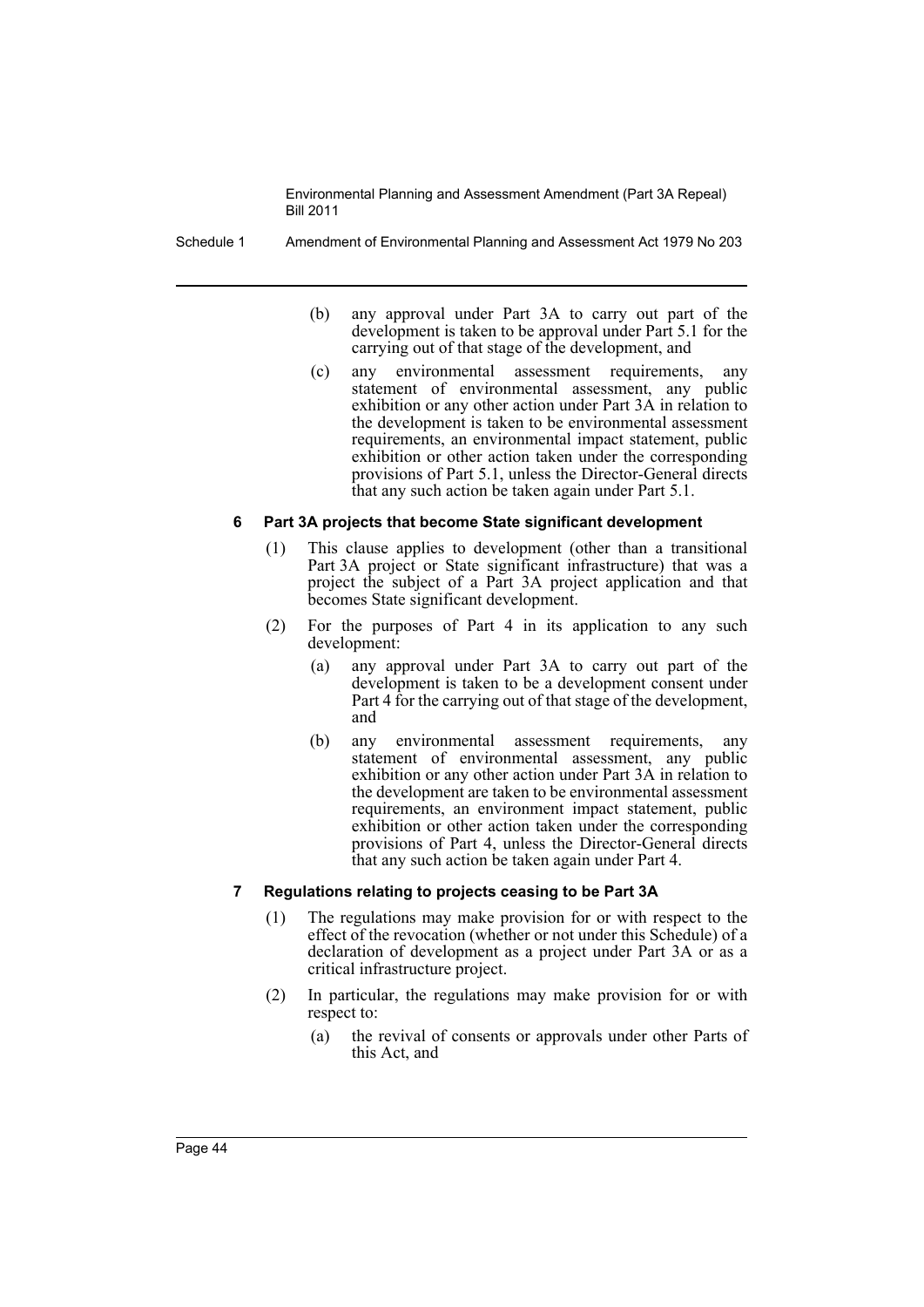Amendment of Environmental Planning and Assessment Act 1979 No 203 Schedule 1

- (b) the recognition of any environmental assessment or any other action for the purposes of other Parts of this Act, and
- (c) the continuing effect of provisions of Part 3A for the purposes of other Parts of this Act.
- **8 Continuing operation of Part 3A concept plan provisions for non-Part 3A transitional projects**
	- (1) This clause applies to development:
		- (a) that was a project the subject of a Part 3A project application before the repeal of Part 3A (but not an approved project), and
		- (b) that is not a transitional Part 3A project to which Part 3A continues to apply, and
		- (c) that is not State significant infrastructure for which a concept plan has been approved under Part 3A.

This clause applies even if the declaration of the development as a project to which Part 3A applies has been revoked.

- (2) If the Director-General had, before the repeal of Part 3A, notified the proponent of environmental assessment requirements for an application for approval of a concept plan for development to which this clause applies, Part 3A continues to apply for the purposes only of the determination of the application (including for the purposes of the modification of any concept plan that is approved by the determination).
- (3) The regulations may modify provisions of Part 3A as they continue to apply for those purposes.
- (4) The following provisions apply to development to which this clause applies that is covered by a concept plan that is approved under Part 3A (whether before or after the repeal of Part 3A):
	- (a) the development is taken to be development that may be carried out with development consent under Part 4 (despite anything to the contrary in an environmental planning instrument),
	- (b) any development standard that is within the terms of the approval of the concept plan has effect,
	- (c) a consent authority must not grant consent under Part 4 for the development unless it is satisfied that the development is generally consistent with the terms of the approval of the concept plan,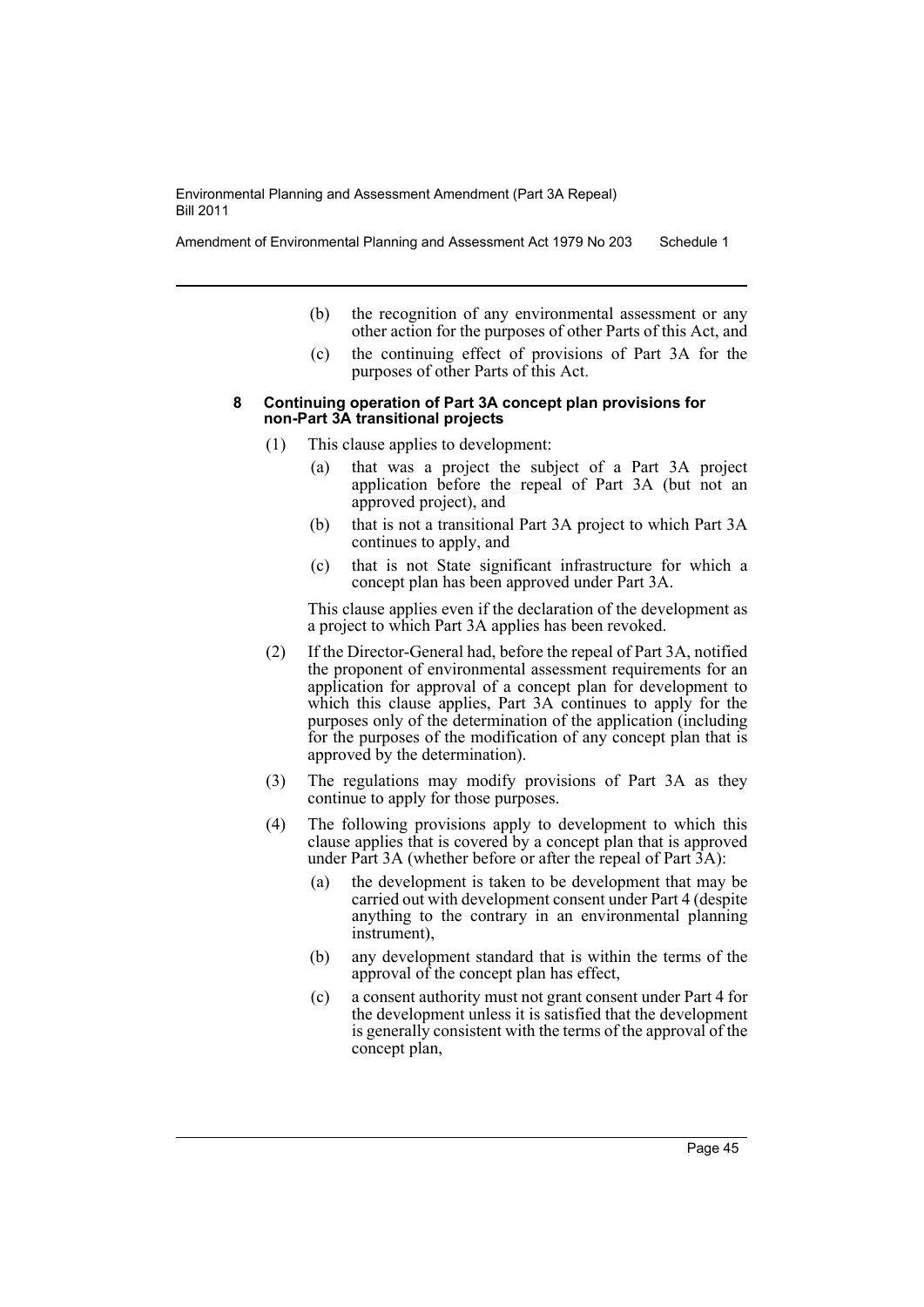Schedule 1 Amendment of Environmental Planning and Assessment Act 1979 No 203

- (d) a consent authority may grant consent under Part 4 for the development without complying with any requirement under any environmental planning instrument relating to a master plan,
- (e) the provisions of any environmental planning instrument or any development control plan do not have effect to the extent to which they are inconsistent with the terms of the approval of the concept plan,
- (f) an order or direction under section 75P (2) has no effect to the extent to which it is inconsistent with the terms of the approval of the concept plan.

## **9 Compensation not payable**

- (1) Compensation is not payable by or on behalf of the State:
	- (a) because of the enactment, making or operation of any of the following:
		- (i) the *Environmental Planning and Assessment Amendment (Part 3A Repeal) Act 2011*,
		- (ii) *State Environmental Planning Policy (Major Development) Amendment 2011* or any other environmental planning instrument, regulation or decision relating to the removal of any project from the operation of Part 3A (whether made before or after the commencement of this clause), or
	- (b) because of any consequence of any such enactment, making or operation, or
	- (c) because of any statement or conduct relating to any such enactment, making or operation, or
	- (d) because of any other statement or conduct relating to the repeal or proposed repeal of Part 3A (including the termination of consideration of any application or proposal under that Part in anticipation of its repeal).
- (2) This clause extends to statements, conduct and any other matter occurring before the commencement of this clause.
- (3) In this clause:

*compensation* includes damages or any other form of monetary compensation.

*conduct* includes any act or omission, whether unconscionable, misleading, deceptive or otherwise.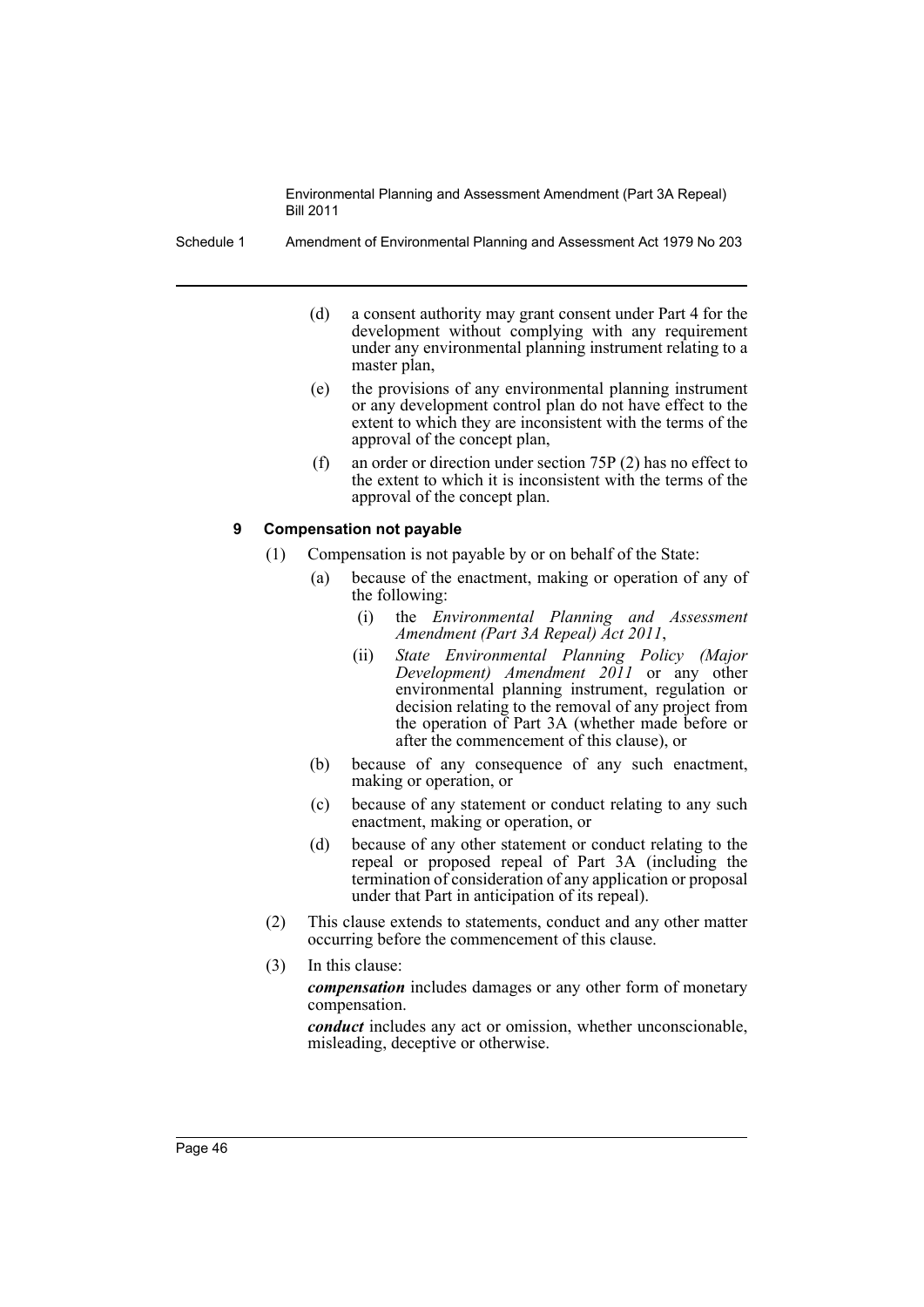Amendment of Environmental Planning and Assessment Act 1979 No 203 Schedule 1

*statement* includes a representation of any kind:

- (a) whether made verbally or in writing, and
- (b) whether negligent, false, misleading or otherwise.

*the State* means the Crown within the meaning of the *Crown Proceedings Act 1988* or an officer, employee or agent of the Crown.

## **10 Savings and transitional regulations**

- (1) This clause applies to regulations made under Part 1 of Schedule 6 that contain provisions of a savings or transitional nature consequent on the enactment of the *Environmental Planning and Assessment Amendment (Part 3A Repeal) Act 2011*.
- (2) The provisions of those regulations have effect despite anything to the contrary in this Schedule.
- (3) The regulations may make separate savings and transitional provisions or amend this Schedule to consolidate the savings and transitional provisions.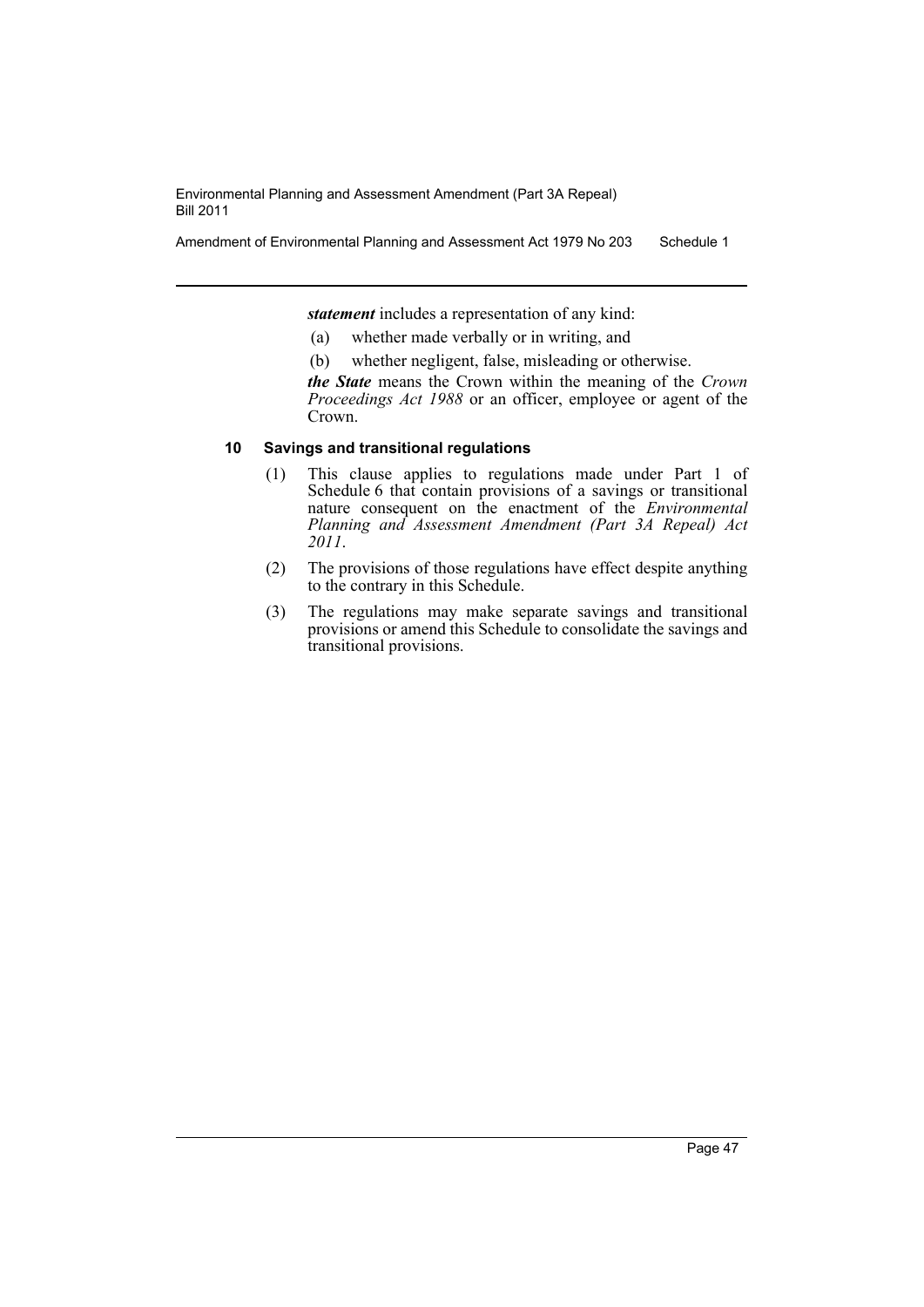## <span id="page-49-0"></span>**Schedule 2 Consequential and other amendments**

## **2.1 Aboriginal Land Rights Act 1983 No 42**

## **Section 40 Interpretation**

Insert at the end of paragraph (b) of the definition of *development application* in section 40 $(1)$ :

, or

(c) an application for approval of State significant infrastructure under Part 5.1 of the *Environmental Planning and Assessment Act 1979*.

## **2.2 Barangaroo Delivery Authority Act 2009 No 2**

## **Section 4 Definitions**

Insert "and State significant infrastructure within the meaning of Part 5.1 of that Act" after "of that Act" in the definition of *development* in section 4 (1).

## **2.3 Building and Construction Industry Long Service Payments Act 1986 No 19**

## **Section 3 Definitions**

Insert "or Part 5.1" after "Part 3A" in section 3 (3).

## **2.4 Coastal Protection Act 1979 No 13**

#### **[1] Section 37B Concurrence of Minister not required for certain development**

Omit the note to the section. Insert instead:

**Note.** The concurrence of the Minister under this Part is also not required for other development under the *Environmental Planning and Assessment Act 1979* (see projects approved under Part 3A and State significant development or infrastructure).

## **[2] Section 55K Breach of coastal zone management plan: offence**

Insert "or approved State significant infrastructure within the meaning of Part 5.1 of that Act" after "of that Act" in section 55K (b).

## **[3] Section 55L Breach of coastal zone management plan: restraint**

Insert "or approved State significant infrastructure within the meaning of Part 5.1 of that Act" after "of that Act" in section 55L (5) (a).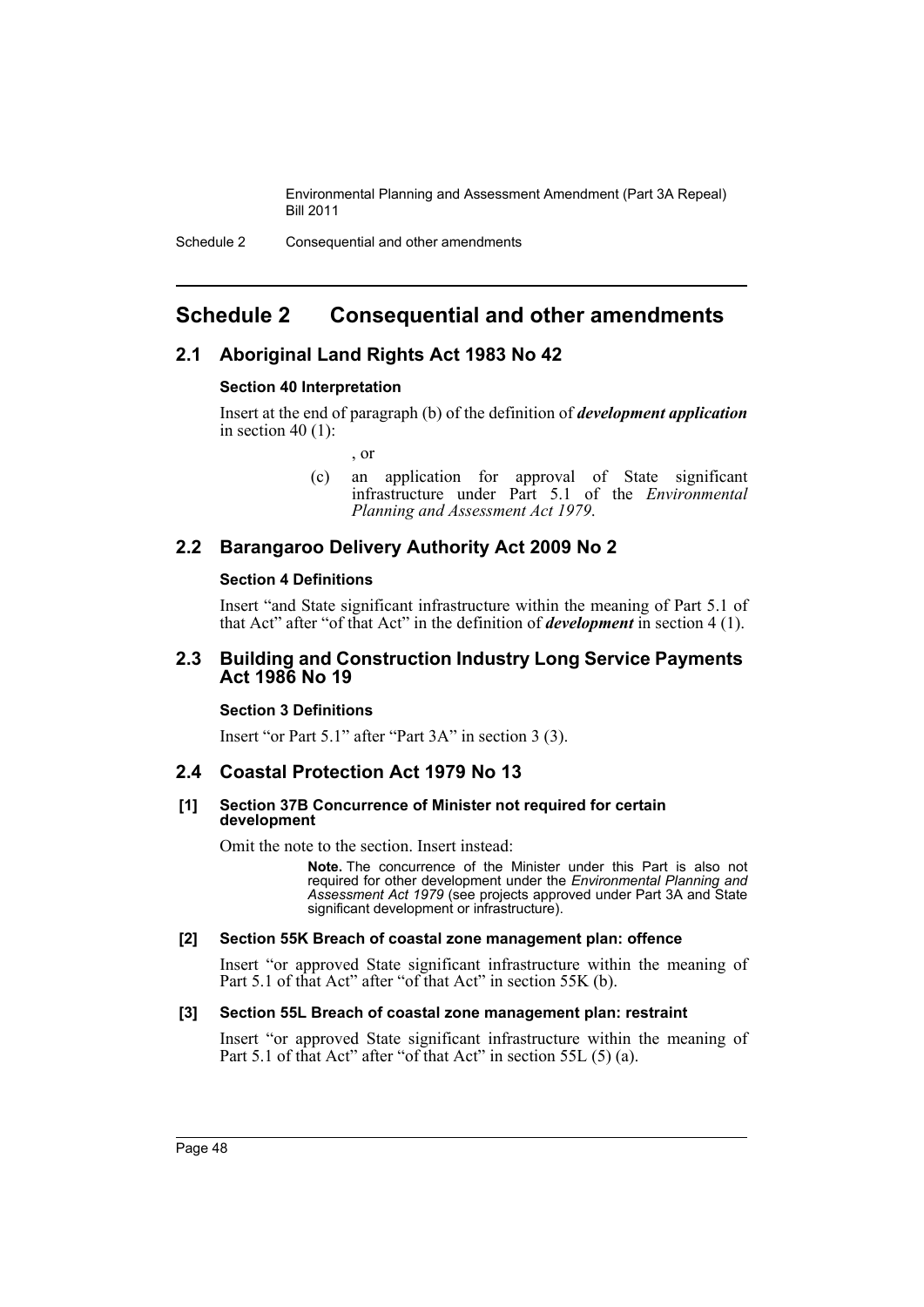Consequential and other amendments Schedule 2

## **[4] Section 55Y Removal of emergency coastal protection works**

Insert "or approved State significant infrastructure within the meaning of Part 5.1 of that Act" after "of that Act" in section 55Y (4).

**[5] Section 55ZA Order to remove certain materials and structures unlawfully placed on beaches (other than emergency coastal protection works)**

Insert "or approved State significant infrastructure within the meaning of Part 5.1 of that Act" after "of that Act" in section 55ZA (6).

#### **[6] Section 55ZB Stop work orders relating to materials and structures unlawfully being placed on beaches (other than emergency coastal protection works)**

Insert "or approved State significant infrastructure within the meaning of Part 5.1 of that Act" after "of that Act" in section 55ZB (2).

## **2.5 Electricity Supply (General) Regulation 2001**

## **Clause 104A Definitions**

Insert "or Part 5.1" after "Part 3A" in paragraph (b) of the definition of *development consent* in clause 104A (1).

## **2.6 Fisheries Management Act 1994 No 38**

## **[1] Section 163 Grant of aquaculture lease**

Insert "or Part 5.1" after "Part 3A" in section 163 (7B) (b).

## **[2] Section 218 Fishways to be provided in construction of dams and weirs**

Insert "or Part 5.1" after "Part 3A" in section 218 (5C).

## **[3] Section 220ZF Defences**

Insert after section 220ZF (1) (b) (iii):

(iv) State significant infrastructure approved under Part 5.1 of the *Environmental* Planning and *Assessment Act 1979*, or

## **2.7 Forestry and National Park Estate Act 1998 No 163**

## **Section 36 Application of Environmental Planning and Assessment Act 1979**

Insert ", or State significant infrastructure under Part 5.1," after "Part 3A" in section 36 (2A).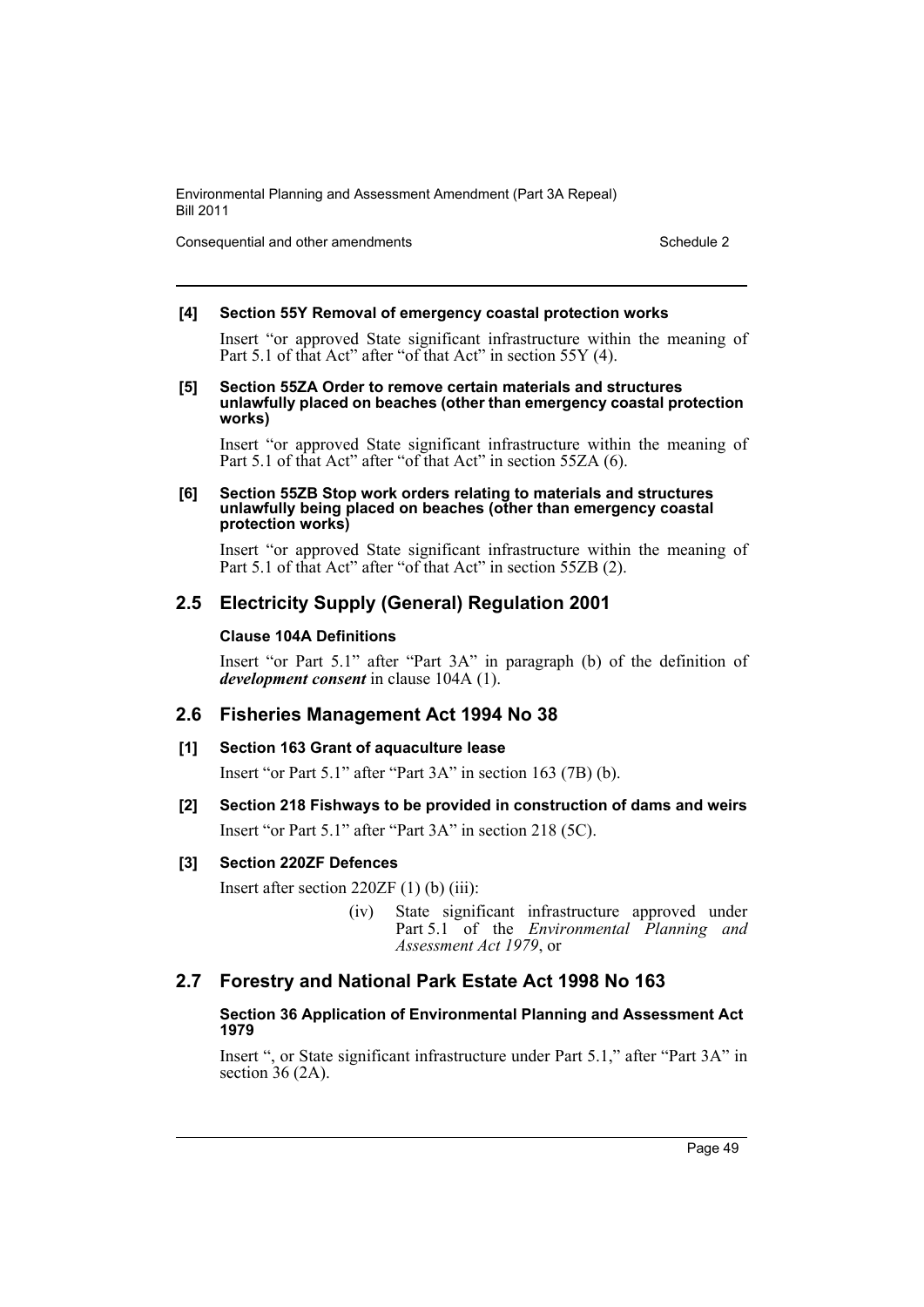Schedule 2 Consequential and other amendments

## **2.8 Gas Supply (Safety and Network Management) Regulation 2008**

#### **Clause 34A Definitions**

Insert "or Part 5.1" after "Part 3A" in paragraph (b) of the definition of *development consent* in clause 34A (1).

## **2.9 Hawkesbury-Nepean River Act 2009 No 14**

#### **Section 4 Definitions**

Insert ", State significant infrastructure (within the meaning of Part 5.1 of that Act)" after "Part 3A of that Act)" in the definition of *in-stream development* in section  $4(1)$ .

## **2.10 Heritage Act 1977 No 136**

## **[1] Section 56 Definitions**

Omit paragraph (a) of the definition of *prescribed application*. Insert instead:

(a) the *Environmental Planning and Assessment Act 1979*, not being an application under Part 3A or Part 5.1 or an application relating to State significant development or integrated development,

## **[2] Section 66 Application of Subdivision**

Omit "Part 3A and Division 5 of Part 4 excepted".

Insert instead "Part 3A, the provisions relating to State significant development or integrated development and Part 5.1 excepted".

## **2.11 Homebush Motor Racing (Sydney 400) Act 2008 No 106**

#### **Section 26 Application of Environmental Planning and Assessment Act 1979**

Insert ", or State significant infrastructure under Part 5.1," after "Part 3A" in section 26 (3).

## **2.12 Liquor Act 2007 No 90**

## **Section 45 Decision of Authority in relation to licence application**

Insert "or Part 5.1" after "Part 3A" in section 45 (3) (c).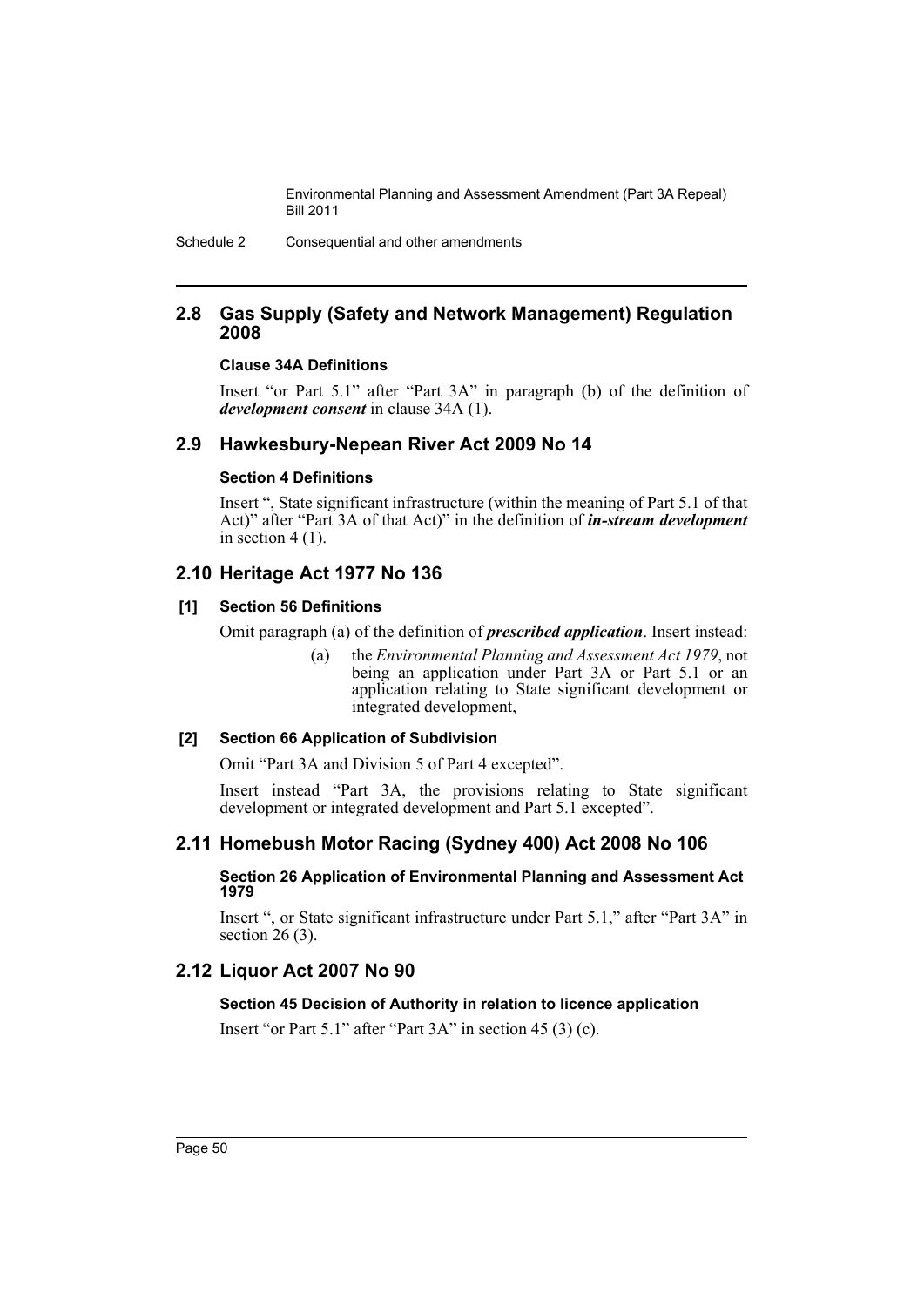Consequential and other amendments Schedule 2

## **2.13 Liquor Regulation 2008**

#### **Clause 15 Applications for certain licence-related authorisations**

Insert "or Part 5.1" after "Part 3A" in clause 15 (2) (b).

## **2.14 Major Events Act 2009 No 73**

#### **Section 51 Modification of environmental planning instruments and development consents**

Insert "or Part 5.1" after "Part 3A" in the definition of *development consent* in section 51 (7).

## **2.15 Marine Parks (Zoning Plans) Regulation 1999**

#### **Clause 1.41 Consent by relevant Ministers not required for certain activities**

Insert ", or State significant infrastructure under Part 5.1," after "Part 3A" in clause 1.41 (2) (c).

## **2.16 Mining Act 1992 No 29**

#### **[1] Section 168A Addition or variation of conditions in certain circumstances**

Insert "or Part 5.1" after "Part 3A" in the note to section 168A (1).

#### **[2] Schedule 1 Public consultation with respect to the granting of assessment leases and mining leases**

Insert "or Part 5.1" after "Part 3A" in clause 4A.

#### **[3] Dictionary**

Insert "or Part 5.1" after "Part 3A" in the definition of *development consent*.

## **2.17 Motor Sports (World Rally Championship) Act 2009 No 55**

#### **Section 10 Application of Environmental Planning and Assessment Act 1979**

Insert ", or State significant infrastructure under Part 5.1," after "Part 3A" in section 10 (3).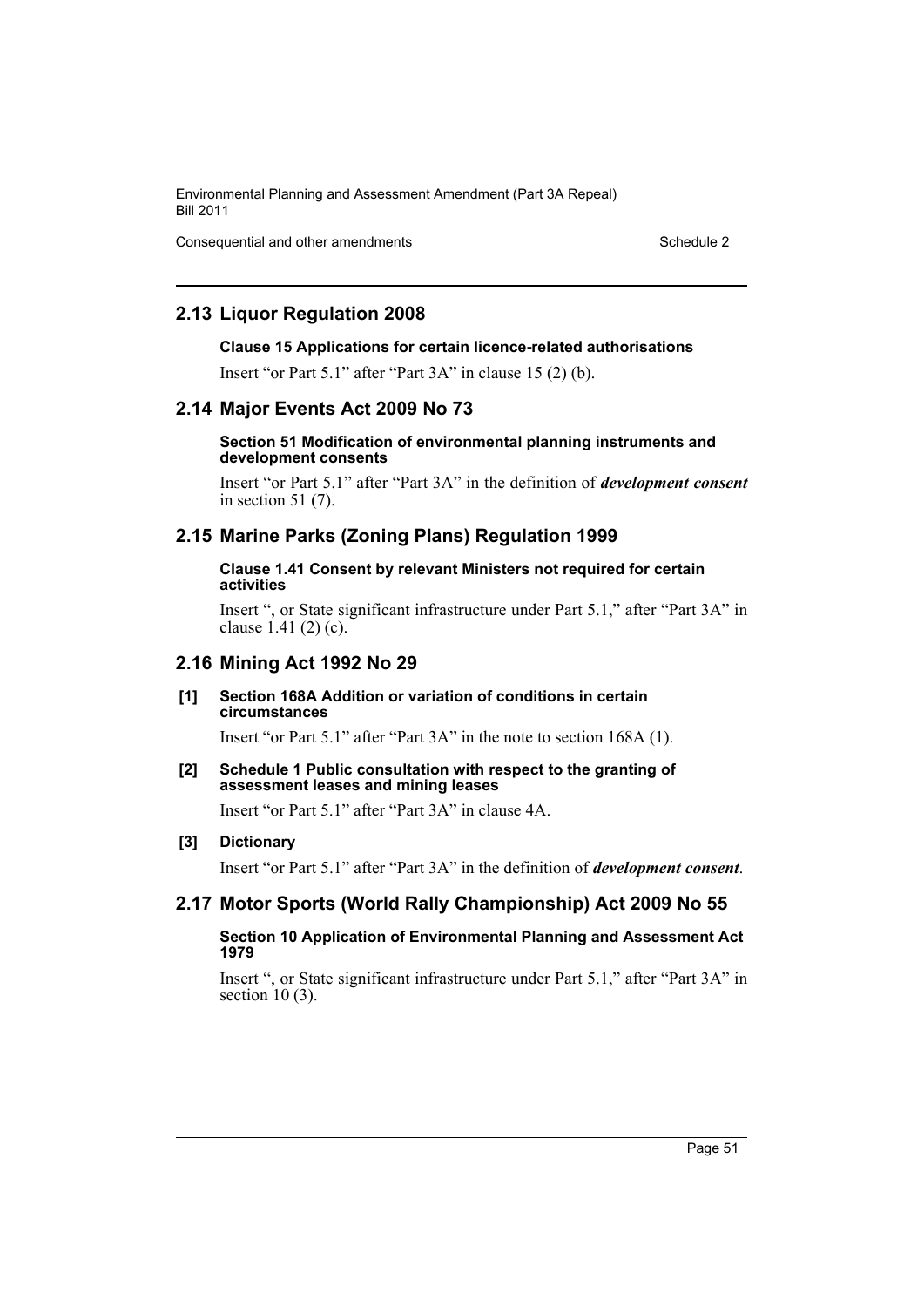## **2.18 National Parks and Wildlife Act 1974 No 80**

#### **[1] Section 91AA Director-General may make stop work order**

Insert at the end of section 91AA (4) (d):

, or

- (e) State significant infrastructure approved under Part 5.1 of the *Environmental Planning and Assessment Act 1979*.
- **[2] Section 98 Harming protected fauna, other than threatened species, endangered populations or endangered ecological communities**

Insert at the end of section 98 (5) (d):

, or

(e) State significant infrastructure approved under Part 5.1 of the *Environmental Planning and Assessment Act 1979*.

#### **[3] Section 99A Directions relating to protected fauna**

Insert after section 99A (6) (c1):

(c2) in relation to anything essential for the carrying out of State significant infrastructure approved under Part 5.1 of the *Environmental Planning and Assessment Act 1979*, or

#### **[4] Section 118A Harming or picking threatened species, endangered populations or endangered ecological communities**

Insert after section 118A (3) (b) (iv):

(v) State significant infrastructure approved under Part 5.1 of the *Environmental Planning and Assessment Act 1979*, or

## **[5] Section 118C Damage to critical habitat**

Insert after section 118C (5) (b) (iv):

- (v) State significant infrastructure approved under Part 5.1 of the *Environmental* Planning and *Assessment Act 1979*, or
- **[6] Section 118D Damage to habitat of threatened species, endangered populations or endangered ecological communities**

Insert after section 118D (2) (b) (iv):

(v) State significant infrastructure approved under Part 5.1 of the *Environmental Planning and Assessment Act 1979*, or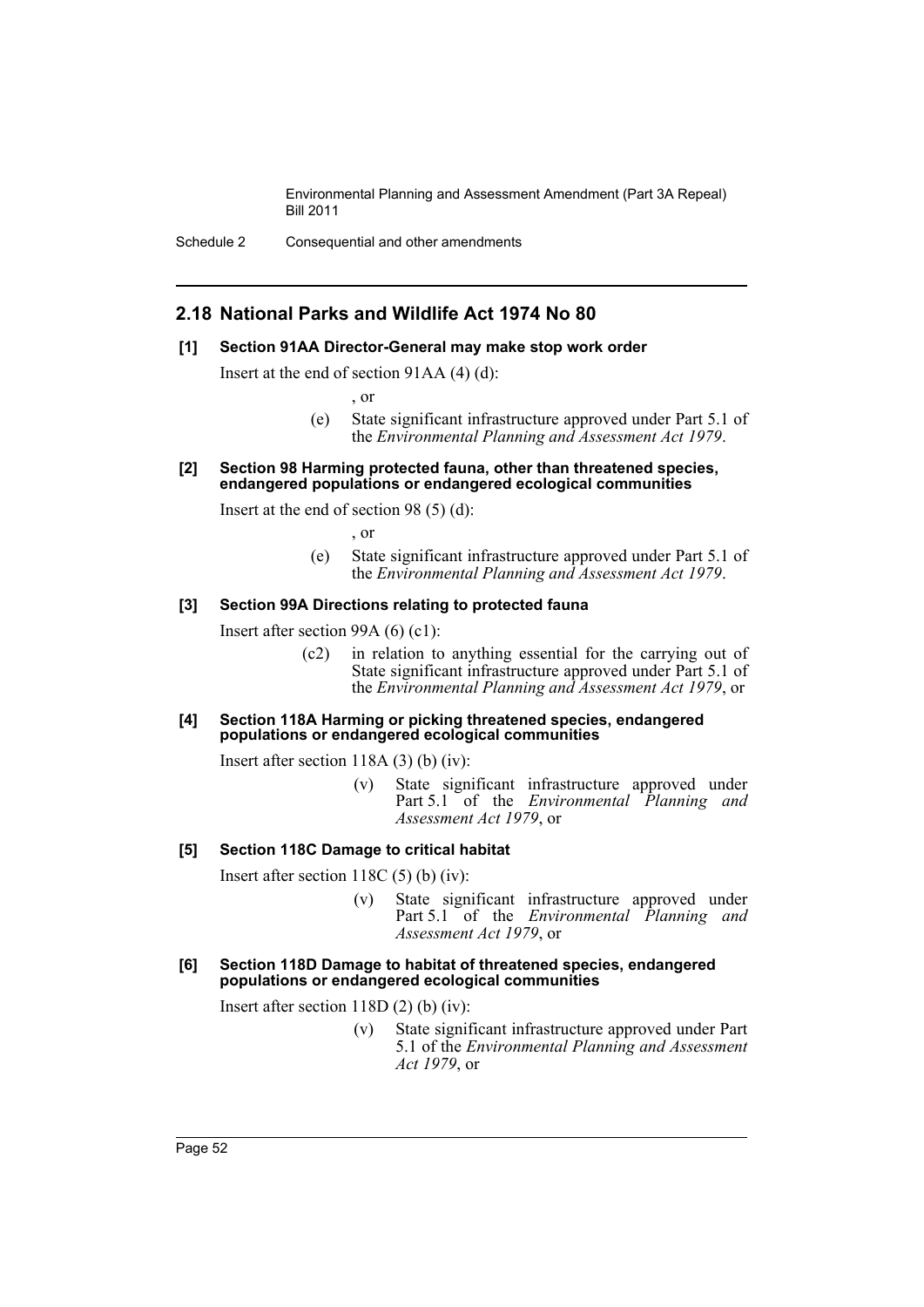Consequential and other amendments Schedule 2

## **[7] Section 156A Offence of damaging reserved land**

Insert after section 156A (2) (c) (iii):

(iv) State significant infrastructure approved under Part 5.1 of the *Environmental Planning and Assessment Act 1979*, or

## **2.19 National Parks and Wildlife Regulation 2009**

## **[1] Clause 11 Littering and damage**

Insert after clause  $11(2)$  (b) (iii):

(iv) State significant infrastructure approved under Part 5.1 of the *Environmental Planning and Assessment Act 1979*, or

## **[2] Clause 17 Erection and occupation of structures**

Insert after clause  $17(2)$  (b) (iii):

(iv) State significant infrastructure approved under Part 5.1 of the *Environmental Planning and Assessment Act 1979*, or

## **[3] Clause 18 Protection of vegetation**

Insert after clause 18 (2) (b) (iii):

(iv) State significant infrastructure approved under Part 5.1 of the *Environmental Planning and Assessment Act 1979*, or

## **2.20 Petroleum (Onshore) Act 1991 No 84**

**[1] Section 48 Application of this Division to Government bodies where development consent etc not required**

Insert "or Part 5.1" after "Part 3A" in section 48 (1).

**[2] Section 54A Division applies only where development consent etc not required**

Insert "or Part 5.1" after "Part 3A".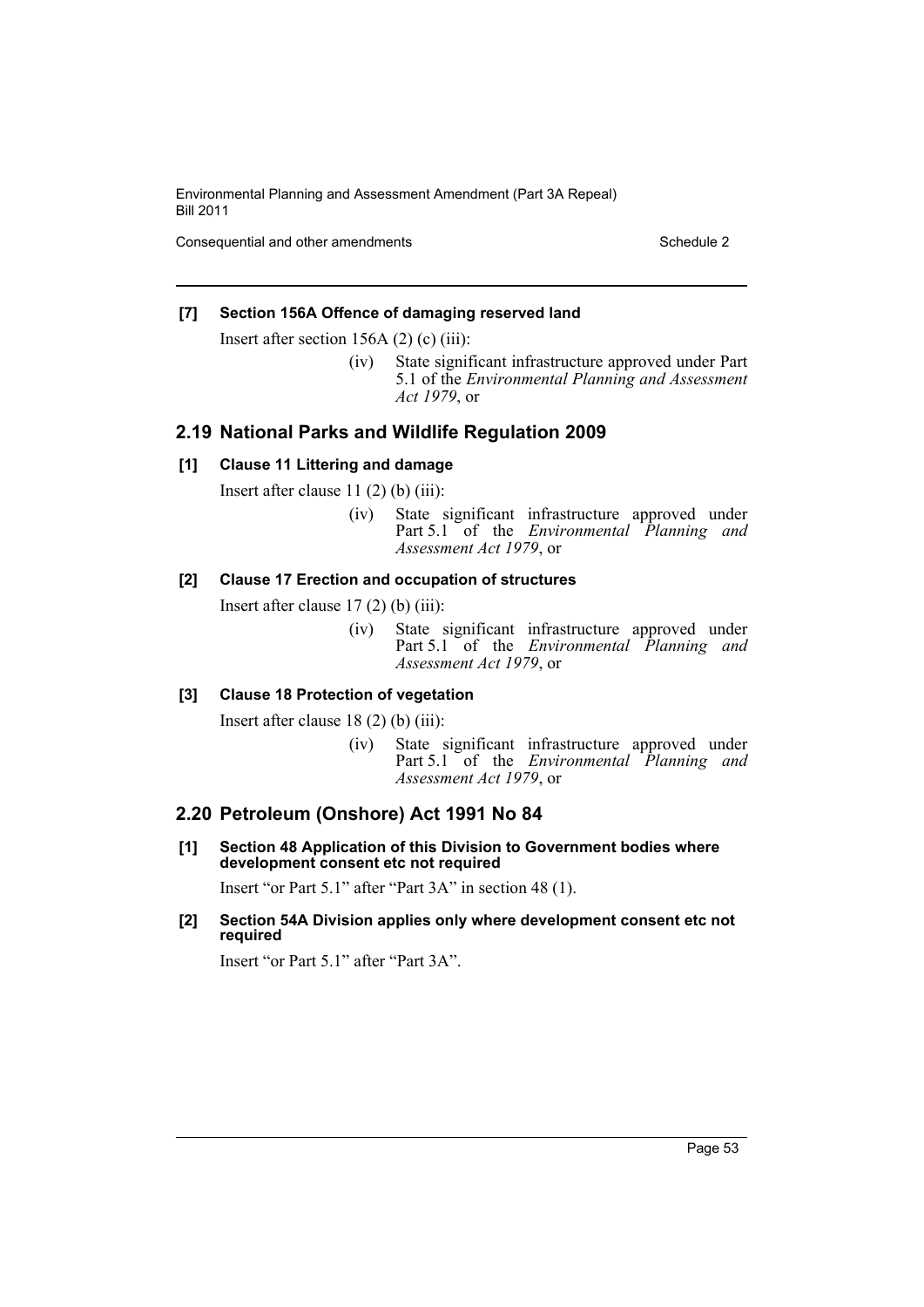Schedule 2 Consequential and other amendments

## **2.21 Plantations and Reafforestation Act 1999 No 97**

## **Section 9 Offence with respect to unauthorised plantations**

Insert at the end of paragraph (b) in the definition of *ancillary plantation operations* in section 9 (4):

, or

(c) the carrying out of approved State significant infrastructure within the meaning of Part 5.1 of that Act,

## **2.22 Protection of the Environment Operations Act 1997 No 156**

#### **[1] Section 50 Timing of licensing of development requiring consent under EP&A Act**

Insert "or infrastructure" after "a project" in the definition of *development consent* in section 50 (4).

#### **[2] Section 50 (4)**

Insert "or Part 5.1" after "Part 3A" in the definition of *development consent*.

## **2.23 Redfern–Waterloo Authority Act 2004 No 107**

#### **[1] Section 28 Authority as approval body for State infrastructure or other significant projects**

Insert ", or State significant infrastructure for the purposes of Part 5.1," after "Part 3A" in section 28 (1).

#### **[2] Section 29 Heritage matters**

Insert "or that is State significant infrastructure to which Part 5.1 of that Act applies" after "Part 3A of that Act applies" in section 29 (1).

## **2.24 Roads Act 1993 No 33**

#### **Section 64 RTA may exercise functions of roads authority with respect to certain roads**

Insert ", or State significant infrastructure approved under Part 5.1," after "Part  $3A$ " in section 64 (1A).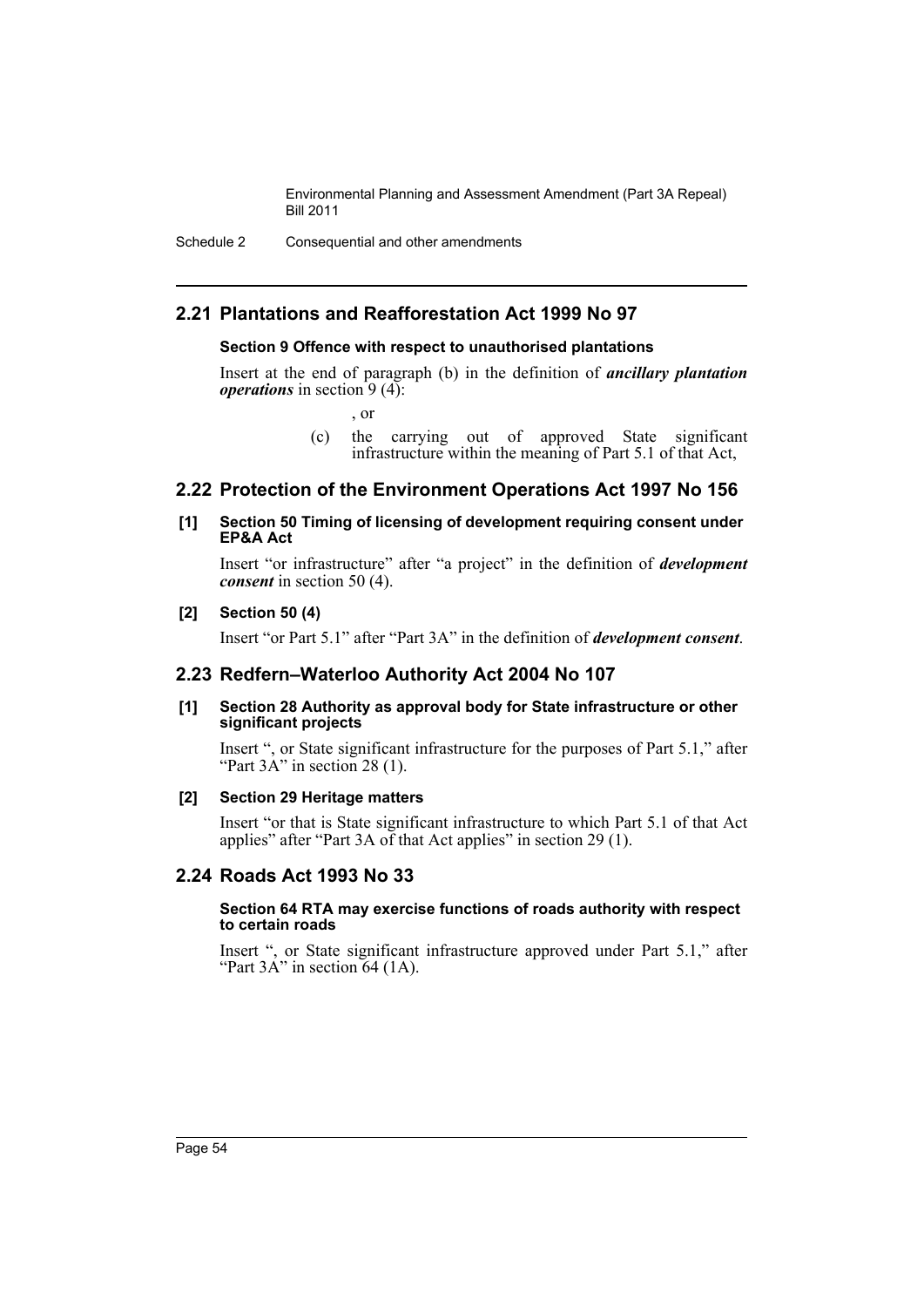Consequential and other amendments Schedule 2

## **2.25 Statutory and Other Offices Remuneration Act 1975 (1976 No 4)**

#### **Schedule 2 Public Offices**

Insert at the end of Part 1 of the Schedule:

Full-time member of the Planning Assessment Commission

## **2.26 Subordinate Legislation Act 1989 No 146**

#### **Section 10A Certain statutory rules to remain in force**

Insert after section 10A (2):

(3) Despite the other provisions of this Part, the *Environmental Planning and Assessment Regulation 2000* remains in force until 1 September 2013, unless sooner repealed.

## **2.27 Threatened Species Conservation Act 1995 No 101**

#### **[1] Section 114 Director-General may make stop work order**

Insert after section 114 (4) (a1):

(a2) State significant infrastructure approved under Part 5.1 of the Planning Act, or

#### **[2] Section 126I Effect of biodiversity certification**

Insert after section 126I (1):

#### (1A) **Infrastructure under Part 5.1 of the Planning Act**

The environmental assessment requirements for the approval of State significant infrastructure under Part 5.1 of the Planning Act do not require an assessment of the impact of the infrastructure on biodiversity values if the infrastructure is carried out or proposed to be carried out on biodiversity certified land.

#### **[3] Section 126ZW Effect of changes to biodiversity certification on development and other activities**

Insert after section 126ZW (1) (a):

(a1) any approval of State significant infrastructure under Part 5.1 of the Planning Act granted before the suspension, revocation, modification or expiry,

## **[4] Part 7A, Introductory note**

Insert "or Part 5.1" after "Part 3A".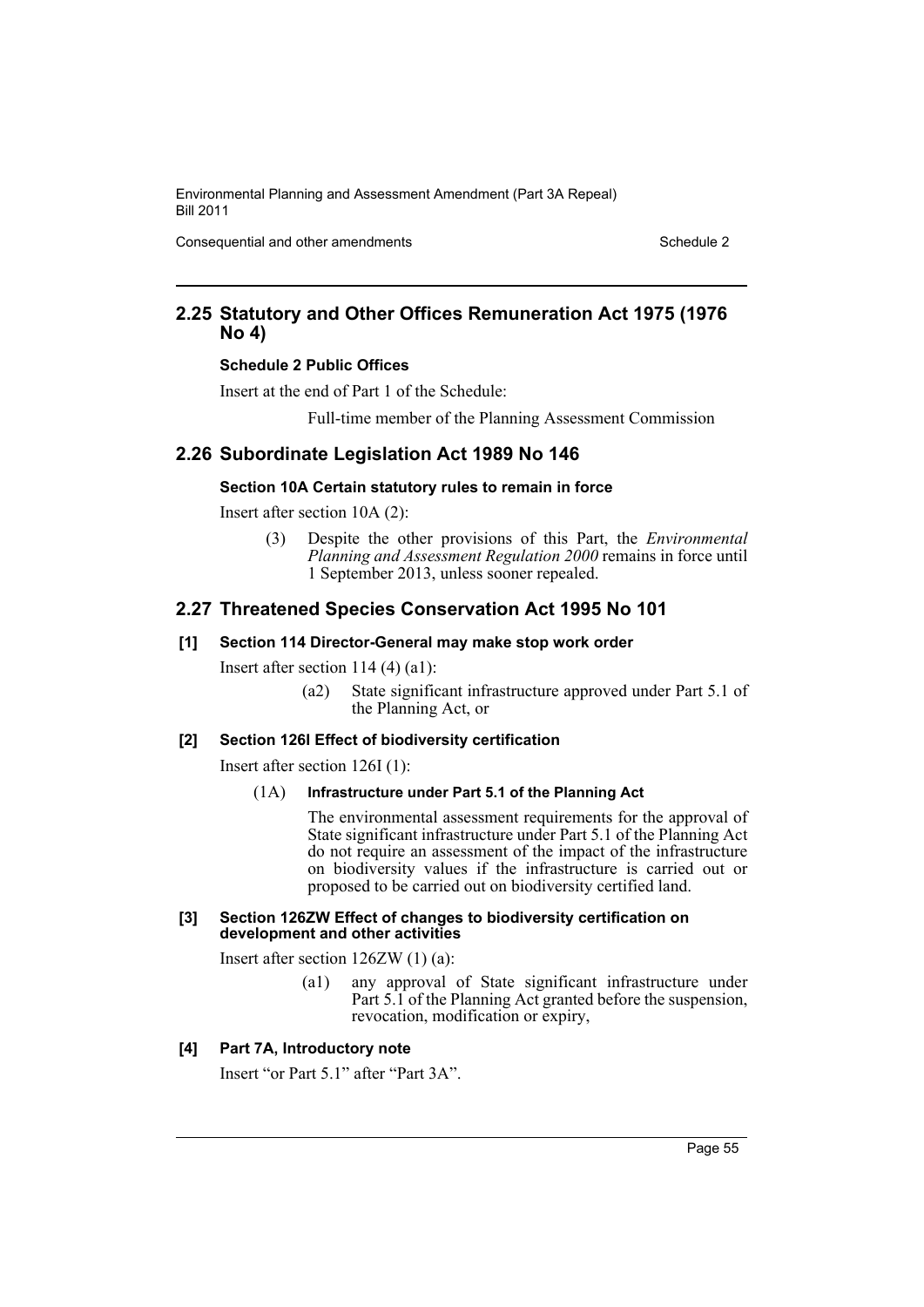Schedule 2 Consequential and other amendments

#### **[5] Section 127ZG Application for retirement of biodiversity credits**

Omit section 127ZG (2) (c). Insert instead:

(c) for the purpose of complying with a condition of an approval or consent granted by the Minister under Part 3A, Part 4 or Part 5.1 of the Planning Act, or

#### **[6] Section 127ZJ Development for which biobanking is available**

Insert "or development that is State significant infrastructure under Part 5.1 of that Act" after "Part 3A of the Planning Act applies".

#### **[7] Section 127ZQ Modification, revocation and lapsing of biobanking statement**

Insert after section 127ZQ (7) (a):

(a1) in the case of a statement that relates to State significant infrastructure to which Part 5.1 of the Planning Act applies, the Minister administering that Act approves the infrastructure, or

#### **[8] Section 127ZR Minister may require retirement of credits**

Insert after section 127ZR (3) (a):

(a1) in the case of a statement that relates to State significant infrastructure to which Part 5.1 of the Planning Act applies, the Minister administering that Act imposes the credit retirement condition as a condition of approval under that Part, or

## **2.28 Threatened Species Conservation Regulation 2010**

#### **Clause 33 Defences**

Insert after clause 33 (c) (ii):

(iia) State significant infrastructure approved under Part 5.1 of that Act, or

## **2.29 Transport Administration Act 1988 No 109**

#### **Section 18 Definitions**

Insert ", State significant infrastructure within the meaning of Part 5.1 of that Act" after "Part 3A of that Act" in the definition of *development* in section 18 (1).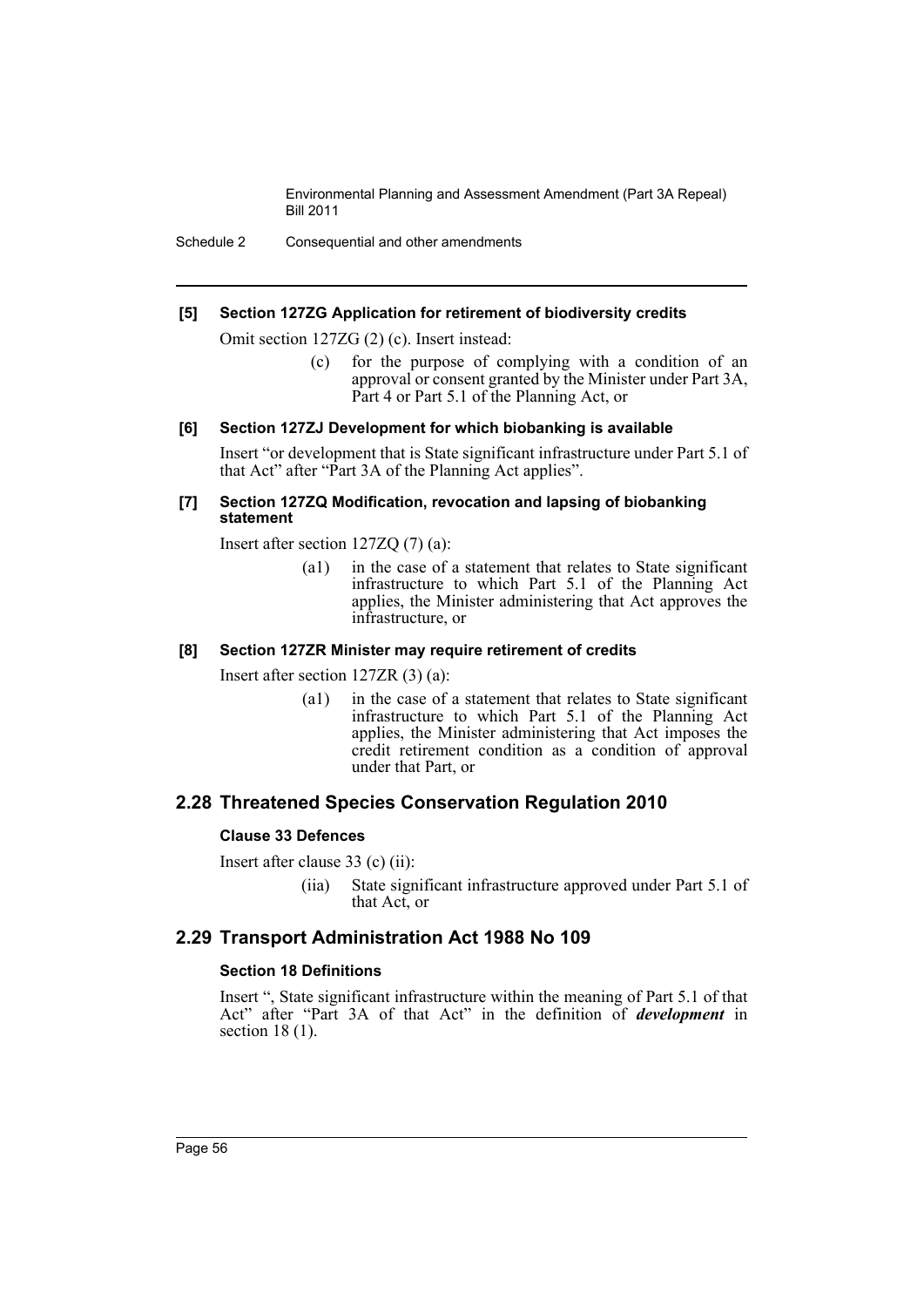Consequential and other amendments Schedule 2

## **2.30 Water Management Act 2000 No 92**

#### **Section 345 Harm to aquifers and waterfront land**

Insert after section 345 (3) (a) (iv):

(v) infrastructure approved under Part 5.1 of that Act, or

## **2.31 Water Sharing Plan for the Bega and Brogo Rivers Area Regulated, Unregulated and Alluvial Water Sources 2011**

#### **Clause 89 General**

Insert ", or State significant infrastructure approved under Part 5.1," after "Part  $3A$ " in clause  $89(5)$ .

## **2.32 Water Sharing Plan for the Greater Metropolitan Region Groundwater Sources 2011**

#### **[1] Clause 36 Access rules for the taking of water**

Insert ", or State significant infrastructure approved under Part 5.1," after "Part  $3A$ " in clause  $36(1)$ .

#### **[2] Clause 53 General**

Insert ", or State significant infrastructure approved under Part 5.1," after "Part  $3A$ " in clause  $\overline{53}$  (3).

## **2.33 Water Sharing Plan for the Murrah-Wallaga Area Unregulated and Alluvial Water Sources 2010**

#### **Clause 59 General**

Insert ", or State significant infrastructure approved under Part 5.1," after "Part  $3A$ " in clause  $\overline{59}$  (3).

## **2.34 Water Sharing Plan for the Richmond River Area Unregulated, Regulated and Alluvial Water Sources 2010**

#### **Clause 81 General**

Insert ", or State significant infrastructure approved under Part 5.1," after "Part  $3A$ " in clause  $81$  (3).